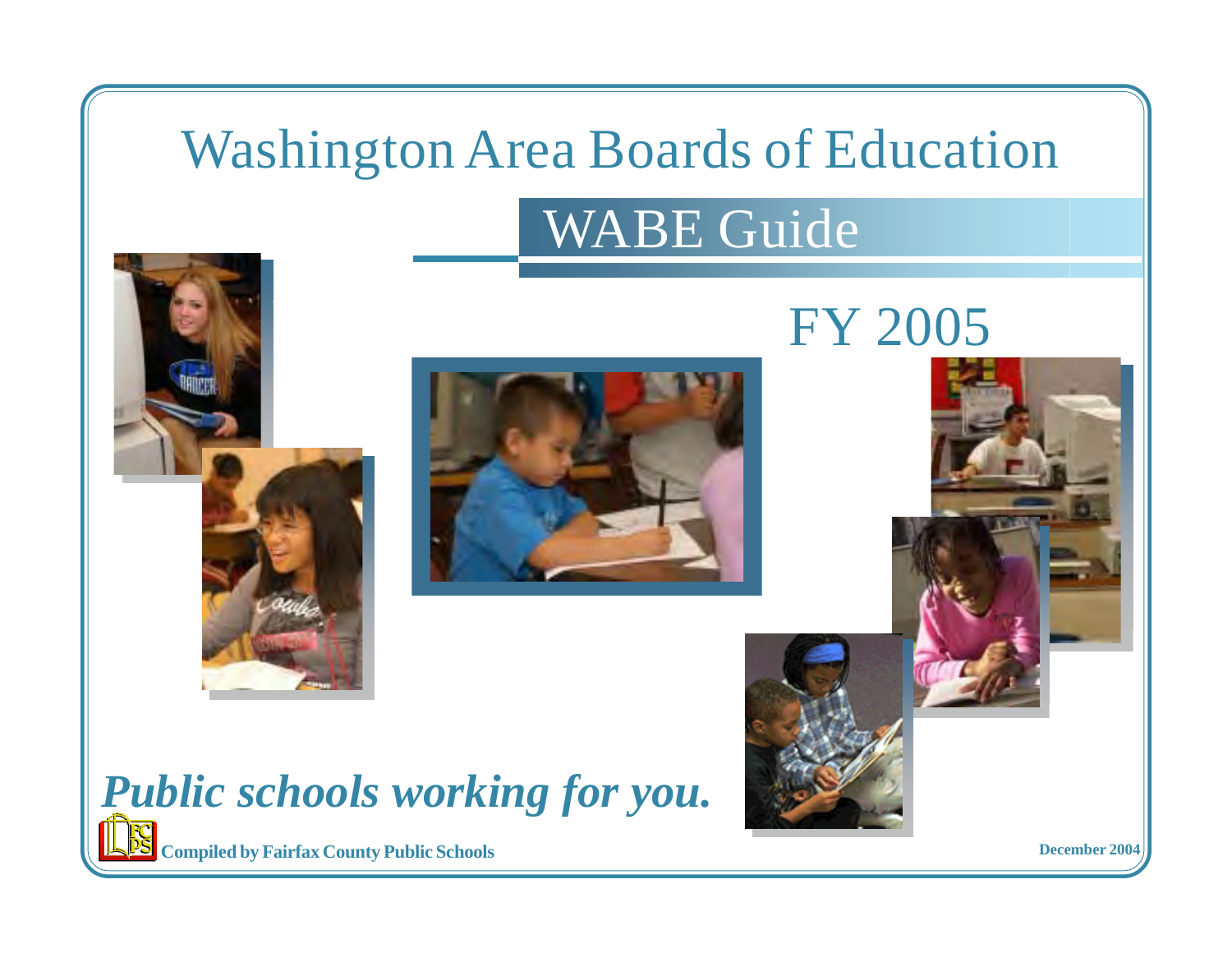### **Table of Contents**

| <b>Highlights</b>                                   |
|-----------------------------------------------------|
|                                                     |
|                                                     |
|                                                     |
|                                                     |
|                                                     |
|                                                     |
|                                                     |
|                                                     |
| Prince George's County Public Schools  12           |
|                                                     |
|                                                     |
|                                                     |
| English as a Second Language (ESL) Students  16     |
|                                                     |
| Special Education Membership, FY 2004 Actual  20    |
| Special Education Membership, FY 2005 Approved 21   |
|                                                     |
|                                                     |
| FY 2005 Sources of Revenue for Operating Fund  24   |
|                                                     |
|                                                     |
| FY 2005 Approved Staffing: Students Per Teacher  27 |
|                                                     |
|                                                     |
|                                                     |
|                                                     |
| FY 2005 School-Based Positions - Details  34        |
|                                                     |

| <b>Salary and Benefit Summary</b> |  |
|-----------------------------------|--|
|                                   |  |
|                                   |  |
|                                   |  |
|                                   |  |
|                                   |  |
|                                   |  |
|                                   |  |
|                                   |  |
|                                   |  |
|                                   |  |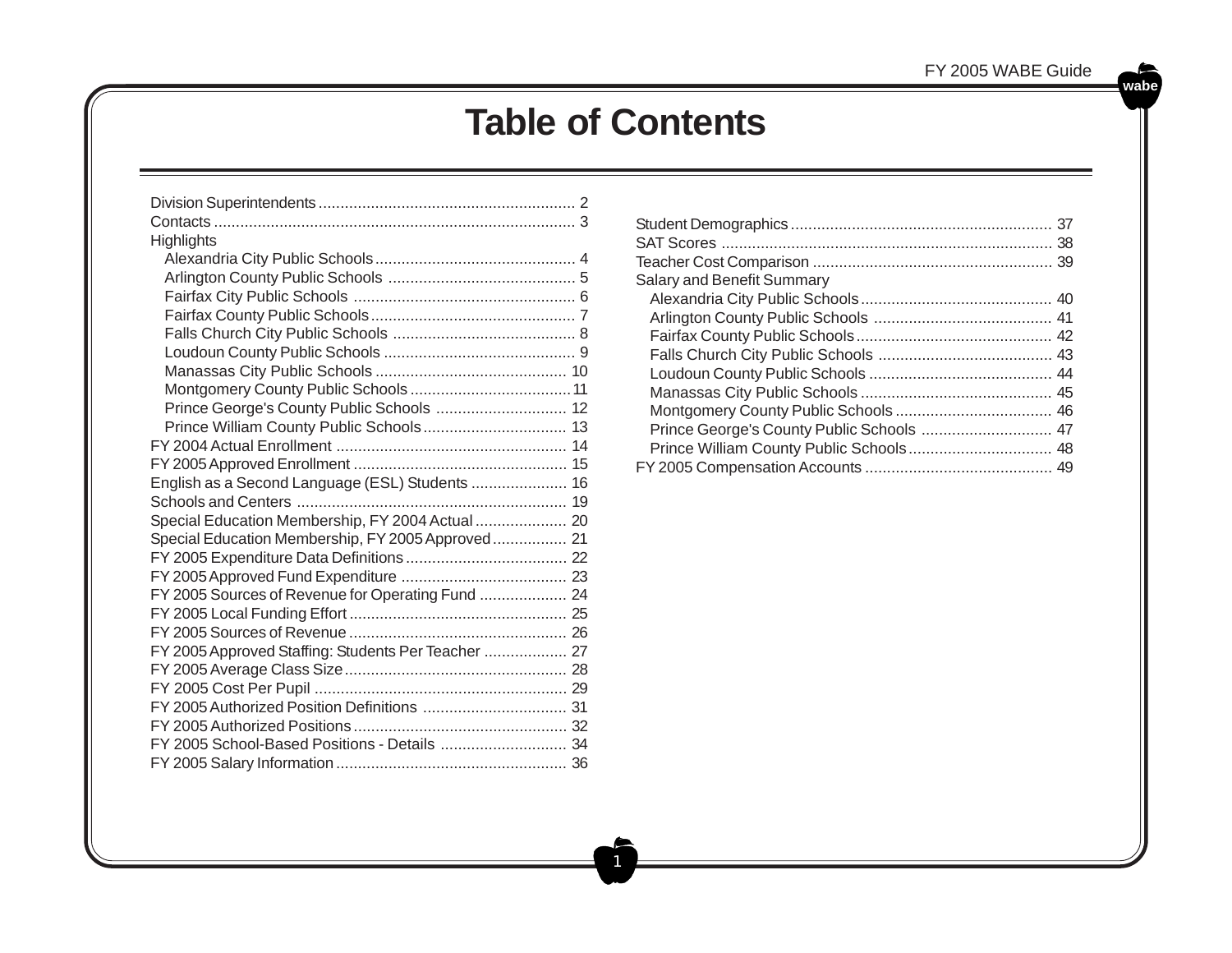### **Division Superintendents**

Alexandria City Public Schools Rebecca L. Perry 2000 N. Beauregard Street Alexandria, VA 22311 Phone 703-824-6610, Fax 703-824-6699

Arlington County Dr. Robert G. Smith 1426 N. Quincy Street Arlington, Virginia 22207 Phone 703-228-8634, Fax 703-228-6188

Fairfax City Public Schools George Stepp 10455 Armstrong Street Fairfax, Virginia 22030 Phone 703-385-7910, Fax 703-359-2494

Fairfax County Public Schools Dr. Jack D. Dale 10700 Page Avenue Fairfax, Virginia 22030 Phone 703-246-2631, Fax 703-691-2876 Falls Church City Public Schools Dr. Lois F. Berlin 803 W. Broad Street, Suite 300 Falls Church, Virginia 22046 Phone 703-248-5601, Fax 703-248-5613

Loudoun County Public Schools Dr. Edgar B. Hatrick 102 North Street, NW Leesburg, Virginia 20176 Phone 703-771-6410, Fax 703-771-6575

Manassas City Public Schools Dr. Chip Zullinger 9000 Tudor Lane Manassas, Virginia 20110 Phone 703-257-8808, Fax 703-257-8807

Montgomery County Public Schools Dr. Jerry D. Weast Carver Educational Services Center 850 Hungerford Drive Rockville, Maryland 20850 Phone 301-279-3547, Fax 301-279-3045 Prince George's County Public Schools Dr. Andre J. Hornsby 14201 School Lane Upper Marlboro, Maryland 20772 Phone 301-952-6000, Fax 301-952-7891

Prince William County Public Schools Dr. Edward L. Kelly P.O. Box 389 Manassas, Virginia 20108 Phone 703-791-8712, Fax 703-791-7309 **wabe**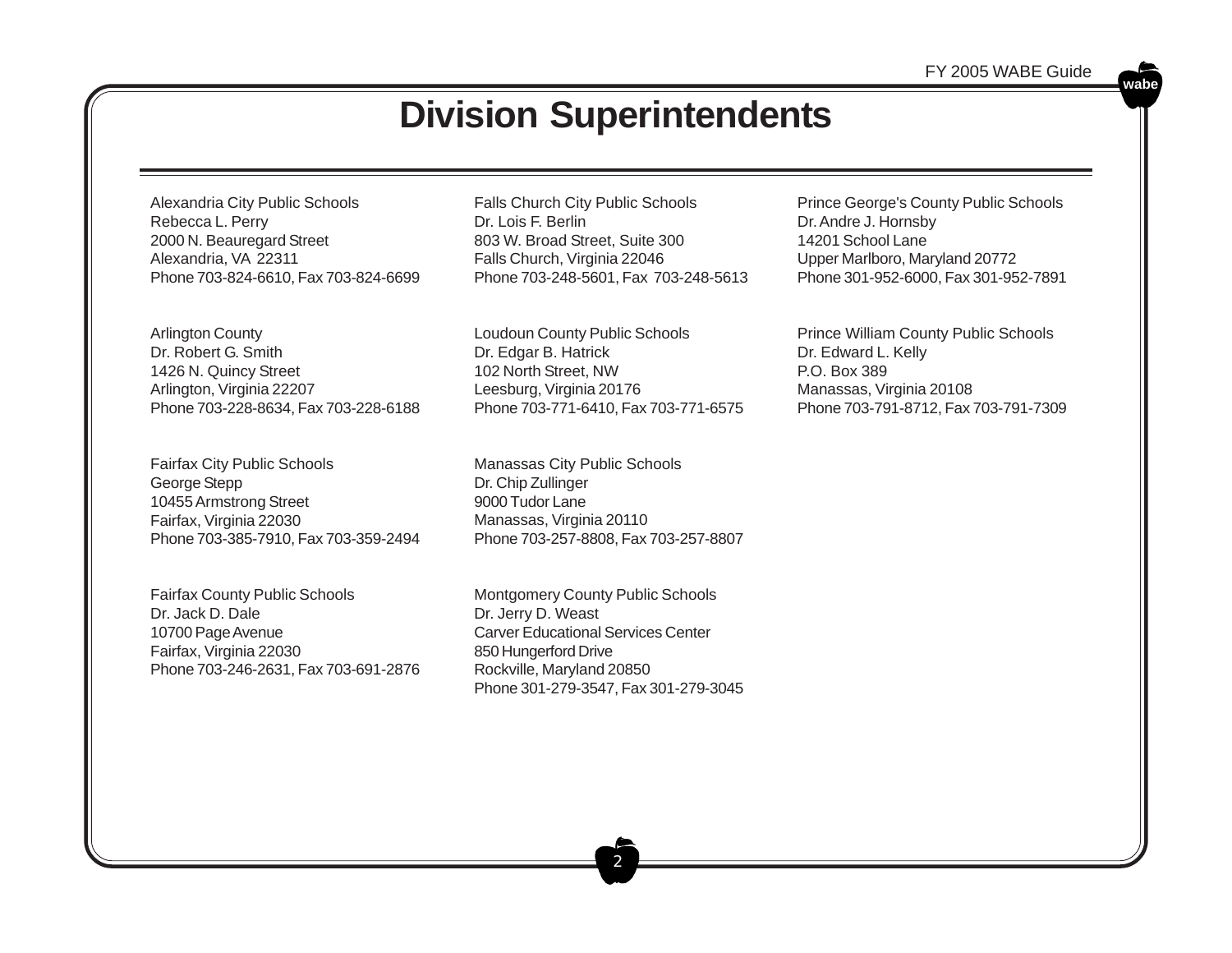### **Division Contacts**

Alexandria City Public Schools Connie M. Collins Phone 703-824-6644 Fax 703-824-0382 E-mail: ccollins@acps.k12.va.us

Arlington County Public Schools Mary Beth Chambers Phone 703-228-7654 Fax 703-841-0681 E-mail: mchamber@arlington.k12.va.us

Fairfax City Public Schools George Stepp, Division Superintendent Phone 703-385-7910 Fax 703-359-2494 E-mail: gstepp@ci.fairfax.va.us

Fairfax County Public Schools Anne-Marie Von Kahle Phone 703-246-4729 Fax 703-352-3372 E-mail: avonkahle@fcps.edu

Falls Church City Public Schools Hunter Kimble Phone 703-248-5605 Fax 703-248-5613 E-mail: hkimble@fccps.k12.va.us

Loudoun County Public Schools Janet Gorski Phone 703-771-6504 Fax 703-771-6503 E-mail: jgorski@loudoun.k12.va.us

Manassas City Public Schools E. Leigh Burden Phone 703-257-8826 Fax 703-257-8825 E-mail: lburden@manassas.k12.va.us

Montgomery County Public Schools Dr. Marshall C. Spatz Phone 301-279-3547 Fax 301-279-3045 E-mail: marshall-spatz@mcpsmd.org Prince George's County Public Schools Jonathan Seeman Phone 301-952-6096 FAX 301-952-6177 E-Mail: jseeman@pgcps.org

Prince William County Public Schools Bob Horwath Phone 703-791-8762 Fax 703-791-8752 E-mail: horwathb@pwcs.edu

**wabe**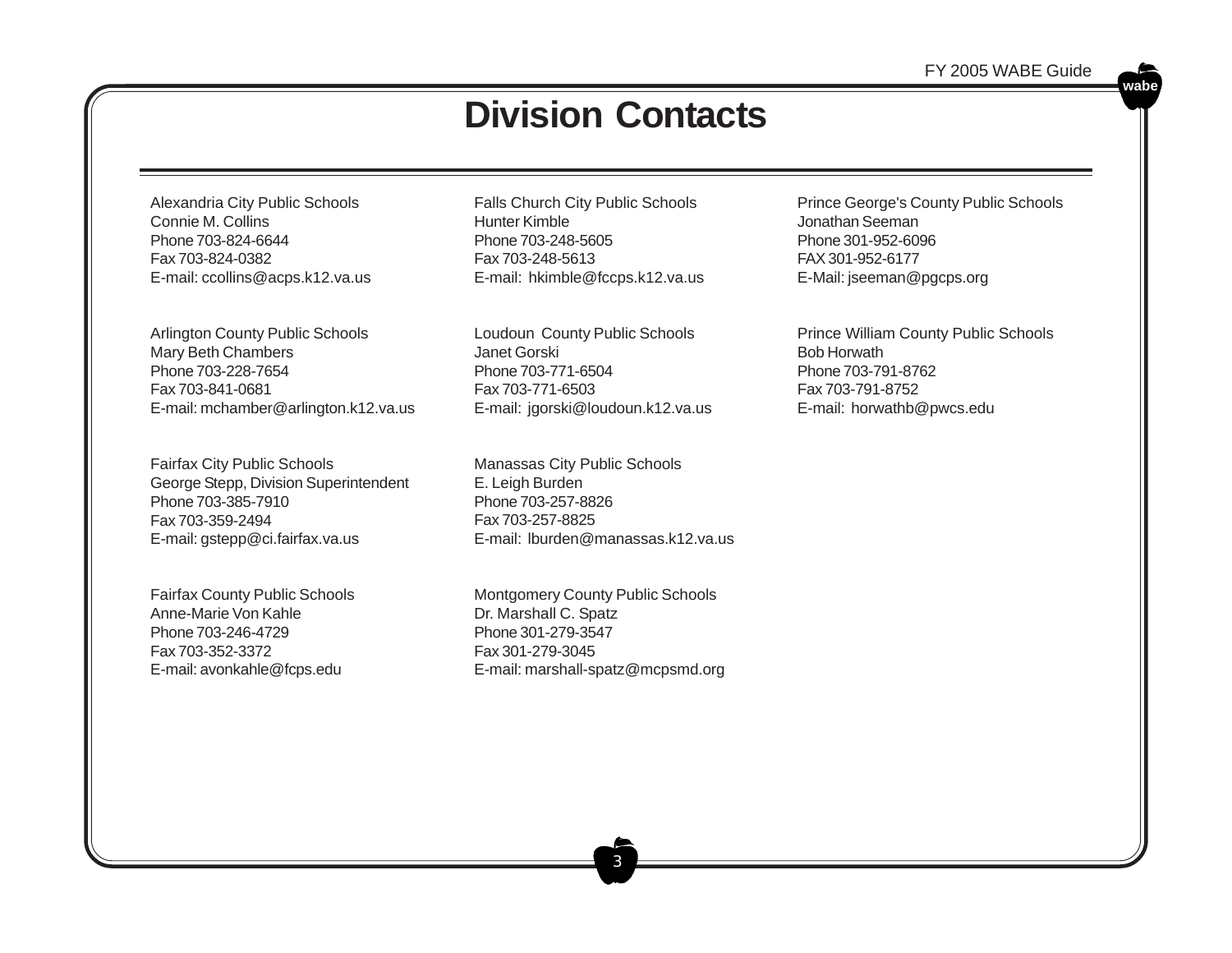### **Alexandria City Public Schools**

- 12 schools are fully accredited
- 5 additional Alexandria Teachers achieved certification from the National Board for Professional Teaching Standards in FY 04
- More than 2,500 volunteers and nearly 200 businesses committed thousands of hours to help students achieve and schools succeed by providing tutors, donations, and other meaningful support
- Nearly 70 percent of Alexandria public school teachers hold a master's or doctoral degree
- 80 cents out of every operating dollar is spent on instruction
- Samuel Tucker Elementary School implemented a modified school calendar beginning the FY 2005 school year on July 26, 2004
- A Kindergarten Prep program was expanded to include all elementary schools offering beginning Kindergartners a two week session prior to the beginning of the school year. The K-Prep program is designed to acclimate incoming kindergartners to their classrooms and schools and prepare them for the school year.
- All ninth graders received laptops in FY 2004. The laptops were loaded with instructional software, as well as software for word processing publishing, presentation and database creation. As a result of the program's success, all students at T.C. Williams will receive laptops in FY 2005

#### **Highlights at a Glance**

| FY 2005 Cost Per Pupil                          | \$13,670       |
|-------------------------------------------------|----------------|
| Average Teacher Salary                          | \$59,644       |
| Membership                                      |                |
| FY 2005 Membership                              | 10,922         |
| <b>Percent ESL Enrollment</b>                   | 15.0%          |
| Percent Free/Reduced-Price Meal Eligible        | 47.1%          |
| <b>Schools</b>                                  |                |
| Elementary                                      | 13             |
| Middle                                          | $\overline{2}$ |
| Secondary & High Schools                        | 1              |
| Alternative High Schools                        | 1              |
| <b>Source of Revenue</b>                        |                |
| Percent Local                                   | 83.9%          |
| <b>Percent State</b>                            | 10.4%          |
| <b>Percent Other</b>                            | 5.7%           |
| <b>Authorized Positions</b>                     |                |
| Percent School-Based                            | 83.8%          |
| Percent Nonschool-Based                         | 16.2%          |
| <b>Percent Local Funds Disbursed to Schools</b> | 25.4%          |
| <b>Percent of Seniors Continuing Education</b>  | 81.0%          |
| <b>Dropout Rate</b>                             | 2.5%           |

4

**www.acps.k12.va.us Rebecca Perry, Superintendent 2000 N. Beauregard St. Alexandria, Virginia 22311**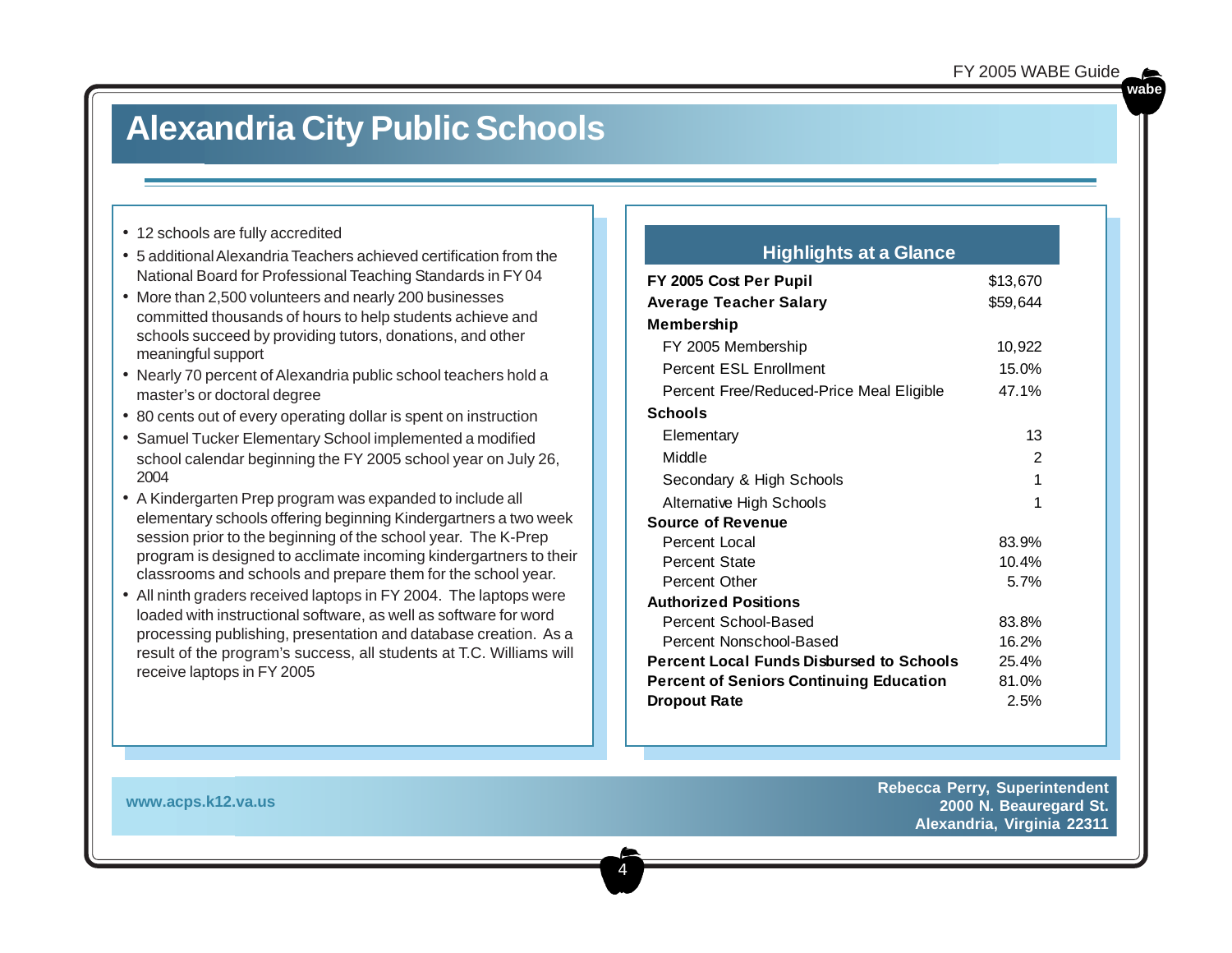### **Arlington County Public Schools**

#### **APS:** Supporting Excellence and Success

| . On the 2004 APS Customer Satisfaction Survey, 94% of Arlington parents graded<br>their child's school with an "A" or "B" (compared to 55% nationally) and more than                                                                                                                                                                                                                                                                                                                                                                                                                                                                                                                                                                                                                                                                                                                                                                                                                                                                                                                                                                                                                                                                                                                                                                                                                                                                                                                                                                                                                                                                                                                                                                                                                                                                                                                                                                                                                                                                                                                                                                                                                                                                                                                | <b>Highlights at a Glance</b>                                                                                                                                                                                                                                                                                                                                                                                                                                                                                                                                                  |                                                                                                                                             |
|--------------------------------------------------------------------------------------------------------------------------------------------------------------------------------------------------------------------------------------------------------------------------------------------------------------------------------------------------------------------------------------------------------------------------------------------------------------------------------------------------------------------------------------------------------------------------------------------------------------------------------------------------------------------------------------------------------------------------------------------------------------------------------------------------------------------------------------------------------------------------------------------------------------------------------------------------------------------------------------------------------------------------------------------------------------------------------------------------------------------------------------------------------------------------------------------------------------------------------------------------------------------------------------------------------------------------------------------------------------------------------------------------------------------------------------------------------------------------------------------------------------------------------------------------------------------------------------------------------------------------------------------------------------------------------------------------------------------------------------------------------------------------------------------------------------------------------------------------------------------------------------------------------------------------------------------------------------------------------------------------------------------------------------------------------------------------------------------------------------------------------------------------------------------------------------------------------------------------------------------------------------------------------------|--------------------------------------------------------------------------------------------------------------------------------------------------------------------------------------------------------------------------------------------------------------------------------------------------------------------------------------------------------------------------------------------------------------------------------------------------------------------------------------------------------------------------------------------------------------------------------|---------------------------------------------------------------------------------------------------------------------------------------------|
| 83% of taxpayers said that tax dollars for education were well spent.<br>• APS students represent a rich diversity of cultures, hailing from 124 nations and<br>speaking 107 languages, with no ethnic majority.<br>• A \$79 million bond for capital projects passed in November 2004 by 80%, while<br>less than 15% of Arlington households have school-aged children.<br>• Since 1988, major renovations have been completed or are underway at all<br>elementary and middle schools, and plans have begun to rebuild and renovate the<br>remaining buildings by 2010.<br><b>District Recognitions &amp; Awards</b><br>• Jay Mathews' 2003 Washington Post Challenge Index ranking of high schools<br>placed all four APS high schools among the top 1% in the nation.<br>• APS received the 2004 Virginia Action for Healthy Kids Gold Medal award,<br>recognizing APS' efforts to promote student nutrition and physical activity.<br>• 42% of APS middle schoolers are now successfully accelerating math studies and<br>enrolling in Geometry in grades 8 or 9.<br>. USA Today recently selected Swanson social studies teacher Kathy Hix as one of<br>20 teachers in the nation for the 2004 All-USA Teacher Team.<br>• Langston Brown School & Community Center is the first building in Virginia to be<br>granted a Silver LEED Certification by the U.S. Green Building Council.<br><b>Commitment to Excellence</b><br>• APS maintains relatively small class sizes, averaging: $K = 18.3$ ; grades $1-5 = 20.1$ ;<br>middle core courses = $18.09$ ; high school core courses = $19.13$ .<br>. 29% of APS high school students take one or more AP or IB courses with test<br>costs paid by the school system.<br>• APS pays for every sophomore and junior to take the PSAT.<br>. On the 2004 SAT, APS scores averaged 1085, the highest ever, out-performing<br>students in the state by 61 points and in the nation by 59 points.<br>. Arlington's average teacher has 11 years of experience, 92.5% of all teachers are<br>considered highly qualified by federal guidelines, and over 72% of APS teachers<br>have earned an advanced degree.<br>. Since 1998, APS has narrowed the achievement gap by more than 40 percent for<br>both Hispanic and black students. | FY 2005 Cost Per Pupil<br><b>Average Teacher Salary</b><br>Membership<br>FY 2005 Membership<br><b>Percent ESL Enrollment</b><br>Percent Free/Reduced-Price Meal Eligible<br><b>Schools</b><br>Elementary<br>Middle<br>Secondary & High Schools<br>Alternative High Schools<br><b>Source of Revenue</b><br>Percent Local<br><b>Percent State</b><br>Percent Other<br><b>Authorized Positions</b><br>Percent School-Based<br>Percent Nonschool-Based<br><b>Percent Local Funds Disbursed to Schools</b><br><b>Percent of Seniors Continuing Education</b><br><b>Dropout Rate</b> | \$15,298<br>\$61,827<br>18,907<br>23.1%<br>36.1%<br>22<br>5<br>4<br>3<br>81.7%<br>13.9%<br>4.4%<br>83.8%<br>16.2%<br>38.3%<br>80.3%<br>1.9% |
| • 81.6% of APS graduating seniors continue their education at 2- & 4-year colleges.                                                                                                                                                                                                                                                                                                                                                                                                                                                                                                                                                                                                                                                                                                                                                                                                                                                                                                                                                                                                                                                                                                                                                                                                                                                                                                                                                                                                                                                                                                                                                                                                                                                                                                                                                                                                                                                                                                                                                                                                                                                                                                                                                                                                  |                                                                                                                                                                                                                                                                                                                                                                                                                                                                                                                                                                                |                                                                                                                                             |

5

#### **2005 Cost Per Pupil** \$15,298 **Prage Teacher Salary 661,827 Membership**  FY 2005 Membership 18,907 Percent ESL Enrollment 23.1% Percent Free/Reduced-Price Meal Eligible 36.1% **Schools**  Elementary 22 Middle 5 Secondary & High Schools 4 Alternative High Schools 3 **Source of Revenue** Percent Local 81.7% Percent State 13.9% Percent Other **4.4% thorized Positions** Percent School-Based 83.8% Percent Nonschool-Based 16.2% 38.3% **Pricent of Seniors Continuing Education** 80.3% **Highlights at a Glance Preament Local Funds Disbursed to Schools**

**www.arlington.k12.va.us Dr. Robert G. Smith, Superintendent 1426 N. Quincy Street Arlington, Virginia 22207**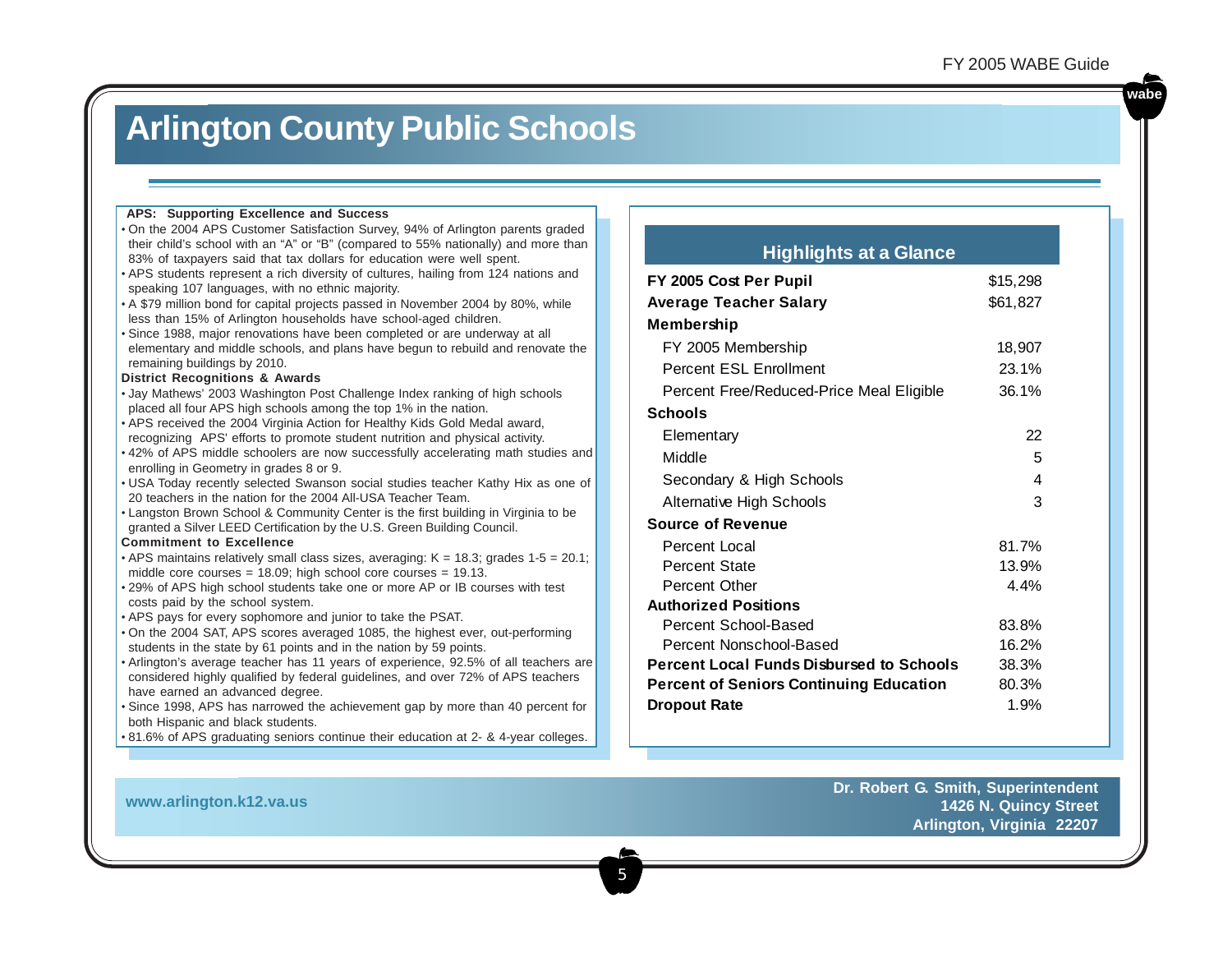### **Fairfax City Public Schools**

#### **Budget at a Glance**

- Since 1962, the City of Fairfax School Board has contracted with Fairfax County Public Schools (FCPS) for the delivery of educational services. The City School Board owns and is responsible for its school buildings. Students in city schools have access to the same programs as are provided in all Fairfax County Public Schools.
- The City of Fairfax School Division is comprised of four buildings housing some 4,600 students in grades K-12. About 2,800 of these students are residents of the City of Fairfax, with the remainder residing in Fairfax County.

#### **City of Fairfax Schools include:**

- Daniels Run and Providence Elementary Focus Schools for Math, Science, and Technology, and the Communications Arts are newly renovated and provide a state of the art instructional environment. Each school has a capacity of about 750 students.
- Lanier Middle School is recognized for the rigor of its academic program, and has unparalleled integration of technology in the curriculum. The Lanier Electronic Learning Area (LELA), connects students at home with fellow students, their classrooms (and homework), teachers and the internet in a secure environment.

6

• Fairfax High School offers a rigorous curriculum in addition to the Fairfax Academy for Communications Arts. The academy provides specialized coursework in both the fine and performing arts and information technology. Last year, Fairfax graduates received over \$2.5 million in scholarships. Seventytwo percent of the graduates are attending quality four-year institutions of higher learning in Virginia and across the country.

**www.ci.fairfax.va.us George Stepp, Superintendent 10455 Armstrong Street Fairfax, Virginia 22030**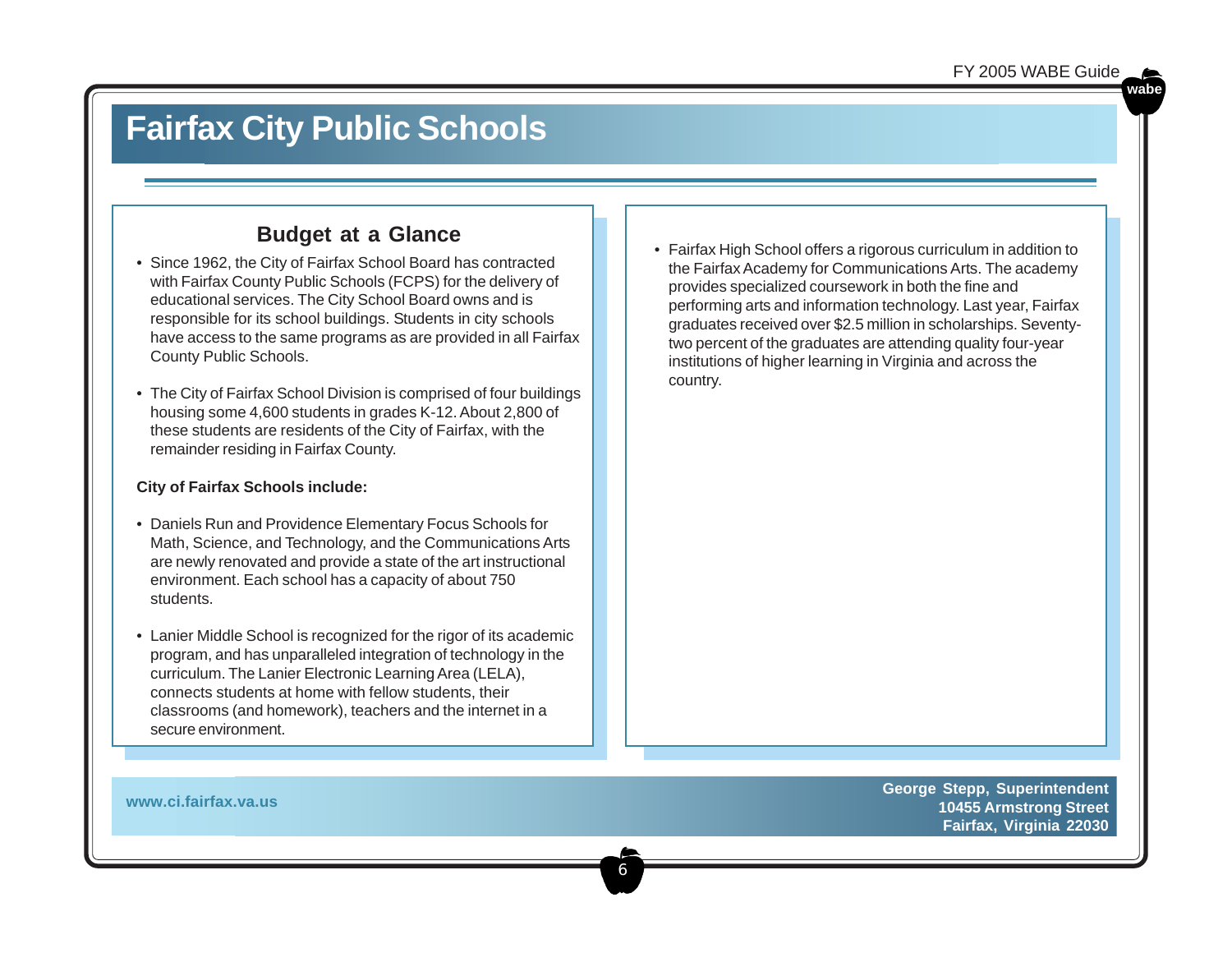### **Fairfax County Public Schools**

#### **FCPS: Quality Schools, Taxpayer Value**

- Ninety percent of FCPS graduates continue on to postsecondary education and 60 percent of the special education graduates, continue in higher education.
- Nearly 60 percent of FCPS teachers hold advanced degrees, and FCPS boasts 184 teachers certified by the National Board for Professional Teaching Standards, more than any other school division in Virginia.
- Based on the 2003 *Newsweek* rankings of "The Best High Schools in America," FCPS schools are in the top four percent of all American high schools measured for their student participation in Advanced Placement (AP) or International Baccalaureate (IB) examinations.
- In the Washington Post Challenge Index- which measures a school's effort to challenge students- all FCPS high schools were rated in the top 5 percent nationwide.
- In FY 2004, 21,213 FCPS students took AP exams,with e or above increased to 14,190 (67 percent of the tests taken) in 2004, up from 13,278 in 2003.

#### **Highlights at a Glance**

| FY 2005 Cost Per Pupil                          | \$11,022 |
|-------------------------------------------------|----------|
| <b>Average Teacher Salary</b>                   | \$57,258 |
| Membership                                      |          |
| FY 2005 Membership                              | 166,275  |
| Percent ESL Enrollment                          | 12.8%    |
| Percent Free/Reduced-Price Meal Eligible        | 19.1%    |
| <b>Schools</b>                                  |          |
| Elementary                                      | 136      |
| Middle                                          | 22       |
| Secondary & High Schools                        | 24       |
| <b>Alternative High Schools</b>                 | 3        |
| Source of Revenue*                              |          |
| Percent Local                                   | 72.4%    |
| Percent State                                   | 20.0%    |
| Percent Other                                   | 7.6%     |
| <b>Authorized Positions</b>                     |          |
| Percent School-Based                            | 92.3%    |
| Percent Nonschool-Based                         | 7.7%     |
| <b>Percent Local Funds Disbursed to Schools</b> | 53.0%    |
| <b>Percent of Seniors Continuing Education</b>  | 89.0%    |
| <b>Dropout Rate</b>                             | 2.4%     |

\* Includes entitlement grants

7

**Dr. Jack D. Dale, Superintendent 10700 Page Avenue Fairfax, Virginia 22030**

#### **www.fcps.edu**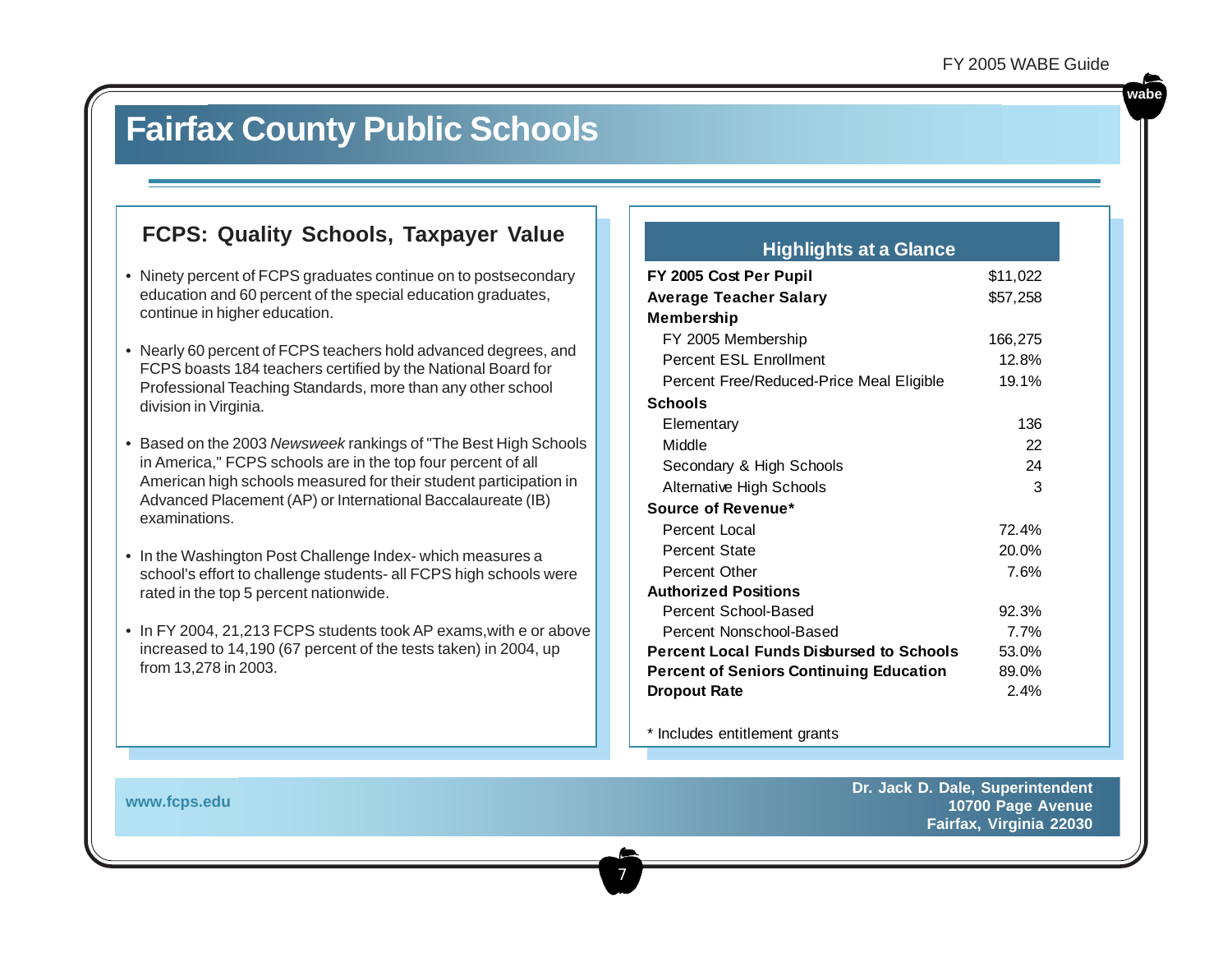### **Falls Church City Public Schools**

**FY 2005 Cost Per Pupil** \$14,106 Average Teacher Salary **\$56,343 Membership**  FY 2005 Membership 1,938 Percent ESL Enrollment 4.1% Percent Free/Reduced-Price Meal Eligible 7.4% **Schools**  Elementary 2 Middle 2012 12:00:00 12:00:00 12:00:00 12:00:00 12:00:00 12:00:00 12:00:00 12:00:00 12:00:00 12:00:00 12:00:00 Secondary & High Schools 1 Alternative High Schools 1 **Source of Revenue** Percent Local 81.6% Percent State 14.1% Percent Other 4.3% **Authorized Positions** Percent School-Based 90.0% Percent Nonschool-Based 10.0% 45.8% **Percent of Seniors Continuing Education** 95.0% **Dropout Rate** 0.4% **Highlights at a Glance Percent Local Funds Disbursed to Schools**

8

**www.fccps.k12.va.us Mary Ellen Shaw, Superintendent 803 W. Broad Street Falls Church, Virginia 22046**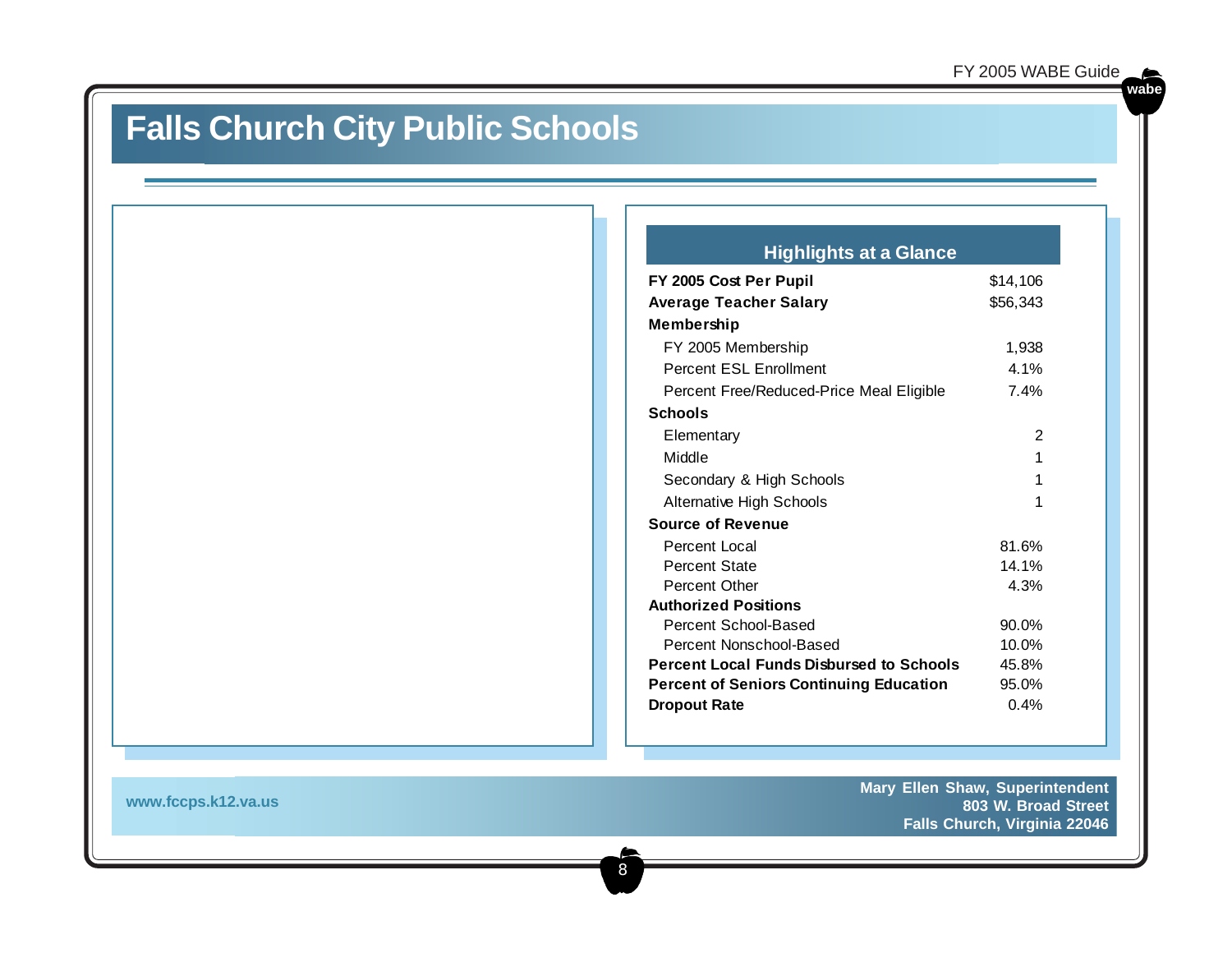### **Loudoun County Public Schools**

- Loudoun County is the second fastest growing county in the nation and the fastest growing in Virginia. LCPS is projected to continue growing by approximately 7% to 8% through FY10.
- Education is labor intensive: 87% of the LCPS budget funds employee compensation.
- Since 2002, all of Loudoun's schools which took the Virginia Standards of Learnings tests all fully accredited. Loudoun County is the largest school division in the commonwealth to be fully accredited.
- During the 2003-2004 school year, 9,458 students took part in honors and Advanced Placement courses at the high school level.
- Loudoun County Public Schools produced an all-time high in National Merit Scholarship semi-finalists in 2004 with 16 students earning this unique distinction.

#### **Highlights at a Glance**

| FY 2005 Cost Per Pupil                          | \$10,266       |
|-------------------------------------------------|----------------|
| <b>Average Teacher Salary</b>                   | \$55,805       |
| Membership                                      |                |
| FY 2005 Membership                              | 44,715         |
| <b>Percent ESL Enrollment</b>                   | 5.0%           |
| Percent Free/Reduced-Price Meal Eligible        | 10.3%          |
| <b>Schools</b>                                  |                |
| Elementary                                      | 42             |
| Middle                                          | 11             |
| Secondary & High Schools                        | 9              |
| Alternative High Schools                        | $\mathfrak{p}$ |
| <b>Source of Revenue</b>                        |                |
| Percent Local                                   | 76.4%          |
| <b>Percent State</b>                            | 21.3%          |
| <b>Percent Other</b>                            | 2.2%           |
| <b>Authorized Positions</b>                     |                |
| Percent School-Based                            | 93.9%          |
| Percent Nonschool-Based                         | 6.1%           |
| <b>Percent Local Funds Disbursed to Schools</b> | 72.3%          |
| <b>Percent of Seniors Continuing Education</b>  | 89.6%          |
| <b>Dropout Rate</b>                             | 0.5%           |

9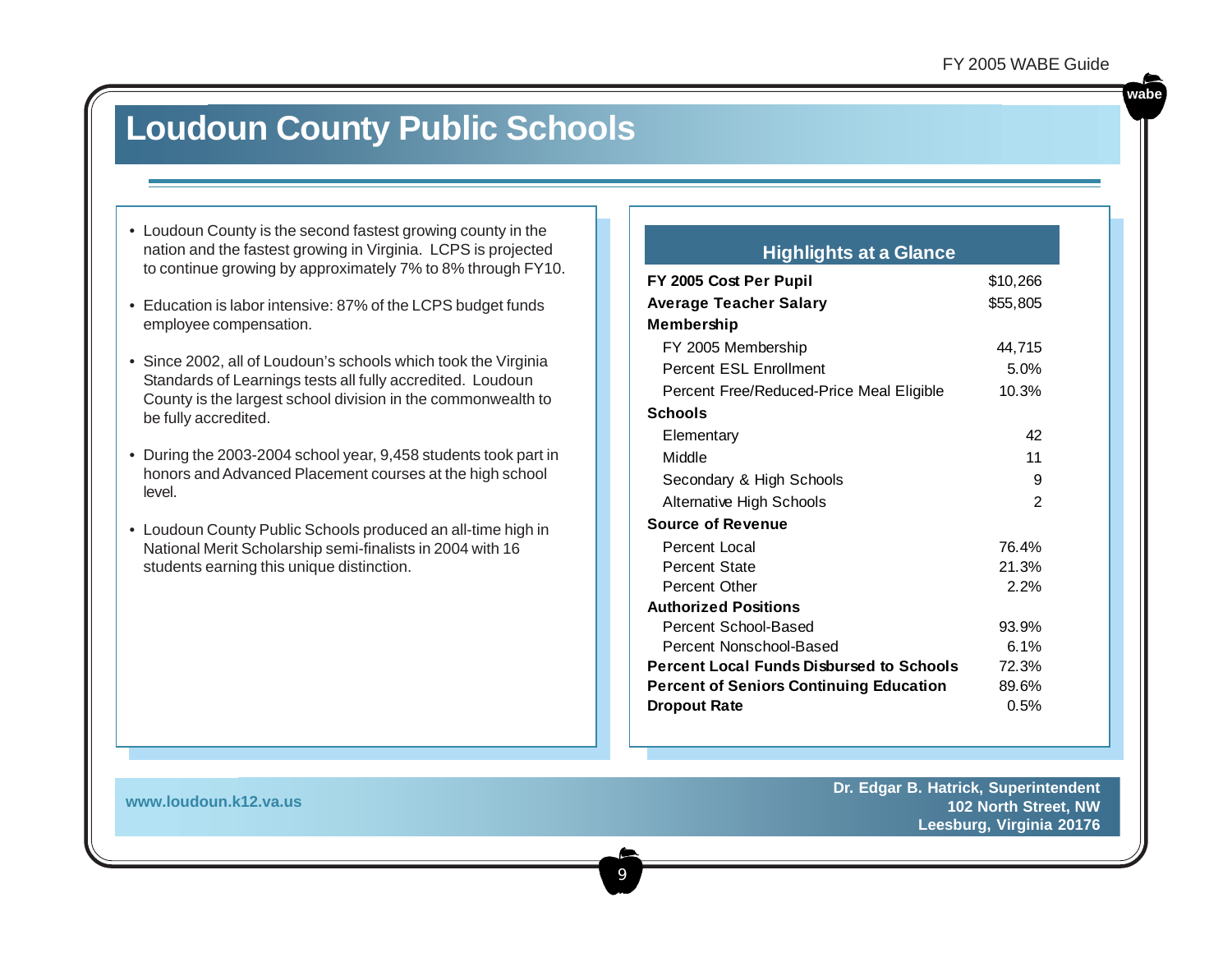### **Manassas City Public Schools**

- The FY 2005 projected enrollment is 6,736.
- Enrollment of English-as-a-second-language (ESL) students is about 25% of our total population.
- Almost 500 students receive gifted and talented services from MCPS.
- Approximately 12% of our population receives some special education services.
- The total annual budget including all funds is \$ 77,366,830.
- Total School Operating Fund expenditures are over \$ 69 million.
- MCPS has a revenue-sharing agreement with the City of Manassas so that 56.2% of selected, designated city revenues are transferred to the school system annually.
- The FY 2005 MCPS Adopted Budget provides an average salary increase of 6.05% for all those on the instructional salary schedule.
- The MCPS budget supports one assistant principal at each elementary school and three assistant principals at the middle school and three assistant principals at the high school.

10

#### **Highlights at a Glance**

| FY 2005 Cost Per Pupil                          | \$10,137 |
|-------------------------------------------------|----------|
| Average Teacher Salary                          | \$54,778 |
| Membership                                      |          |
| FY 2005 Membership                              | 6,736    |
| <b>Percent ESL Enrollment</b>                   | 21.7%    |
| Percent Free/Reduced-Price Meal Eligible        | 23.0%    |
| Schools                                         |          |
| Elementary                                      | 5        |
| Middle                                          | 1        |
| Secondary & High Schools                        | 1        |
| <b>Alternative High Schools</b>                 | 1        |
| <b>Source of Revenue</b>                        |          |
| Percent Local                                   | 49.9%    |
| Percent State                                   | 39.3%    |
| <b>Percent Other</b>                            | 10.8%    |
| <b>Authorized Positions</b>                     |          |
| Percent School-Based                            | 87.2%    |
| Percent Nonschool-Based                         | 12.8%    |
| <b>Percent Local Funds Disbursed to Schools</b> | 49.3%    |
| <b>Percent of Seniors Continuing Education</b>  | 76.0%    |
| <b>Dropout Rate</b>                             | 2.1%     |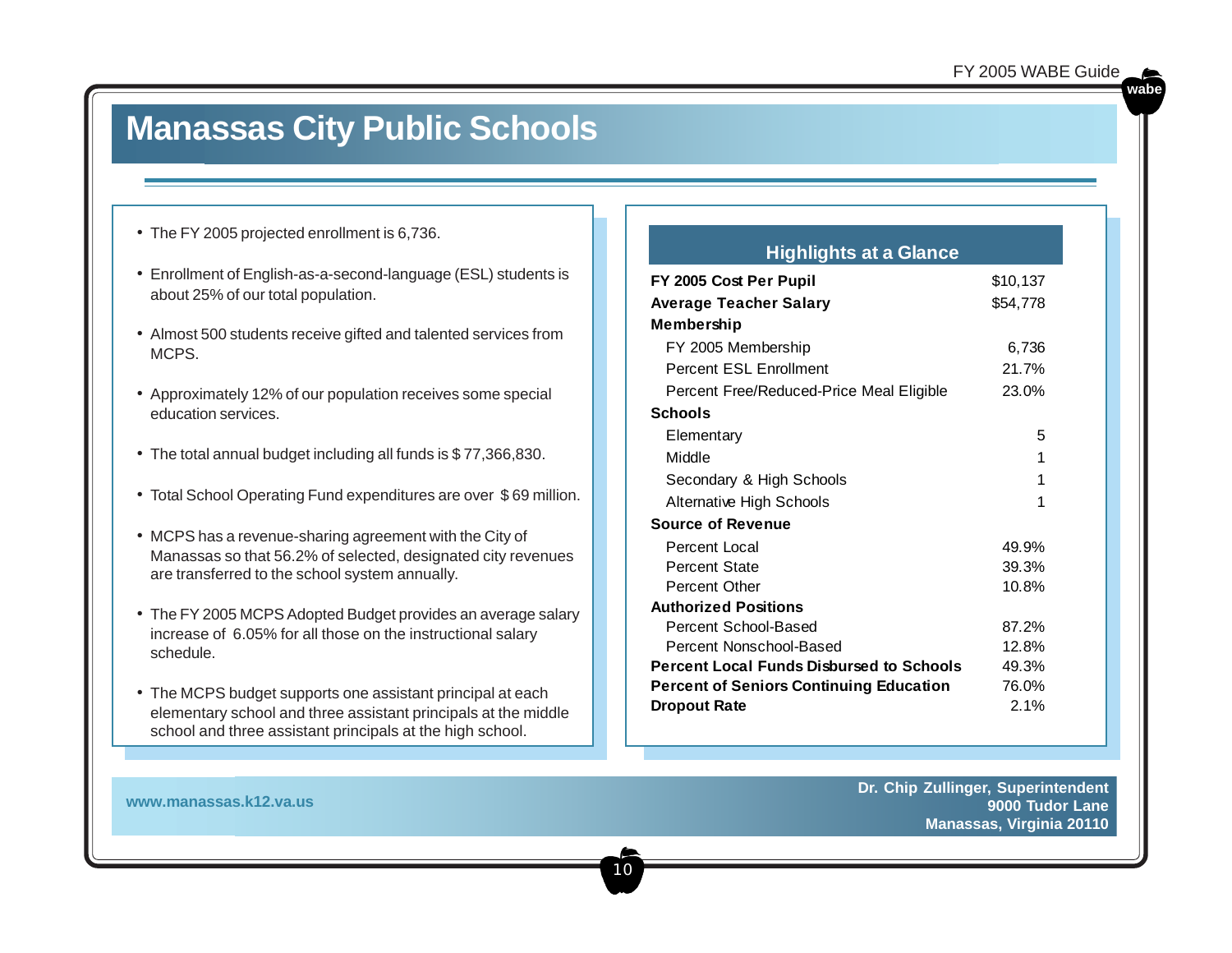### **Montgomery County Public Schools**

- For FY 2005, 80.6 percent of the \$1.6 billion Operating Budget is for direct instructional costs. School support services received 13.9 percent, and systemwide administrative support is 2.4 percent. The remaining 3.1 percent is for enterprise fund activities, including food services.
- MCPS received an operating budget increase of \$107 million or 7.1 percent in FY 2005. Nearly 90 percent of this total was for compensation, including salaries and employee benefits.
- During the past five years, MCPS has added \$72.0 million in reform initiatives, the vast majority going directly to the classroom. The largest increase went to early childhood education (including full-day kindergarten in 73 elementary schools), class size reduction, and staff development.
- In 2004, MCPS had its highest systemwide average SAT score of 1102, with 80% of seniors taking the test.
- 65 percent of high school students enrolled in Honors or Advanced Placement classes in 2004, a 75 percent increase since 2001. More than 75 percent of students taking AP exams achieved a score of 3 or better.
- 47 percent of students completed Algebra or higher-level mathematics courses by Grade 8, with 73 percent completing Algebra by the end of Grade 9.
- 75 percent scored above the national average on the Grade 2 Comprehensive Tests of Basic Skills. African American and Hispanic students achieved the greatest improvement in scores.
- Nearly 90 percent of schools made Adequate Yearly Progress on Maryland School Assessments in 2004. African American and Hispanic students in Grade 3 recorded the greatest increases in proficiency on these tests.

11

#### **Highlights at a Glance**

| FY 2005 Cost Per Pupil                          | \$12,108 |
|-------------------------------------------------|----------|
| <b>Average Teacher Salary</b>                   | \$63,131 |
| Membership                                      |          |
| FY 2005 Membership                              | 140,492  |
| Percent ESL Enrollment                          | 8.6%     |
| Percent Free/Reduced-Price Meal Eligible        | 22.6%    |
| Schools                                         |          |
| Elementary                                      | 125      |
| Middle                                          | 36       |
| Secondary & High Schools                        | 25       |
| Alternative High Schools                        | 0        |
| <b>Source of Revenue</b>                        |          |
| Percent Local                                   | 74.2%    |
| Percent State                                   | 21.4%    |
| <b>Percent Other</b>                            | 4.4%     |
| <b>Authorized Positions</b>                     |          |
| Percent School-Based                            | 85.1%    |
| Percent Nonschool-Based                         | 14.9%    |
| <b>Percent Local Funds Disbursed to Schools</b> | 62.4%    |
| <b>Percent of Seniors Continuing Education</b>  | 90.3%    |
| <b>Dropout Rate</b>                             | 1.8%     |

**www.mcps.k12.md.us Jerry D. Weast, Superintendent 850 Hungerford Drive Rockville, Maryland 20850**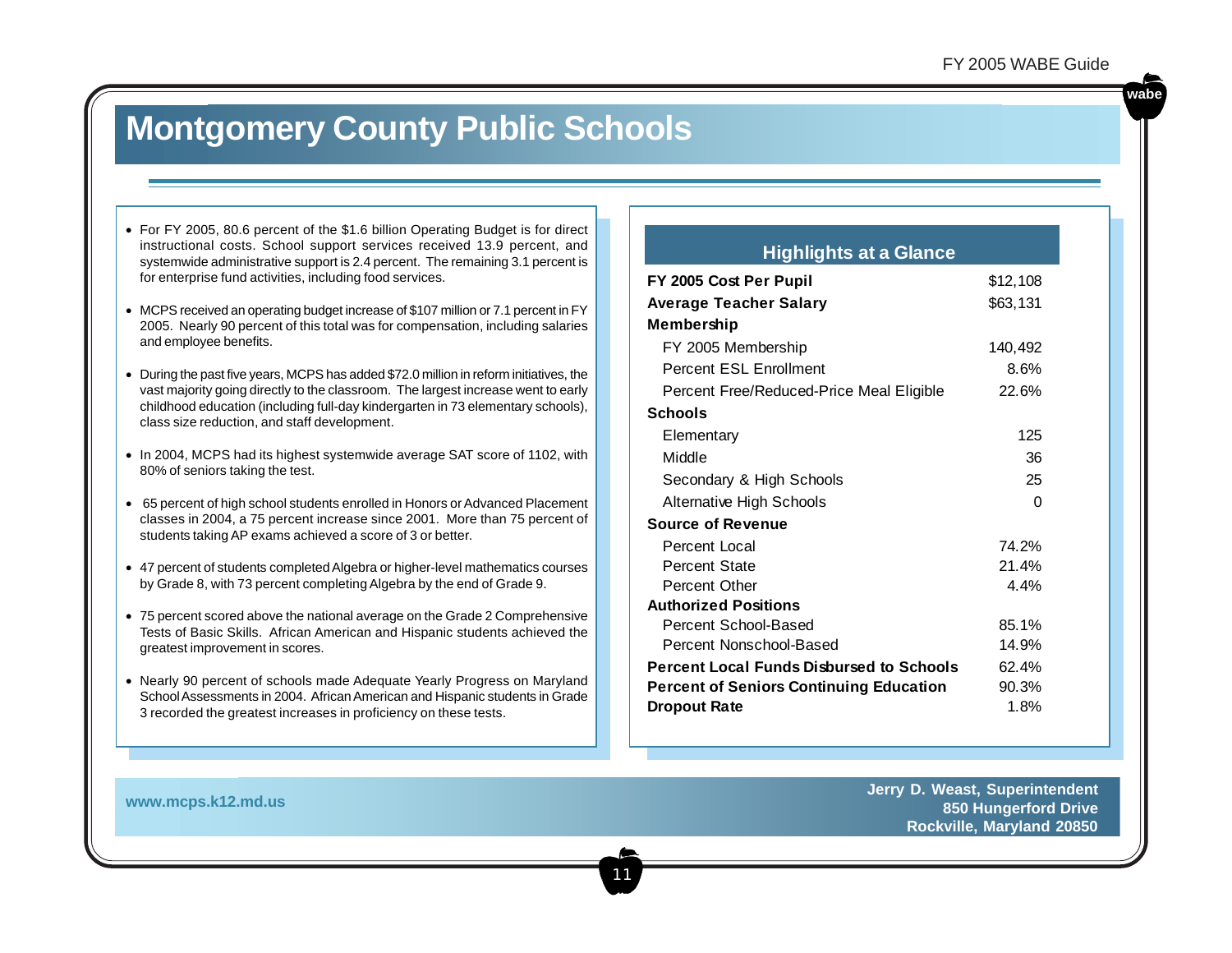### **Prince George's County Public Schools**

### **Highlights at a Glance**

| FY 2005 Cost Per Pupil                          | \$8,612  |
|-------------------------------------------------|----------|
| <b>Average Teacher Salary</b>                   | \$51,087 |
| Membership                                      |          |
| FY 2005 Membership                              | 139,770  |
| Percent ESL Enrollment                          | 6.3%     |
| Percent Free/Reduced-Price Meal Eligible        | 46.0%    |
| Schools                                         |          |
| Elementary                                      | 137      |
| Middle                                          | 26       |
| Secondary & High Schools                        | 23       |
| <b>Alternative High Schools</b>                 | 2        |
| <b>Source of Revenue</b>                        |          |
| Percent Local                                   | 42.9%    |
| <b>Percent State</b>                            | 49.9%    |
| <b>Percent Other</b>                            | 7.2%     |
| <b>Authorized Positions</b>                     |          |
| Percent School-Based                            | 78.8%    |
| Percent Nonschool-Based                         | 21.2%    |
| <b>Percent Local Funds Disbursed to Schools</b> | 29.7%    |
| <b>Percent of Seniors Continuing Education</b>  | 70.8%    |
| <b>Dropout Rate</b>                             | 2.9%     |

12

**www.pgcps.org**

**Dr. Andre J. Hornsby 14201 Hornsby Lane Upper Marlboro, Maryland 20772**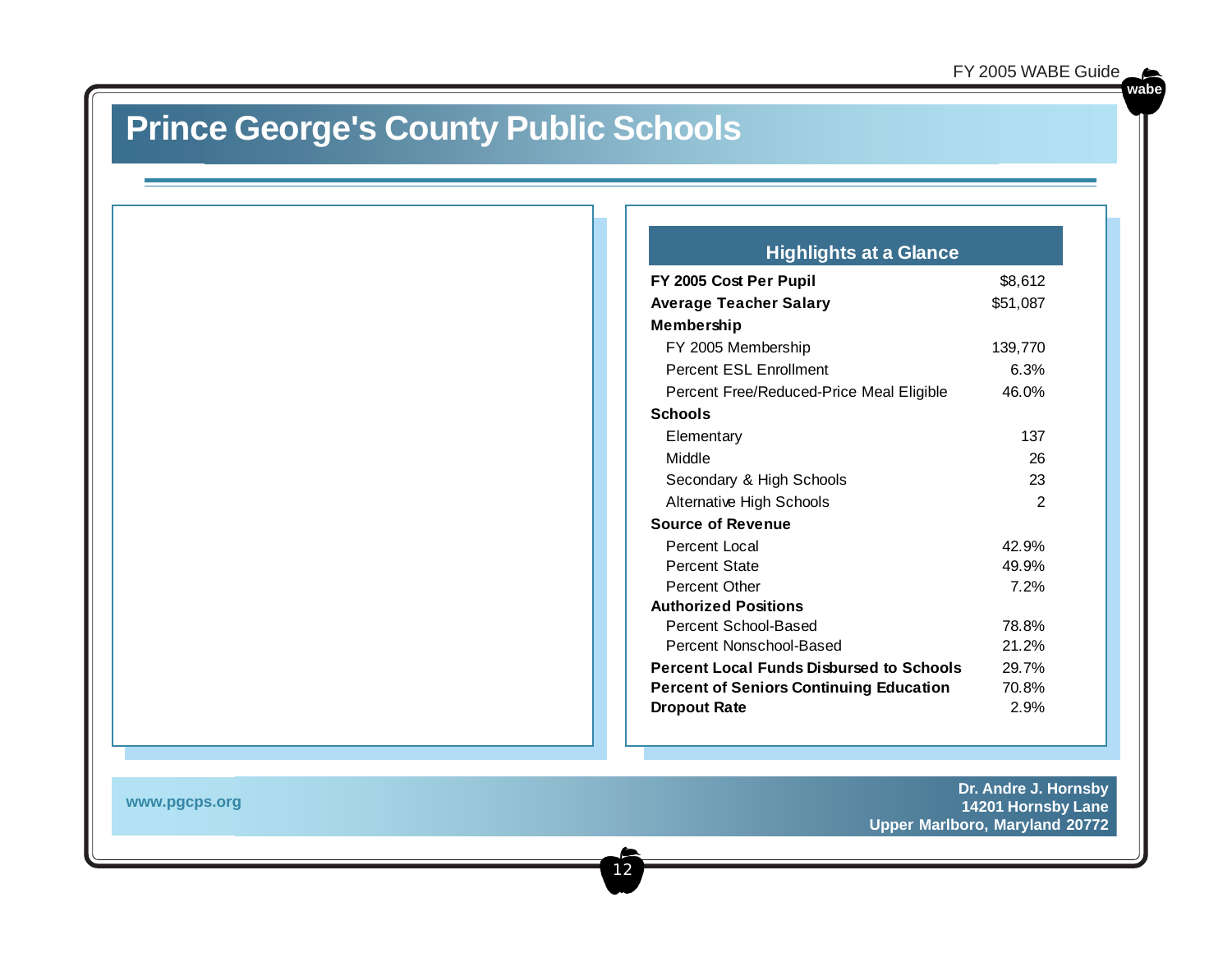### **Prince William County Public Schools**

- Student membership will increase by 3,365 and require about \$23.0 million to fund.
- Funding is included for the average merit salary step increase and a 3.0 percent salary scale adjustment.
- Virginia Retirement System rates increased by almost 23%.
- Funding is included to eliminate the early closing of elementary schools on Thursday afternoons.
- Five additional school nurses are funded.
- Additional funding is included for increases in transportation costs for new specialty programs, the phase in of new high school attendance areas, and bus attendants for the Head Start Program.
- Funding is included to expand alternative education options.
- Supply, equipment, service accounts were increased by 2 percent.
- Funding is included for the construction of anew middle school, two new elementary schools, and one addition at an elementary school.
- All scheduled school repair and renewal projects have been funded.
- The revised Standards of Quality require at least one technology support and one instructional technology position for every 1,000 students.
- Funding is included to provide full-day kindergarten for at least 50 percent of the students at all Title I schools.
- Health insurance premiums will increase by an average of 7.3 %.
- General Reserve funds have been increased by about 20 percent.
- Both the County and the school division have adopted budgets based on a nine cent reduction in the Real Property Tax rate.

#### **FY 2005 Cost Per Pupil** \$8,939 **Average Teacher Salary \$50,215 Membership**  FY 2005 Membership 65,485 Percent ESL Enrollment 7.5% Percent Free/Reduced-Price Meal Eligible 23.7% **Schools**  Elementary 51 Middle 13 Secondary & High Schools 10 Alternative High Schools 2 **Source of Revenue** Percent Local 47.8% Percent State 46.9% Percent Other 5.3% **Authorized Positions** Percent School-Based 82.9% Percent Nonschool-Based 17.1% 47.9% **Highlights at a Glance Percent Local Funds Disbursed to Schools**

**Percent of Seniors Continuing Education** 86.5% **Dropout Rate** 3.0%

13

**www.pwcps.edu Dr. Edward L. Kelly, Superintendent P.O. Box 389 Manassas, Virginia 20108**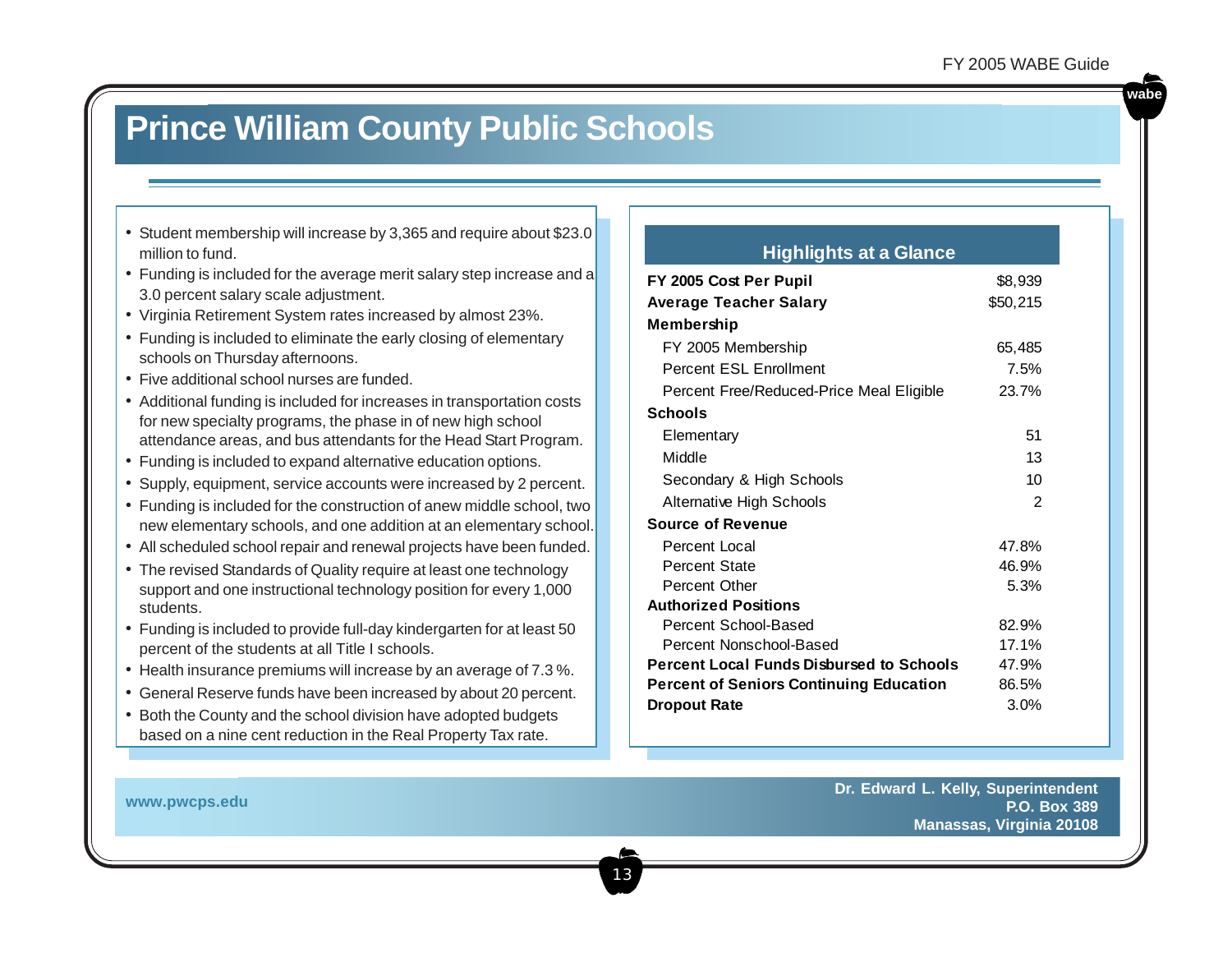### **FY 2004 Actual Enrollment**

|                               |            |                   |              |               | Self-            |                   |
|-------------------------------|------------|-------------------|--------------|---------------|------------------|-------------------|
|                               |            |                   |              |               | <b>Contained</b> |                   |
|                               |            |                   |              | <b>Grades</b> | <b>Special</b>   | Total             |
| <b>School Division</b>        | Preschool* | <b>Head Start</b> | Kindergarten | $1 - 12$      | <b>Education</b> | <b>Enrollment</b> |
|                               |            |                   |              |               |                  |                   |
| <b>Alexandria City</b>        | 191        | $\mathbf 0$       | 1,021        | 9,602         | 129              | 10,943            |
| <b>Arlington County</b>       | 787        | 0                 | 1.546        | 15,300        | 1,487            | 19,120            |
| <b>Fairfax County</b>         | 1,674      | 1,017             | 10,625       | 140,405       | 10,474           | 164,195           |
| <b>Falls Church City</b>      | 20         | 0                 | 134          | 1.712         | 0                | 1,866             |
| <b>Loudoun County</b>         | 497        | 97                | 3,305        | 36,344        | 508              | 40,751            |
| <b>Manassas City</b>          | 29         | 47                | 527          | 5.762         | 299              | 6,664             |
| <b>Montgomery County</b>      | 2,094      | 584               | 8,889        | 119,913       | 7,723            | 139,203           |
| <b>Prince George's County</b> | 2,960      | 683               | 8,466        | 121,312       | 3,822            | 137,243           |
| <b>Prince William County</b>  | 296        | 221               | 4,367        | 55,004        | 3,454            | 63,342            |

\* Preschool includes both special education and regular education students.

14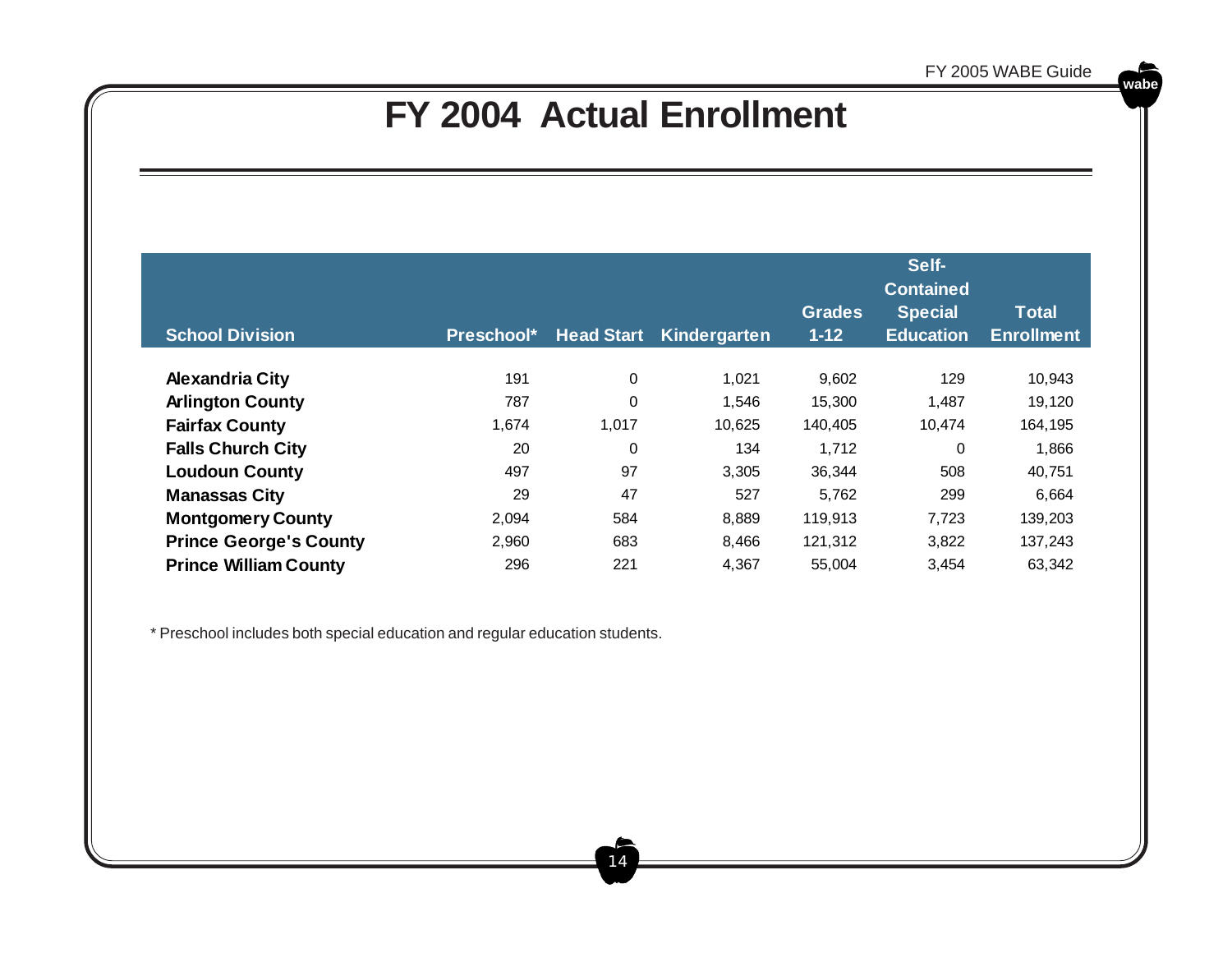## **FY 2005 Approved Enrollment**

|                               |       |                             |              | Self-         |                             |                   |
|-------------------------------|-------|-----------------------------|--------------|---------------|-----------------------------|-------------------|
|                               |       |                             |              | <b>Grades</b> | contained<br><b>Special</b> | <b>Total</b>      |
| <b>School Division</b>        |       | <b>Preschool Head Start</b> | Kindergarten | $1 - 12$      | <b>Education</b>            | <b>Enrollment</b> |
| <b>Alexandria City</b>        | 218   | 0                           | 1,035        | 9,538         | 131                         | 10,922            |
| <b>Arlington County</b>       | 896   | $\Omega$                    | 1,534        | 14,774        | 1,703                       | 18,907            |
| <b>Fairfax County</b>         | 1,777 | 1,138                       | 10,811       | 142.046       | 10,503                      | 166,275           |
| <b>Falls Church City</b>      | 20    | $\Omega$                    | 134          | 1,784         | $\mathbf 0$                 | 1,938             |
| <b>Loudoun County</b>         | 583   | 100                         | 3,456        | 39,991        | 585                         | 44,715            |
| <b>Manassas City</b>          | 22    | 50                          | 540          | 5,817         | 307                         | 6,736             |
| <b>Montgomery County</b>      | 2,541 | 584                         | 8,964        | 120,587       | 7,816                       | 140,492           |
| <b>Prince George's County</b> | 3,846 | 936                         | 8,916        | 122,217       | 3,855                       | 139,770           |
| <b>Prince William County</b>  | 339   | 221                         | 4,724        | 56,662        | 3,539                       | 65,485            |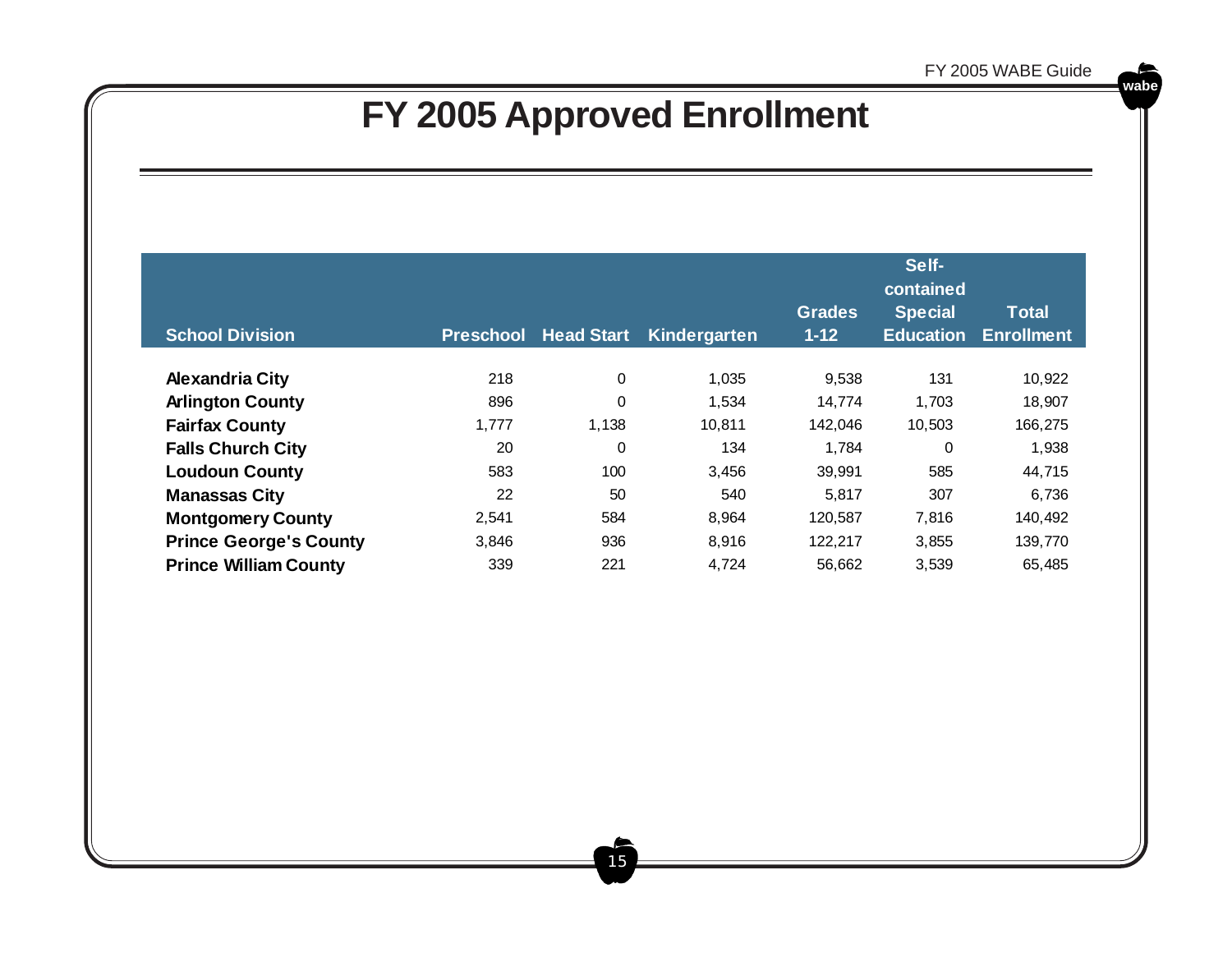### **English as a Second Language (ESL) Students\***

**Percent of Total District FY 2005 Projected Enrollment**

| <b>School Division</b>        | FY 2004 Actual<br><b>Enrollment</b> | <b>FY 2005</b><br><b>Approved</b><br><b>Enrollment</b> | ESL as a<br><b>Percentage</b><br>of FY 2004<br><b>Enrollment</b> | <b>ESL</b> as a<br><b>Percentage</b><br>of FY 2005<br><b>Enrollment</b> |
|-------------------------------|-------------------------------------|--------------------------------------------------------|------------------------------------------------------------------|-------------------------------------------------------------------------|
| <b>Alexandria City</b>        | 1,645                               | 1,641                                                  | 15.0%                                                            | 15.0%                                                                   |
| <b>Arlington County</b>       | 4,166                               | 4,373                                                  | 21.8%                                                            | 23.1%                                                                   |
| <b>Fairfax County</b>         | 20,104                              | 21,366                                                 | 12.2%                                                            | 12.8%                                                                   |
| <b>Falls Church City</b>      | 80                                  | 80                                                     | 4.3%                                                             | 4.1%                                                                    |
| <b>Loudoun County</b>         | 2,002                               | 2,257                                                  | 4.9%                                                             | 5.0%                                                                    |
| <b>Manassas City</b>          | 1,407                               | 1,459                                                  | 21.1%                                                            | 21.7%                                                                   |
| <b>Montgomery County</b>      | 10,750                              | 12,100                                                 | 7.7%                                                             | 8.6%                                                                    |
| <b>Prince George's County</b> | 7,838                               | 8,857                                                  | 5.7%                                                             | 6.3%                                                                    |
| <b>Prince William County</b>  | 4,955                               | 4,939                                                  | 7.8%                                                             | 7.5%                                                                    |

\* Programs for English speakers of other languages use several different names in the WABE districts, including English as a Second Language, English for Learners of Other Languages, and English Language Learners. For the purposes of this document, all such programs are referred to as English as a Second Language, and enrollment includes only those students receiving services.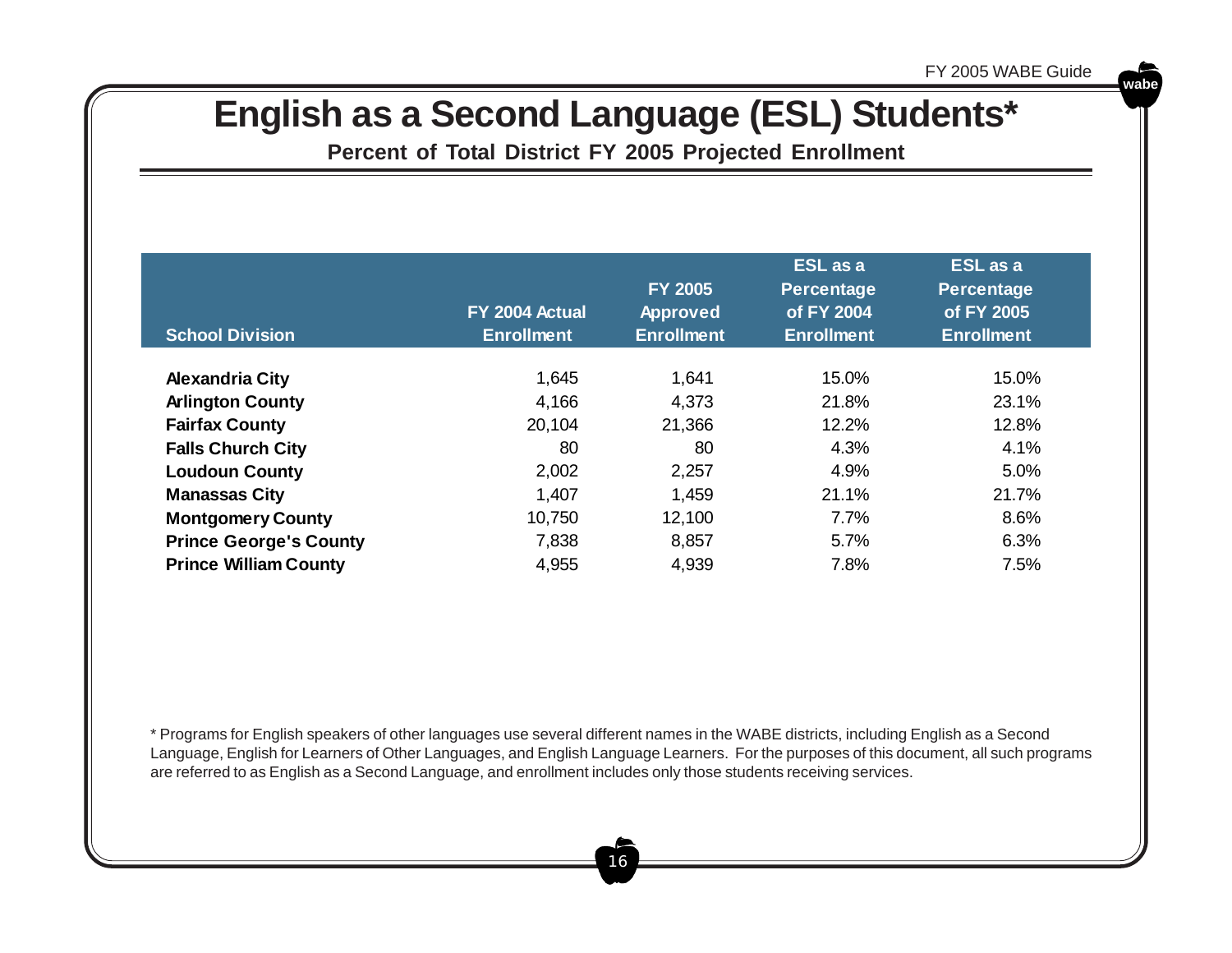### **English as a Second Language (ESL) Students**

**Percent of Total District Enrollment**

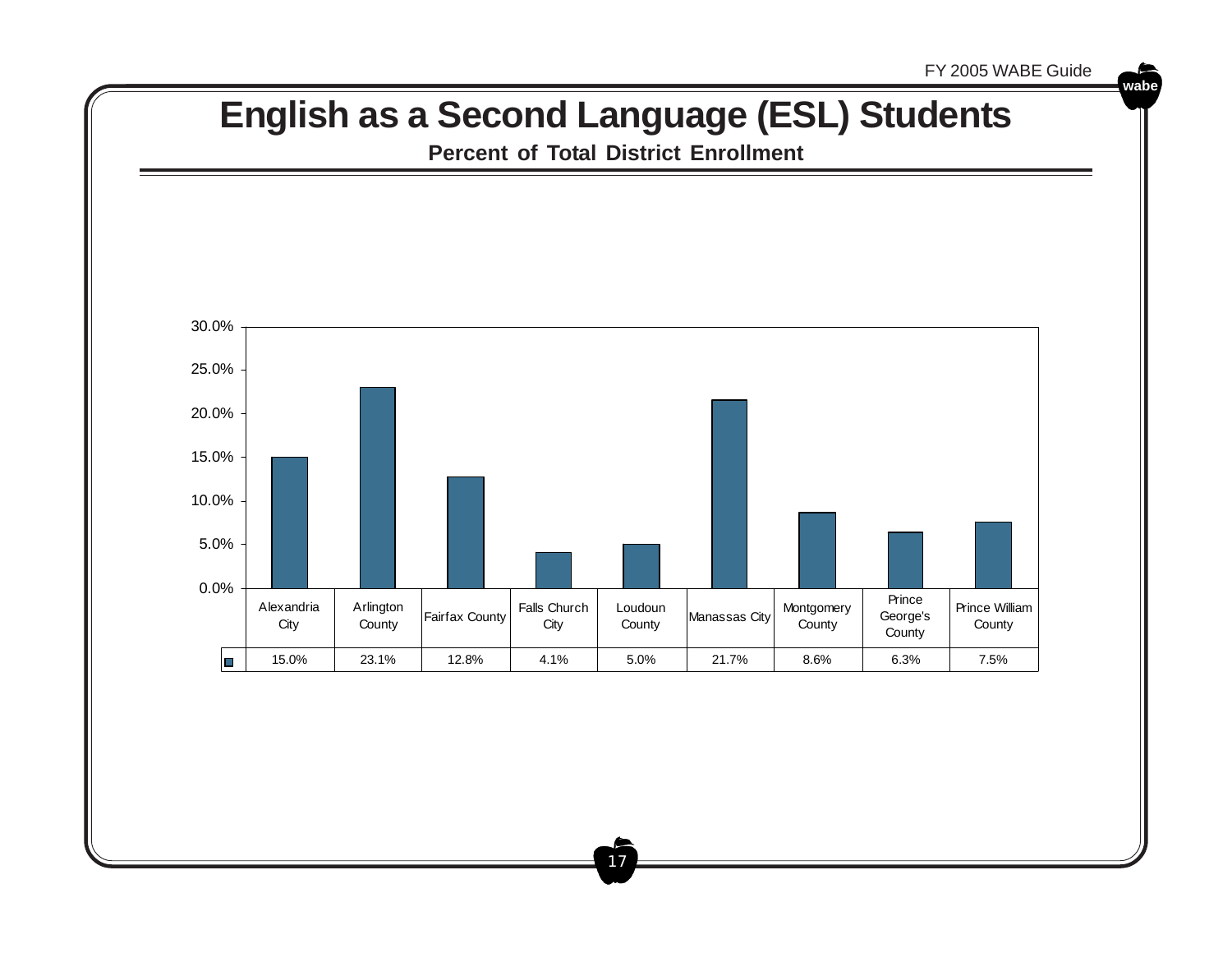FY 2005 WABE Guide

**wabe**

### **FY 2005 Distribution of Regional ESL Enrollment**

**by WABE division**

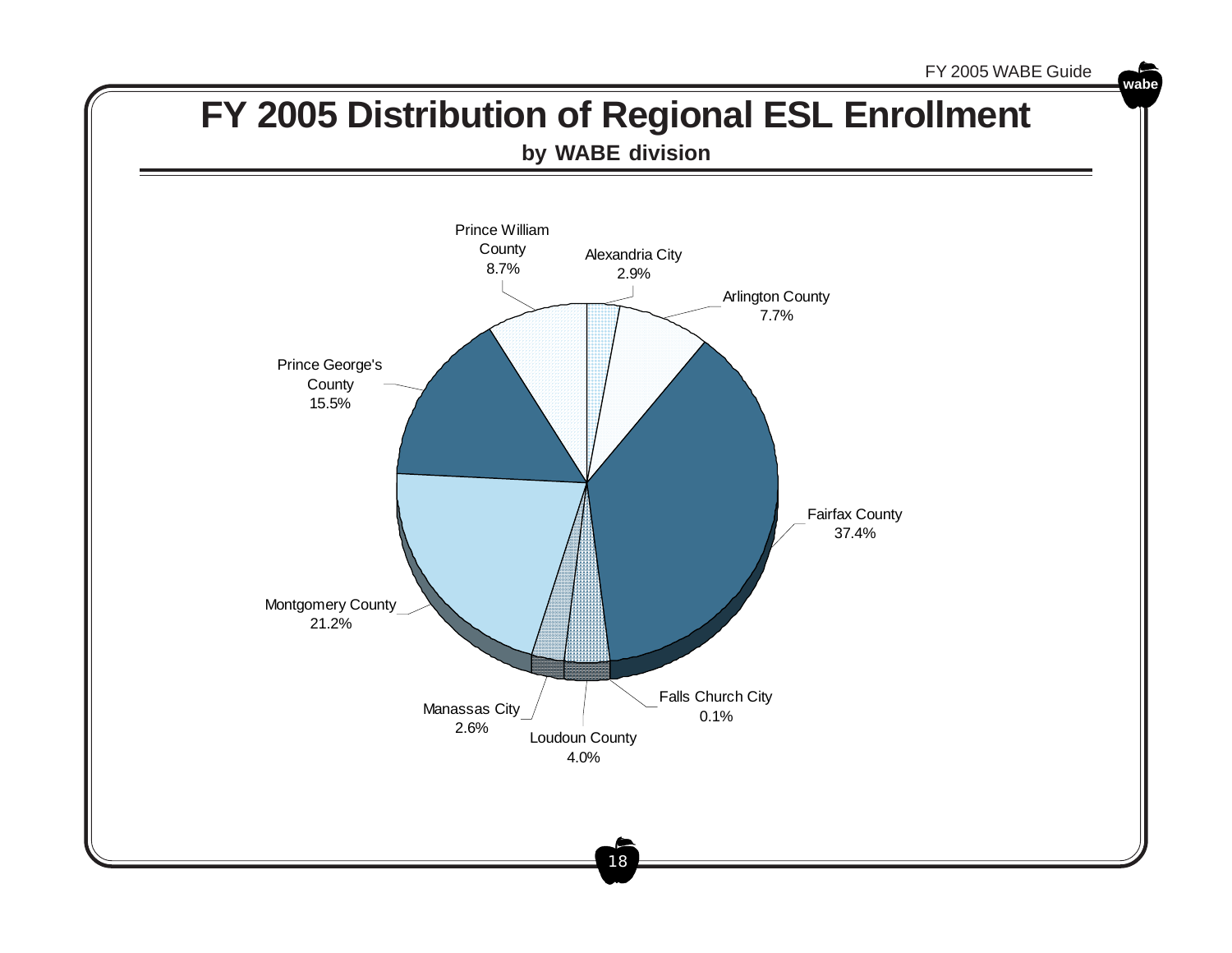### **Schools and Centers**

| <b>School Division</b>        | <b>Elementary</b> | <b>Middle</b>  | <b>Secondary</b> | <b>High</b> | <b>Special</b> | <b>Education Alternative</b> | <b>Total</b> |
|-------------------------------|-------------------|----------------|------------------|-------------|----------------|------------------------------|--------------|
|                               |                   |                |                  |             |                |                              |              |
| Alexandria City*              | 13                | $\overline{2}$ | 0                |             | 0              |                              | 17           |
| <b>Arlington County</b>       | 22                | 5              |                  | 3           | 4              | 3                            | 35           |
| <b>Fairfax County</b>         | 136               | 22             | 3                | 21          | 15             | 3                            | 200          |
| <b>Falls Church City</b>      | 2                 |                | 0                |             | $\Omega$       |                              | 5            |
| <b>Loudoun County</b>         | 42                | 11             | 4                | 8           | 0              | 2                            | 64           |
| <b>Manassas City</b>          | 5                 |                | 0                |             | 0              |                              | 8            |
| <b>Montgomery County</b>      | 125               | 36             | 0                | 25          | 6              | 0                            | 192          |
| <b>Prince George's County</b> | 137               | 26             | 0                | 23          | 9              | 2                            | 197          |
| <b>Prince William County</b>  | 51                | 13             | 0                | 10          | 4              | 2                            | 80           |

\* Alexandria City - One high schools grades 10-12 and one building for 9th grade (for the purpose of SOL reporting, 1 high school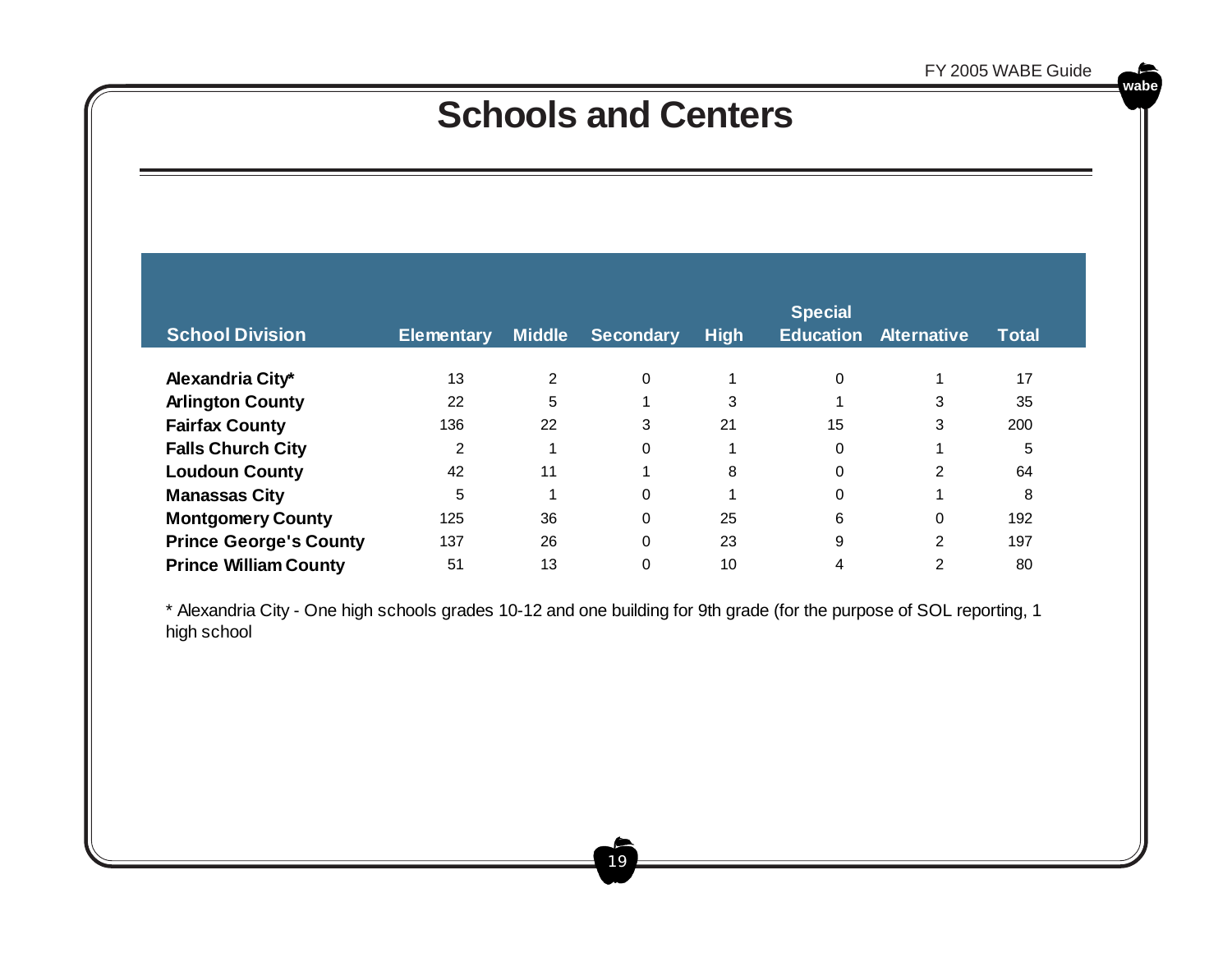## **Special Education Membership**

**FY 2004 Actual**

| <b>Unduplicated Special Education Membership</b><br><b>Special</b> |                                 |         |                  |              |                 |  |  |  |
|--------------------------------------------------------------------|---------------------------------|---------|------------------|--------------|-----------------|--|--|--|
|                                                                    | <b>Education</b><br><b>Self</b> |         |                  |              |                 |  |  |  |
| <b>School Division</b>                                             | <b>Pre-School</b>               | Level 1 | <b>Contained</b> | <b>Total</b> | <b>Services</b> |  |  |  |
| <b>Alexandria City</b>                                             | 191                             | 974     | 834              | 1,999        | 2,640           |  |  |  |
| <b>Arlington County</b>                                            | 207                             | 1,435   | 1,487            | 3,129        | 5,547           |  |  |  |
| <b>Fairfax County</b>                                              | 1,674                           | 11,324  | 10,474           | 23,472       | 48,186          |  |  |  |
| <b>Falls Church City</b>                                           | 26                              | 273     |                  | 299          | 316             |  |  |  |
| <b>Loudoun County</b>                                              | 508                             | 2,738   | 1,692            | 4,938        | 4,430           |  |  |  |
| <b>Manassas City</b>                                               | 71                              | 467     | 299              | 837          | 165             |  |  |  |
| <b>Montgomery County</b>                                           | 1,088                           | 8,565   | 7,681            | 17,334       | 26,982          |  |  |  |
| <b>Prince George's County</b>                                      | 1,389                           | 10,855  | 3,822            | 16,066       | 28,300          |  |  |  |
| <b>Prince William County</b>                                       | 296                             | 3.514   | 3.454            | 7.264        | 10,225          |  |  |  |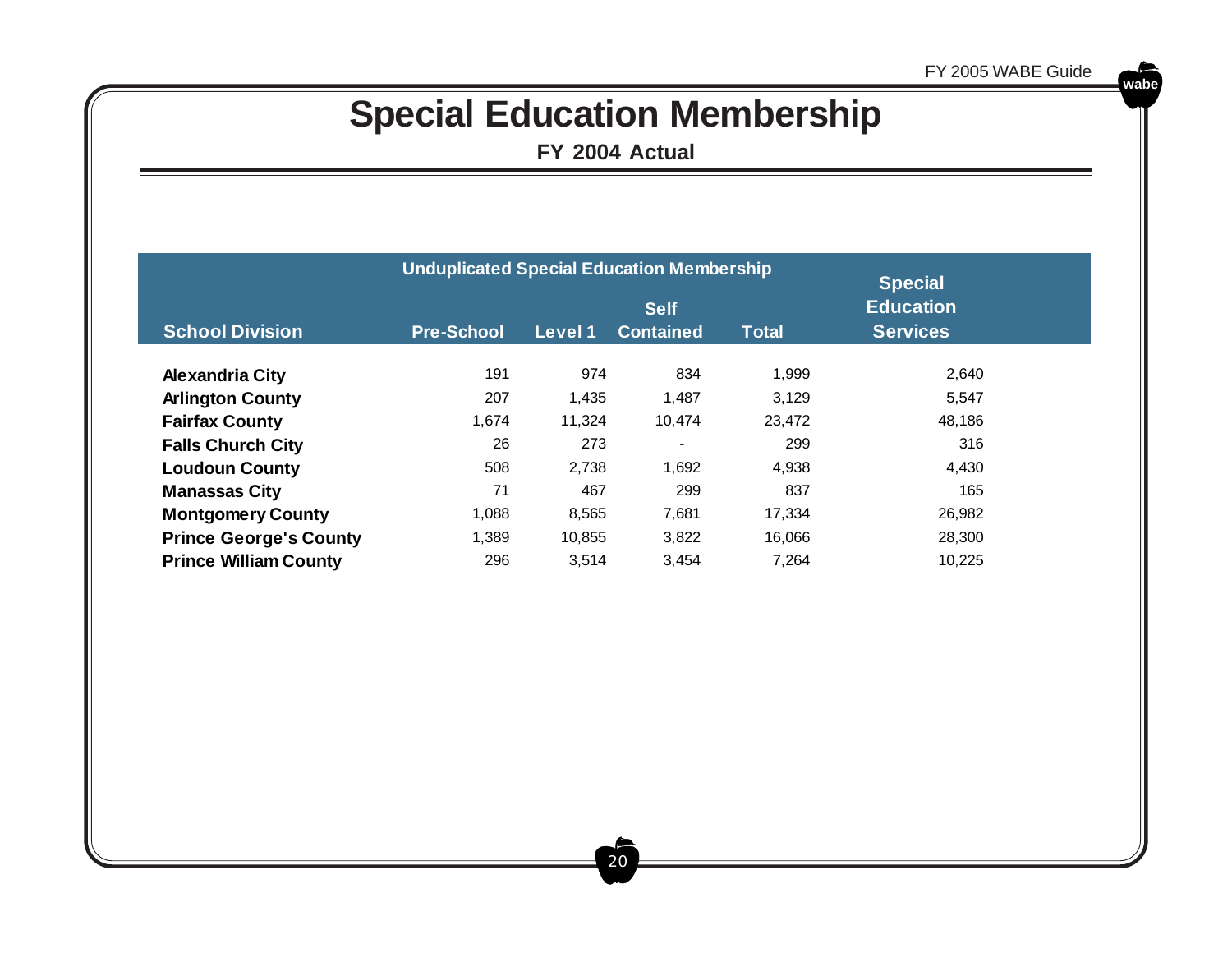## **Special Education Membership**

**FY 2005 Approved**

| <b>Unduplicated Special Education Membership</b><br><b>Special</b> |                   |         |                                 |              |                                     |  |  |  |
|--------------------------------------------------------------------|-------------------|---------|---------------------------------|--------------|-------------------------------------|--|--|--|
| <b>School Division</b>                                             | <b>Pre-School</b> | Level 1 | <b>Self</b><br><b>Contained</b> | <b>Total</b> | <b>Education</b><br><b>Services</b> |  |  |  |
|                                                                    |                   |         |                                 |              |                                     |  |  |  |
| <b>Alexandria City</b>                                             | 218               | 950     | 891                             | 2,059        | 2,664                               |  |  |  |
| <b>Arlington County</b>                                            | 237               | 1,267   | 1,703                           | 3,207        | 5,625                               |  |  |  |
| <b>Fairfax County</b>                                              | 1,777             | 11,516  | 10,503                          | 23,796       | 49,091                              |  |  |  |
| <b>Falls Church City</b>                                           | 26                | 273     |                                 | 299          | 316                                 |  |  |  |
| <b>Loudoun County</b>                                              | 585               | 3.000   | 1.854                           | 5.439        | 4,873                               |  |  |  |
| <b>Manassas City</b>                                               | 53                | 466     | 307                             | 826          | 174                                 |  |  |  |
| <b>Montgomery County</b>                                           | 1,115             | 9,369   | 7,262                           | 17,746       | 33,123                              |  |  |  |
| <b>Prince George's County</b>                                      | 1,726             | 10,855  | 3,855                           | 16,436       | 36,092                              |  |  |  |
| <b>Prince William County</b>                                       | 339               | 3.664   | 3,539                           | 7.542        | 10,607                              |  |  |  |

**wabe**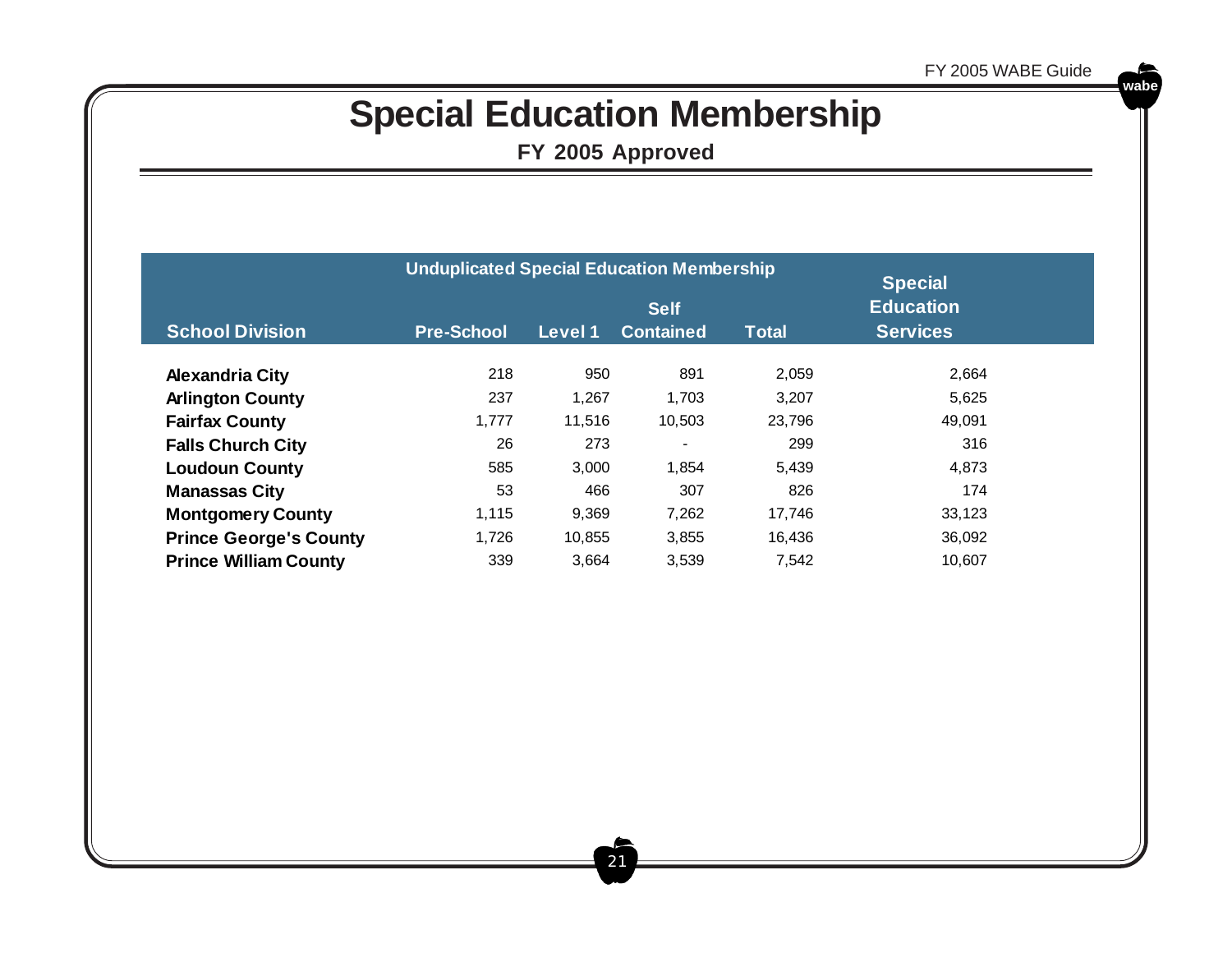### **FY 2005 Expenditure Data Definitions**

#### **Operating Fund or Budgeted Current Expenditures**

The data in this category includes all funds for day-to-day expenditures for operation of the school system such as regular and special education instruction; may include grants such as Head Start, NCLB, Impact Aid, Perkins, and grants associated with IDEA; transportation costs including costs for new and replacement buses; and building maintenance for educational programs. Budgeted current expenditures also include the employer's share of employee benefits whether paid by the school district, municipality, or the state. The expenditures are typically funded in the school operating fund.

#### **Construction and Renovation**

This category includes all expenditures (which are typically funded in a capital improvements fund or budget) for land, new construction, major renovations, and relocatable classrooms, whether funded by the school district, municipality, county, or state through bond sales or pay-as-you-go expenditures.

#### **Debt Service**

This category includes all payments for principal and interest on long-term debt whether paid by the school district, municipality, county, or state.

#### **Food Service**

This data includes all expenditures for the school food services program regardless of the funding source (federal, state, and local subsidies and food sales).

#### **Other Governmental Funds**

This category includes other Governmental Funds expenditures not included elsewhere, such as:

- Grants budgeted in a fund other than those listed previously.
- Adult education, defined as any remedial, enrichment, or makeup course or program offered outside of the regular school year.
- Summer school, defined as any remedial, enrichment, or makeup course or program offered outside of the regular school year.
- Other expenditures not defined elsewhere and defined within the chart.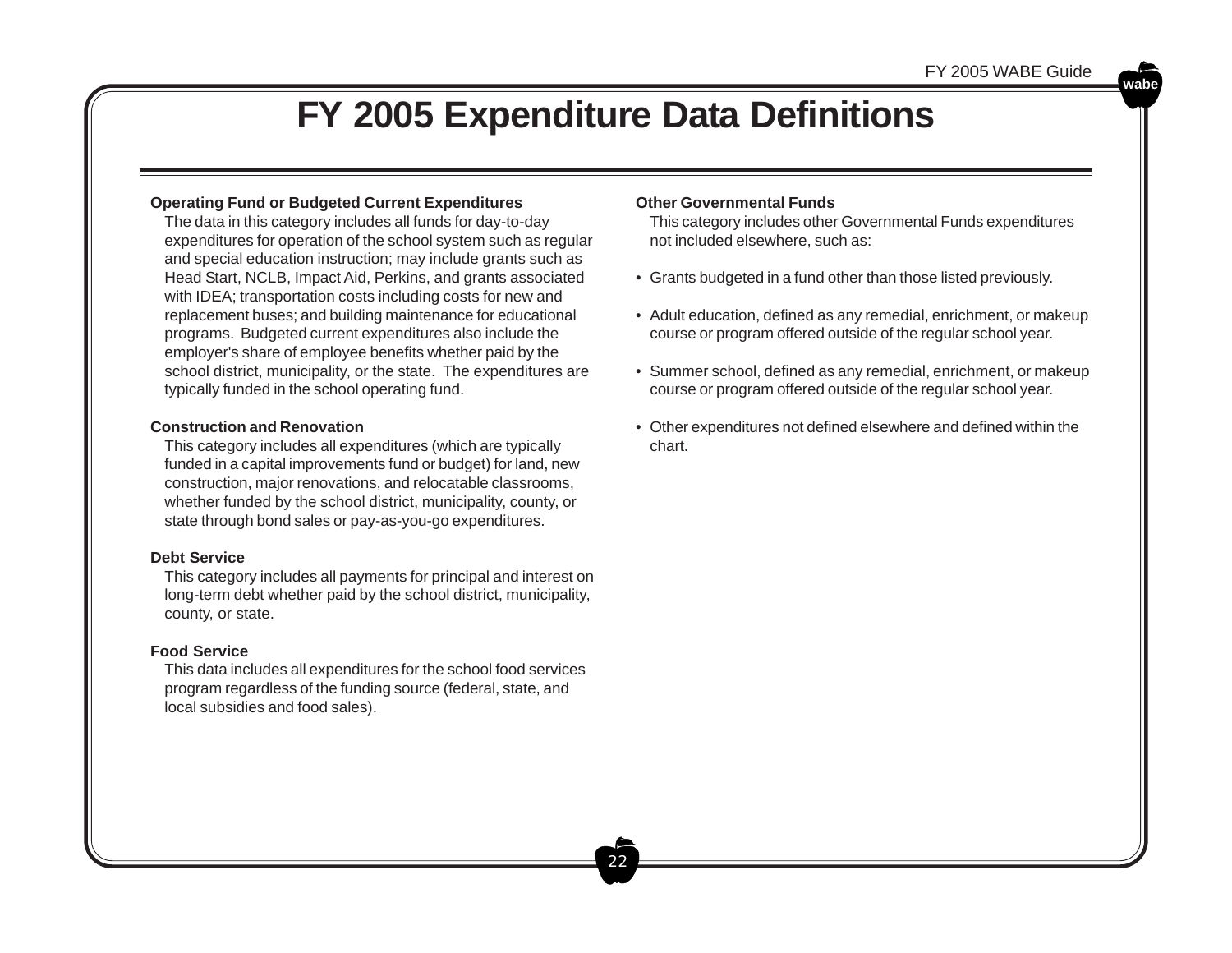## **FY 2005 Approved Fund Expenditures\***

| <b>School Division</b>        | <b>Operating Fund</b> | <b>Construction</b><br><b>Fund</b> | <b>Debt</b><br><b>Service</b> | <b>Food Fund</b> | <b>Other</b><br><b>Governmental</b><br><b>Funds</b> |
|-------------------------------|-----------------------|------------------------------------|-------------------------------|------------------|-----------------------------------------------------|
| <b>Alexandria City</b>        | \$<br>161,654,027     | \$<br>37,759,738                   | S<br>7.906.507                | \$<br>4.346.842  | \$<br>7,182,562                                     |
| <b>Arlington County</b>       | \$<br>285,416,800     | \$<br>45,467,180                   | \$<br>23,454,680              | \$<br>5,367,468  | \$<br>22,594,886                                    |
| <b>Fairfax County</b>         | \$<br>,826,907,976    | 203,861,660<br>\$                  | \$133,178,583                 | \$51,563,629     | \$<br>46,203,758                                    |
| <b>Falls Church City</b>      | \$<br>27,393,507      | \$<br>30,800,000                   | \$<br>2.604.978               | \$<br>710,500    | \$<br>2,066,458                                     |
| <b>Loudoun County</b>         | \$<br>459,655,018     | 105, 153, 000<br>\$                | \$<br>83, 102, 576            | \$14,912,619     | \$<br>1,578,697                                     |
| <b>Manassas City</b>          | \$<br>69,117,603      | \$<br>750,000                      | \$<br>5, 155, 481             | \$2,343,746      | \$                                                  |
| <b>Montgomery County</b>      | \$<br>,648,621,731    | \$<br>180,331,000                  | 87,273,450<br>\$              | \$40,093,775     | \$<br>20,951,027                                    |
| <b>Prince George's County</b> | \$<br>,271,648,500    | \$<br>95,179,000                   | 33,283,900<br>\$              | \$50,361,384     | \$<br>$\overline{\phantom{a}}$                      |
| <b>Prince William County</b>  | \$<br>590,607,179     | \$<br>81,565,000                   | \$<br>44,444,057              | \$22,316,968     | \$<br>70,692,898                                    |

\* Governmental funds only- Excludes Proprietary and Fiduciary Funds. Funds for entitlement grants are included in Operating Fund, even for those districts that do not include those expenditures in the operating fund.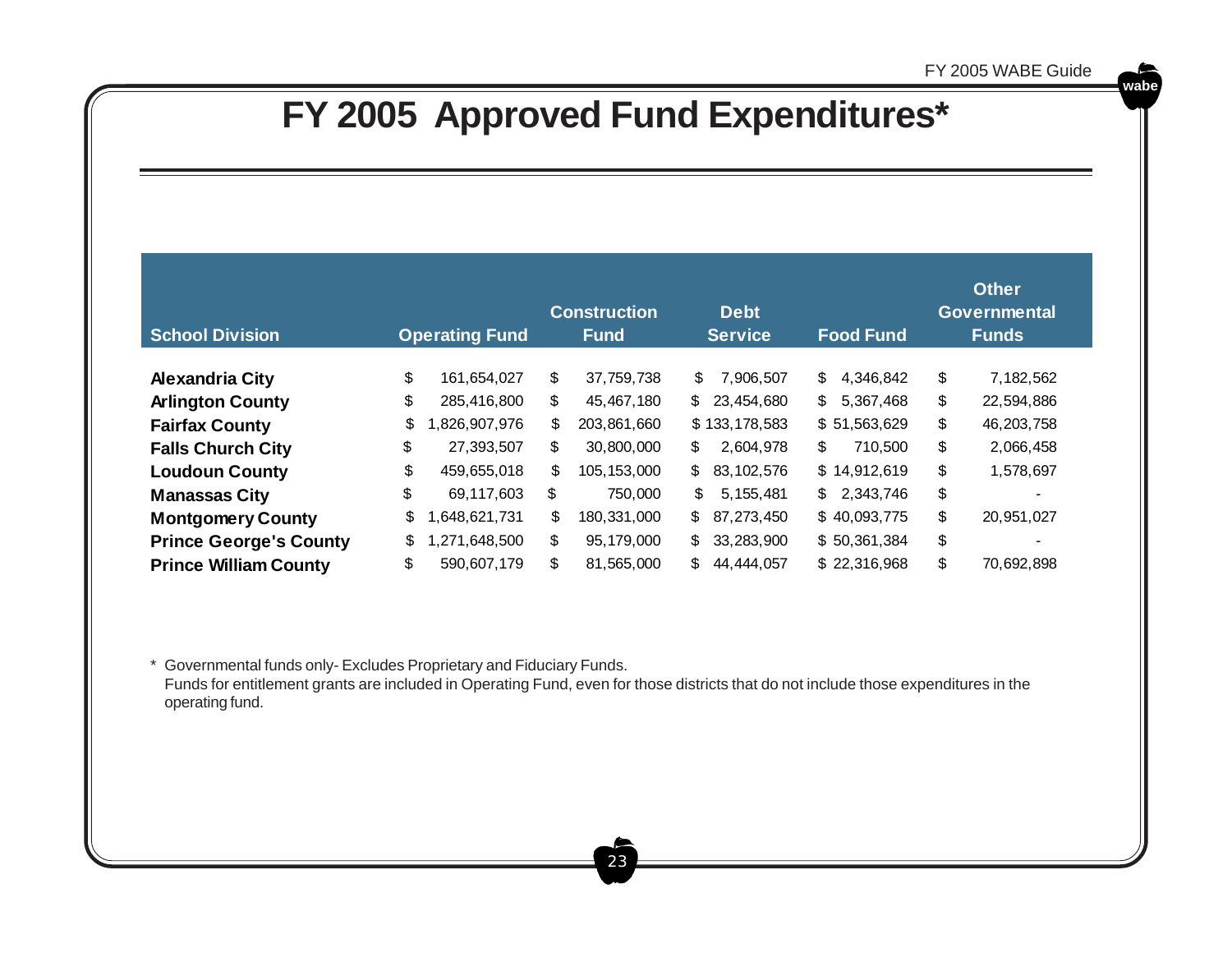### **FY 2005 Sources of Revenue- School Operating Fund**

|                               | <b>Federal</b> |                | <b>State</b>  |                | Local                 |                | <b>Other</b>  |                |                 |
|-------------------------------|----------------|----------------|---------------|----------------|-----------------------|----------------|---------------|----------------|-----------------|
|                               |                | <b>Percent</b> |               | <b>Percent</b> |                       | <b>Percent</b> |               | <b>Percent</b> |                 |
| <b>School Division</b>        | <b>Amount</b>  | of Total       | <b>Amount</b> | of Total       | <b>Amount</b>         | of Total       | <b>Amount</b> | of Total       | <b>Total</b>    |
| <b>Alexandria City</b>        | \$8,642,589    | 3.9%           | \$22,797,439  | 10.4%          | \$183,602,428 83.9%   |                | \$3,807,220   | 1.7%           | \$218,849,676   |
| Arlington County <sup>1</sup> | \$8,056,360    | 2.8%           | \$39,660,682  | 13.9%          | \$233,074,629 81.7%   |                | \$4,625,129   | 1.6%           | \$285,416,800   |
| Fairfax County <sup>1</sup>   | \$58,846,647   | 3.2%           | \$365,587,540 | 20.0%          | \$1,322,374,187 72.4% |                | \$80,099,602  | 4.4%           | \$1,826,907,976 |
| <b>Falls Church City</b>      | \$428,643      | 1.6%           | \$3,861,738   | 14.1%          | \$22,346,343 81.6%    |                | \$756.783     | 2.8%           | \$27,393,507    |
| <b>Loudoun County</b>         | \$7,815,000    | 1.7%           | \$98,001,725  | 21.3%          | \$351,011,324 76.4%   |                | \$2,826,969   | 0.6%           | \$459,655,018   |
| <b>Manassas City</b>          | \$2,126,063    | 3.1%           | \$27,165,648  | 39.3%          | \$34,485,603 49.9%    |                | \$5,340,289   | 7.7%           | \$69,117,603    |
| <b>Montgomery County</b>      | \$58,948,815   | 3.6%           | \$352,345,722 | 21.4%          | \$1,223,096,741       | 74.2%          | \$14,230,453  | 0.9%           | \$1,648,621,731 |
| <b>Prince George's County</b> | \$79,970,455   | 6.3%           | \$635,094,177 | 49.9%          | \$545,372,400         | 42.9%          | \$11,211,468  | 0.9%           | \$1,271,648,500 |
| <b>Prince William County</b>  | \$18,100,550   | 3.1%           | \$277,069,944 | 46.9%          | \$282,528,832 47.8%   |                | \$12,907,853  | 2.2%           | \$590,607,179   |

1 Funds for entitlement grants are included here in Operating Fund for consistency with other districts, although these funds are not part of the Operating Fund.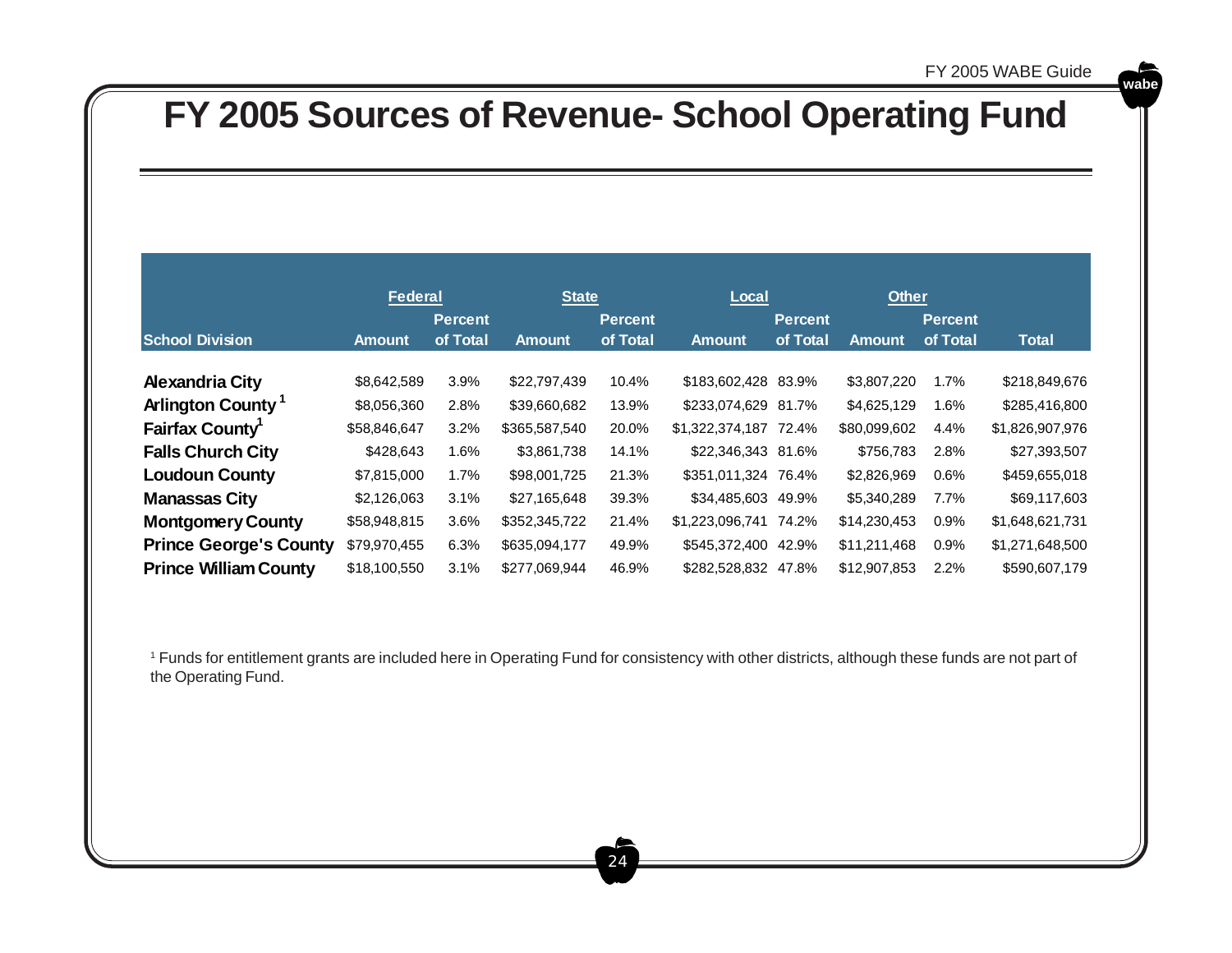### **FY 2005 Local Funding Effort**

| <b>School Division</b>        | <b>City/County</b><br><b>General</b><br><b>Fund Amount</b> | <b>City/County</b><br><b>Approved School</b><br><b>Disbursements</b> | <b>Percent of General</b><br><b>Fund Disbursed</b><br>to Schools |
|-------------------------------|------------------------------------------------------------|----------------------------------------------------------------------|------------------------------------------------------------------|
| <b>Alexandria City</b>        | \$543,716,286                                              | \$138,016,229                                                        | 25.4%                                                            |
| <b>Arlington County</b>       | \$718,460,430                                              | \$274,971,351                                                        | 38.3%                                                            |
| <b>Fairfax County</b>         | \$2,733,220,000                                            | \$1,448,902,240                                                      | 53.0%                                                            |
| <b>Falls Church City</b>      | \$55,444,555                                               | \$25,386,456                                                         | 45.8%                                                            |
| <b>Loudoun County</b>         | \$587,824,813                                              | \$424,823,283                                                        | 72.3%                                                            |
| <b>Manassas City</b>          | \$81,618,550                                               | \$40,210,450                                                         | 49.3%                                                            |
| <b>Montgomery County</b>      | \$2,530,371,000                                            | \$1,578,941,000                                                      | 62.4%                                                            |
| <b>Prince George's County</b> | \$1,948,282,600                                            | \$578,656,300                                                        | 29.7%                                                            |
| <b>Prince William County</b>  | \$680,971,398                                              | \$325,872,889                                                        | 47.9%                                                            |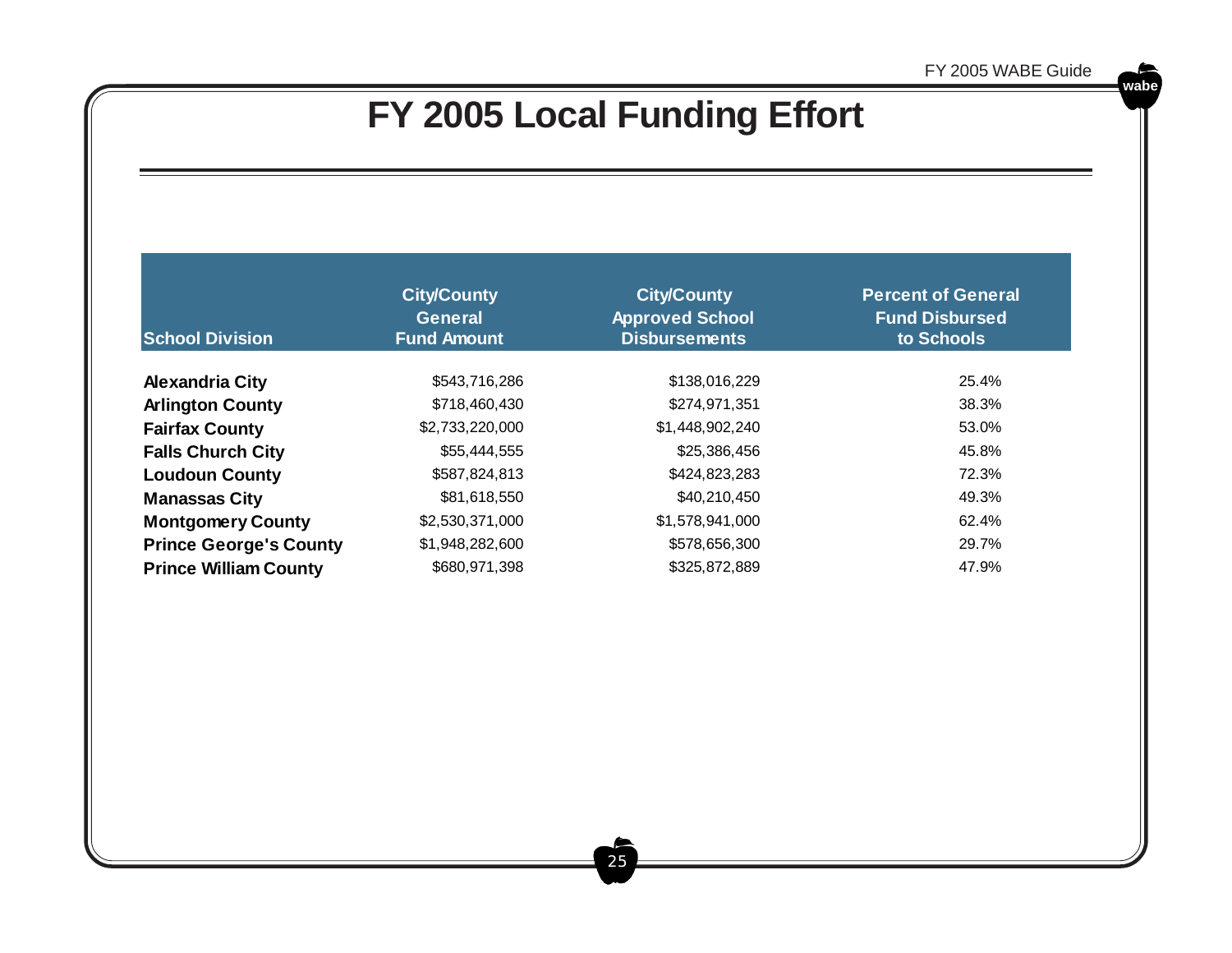

### **FY 2005 Sources of Revenue**

**Percent of Total Operating Fund**

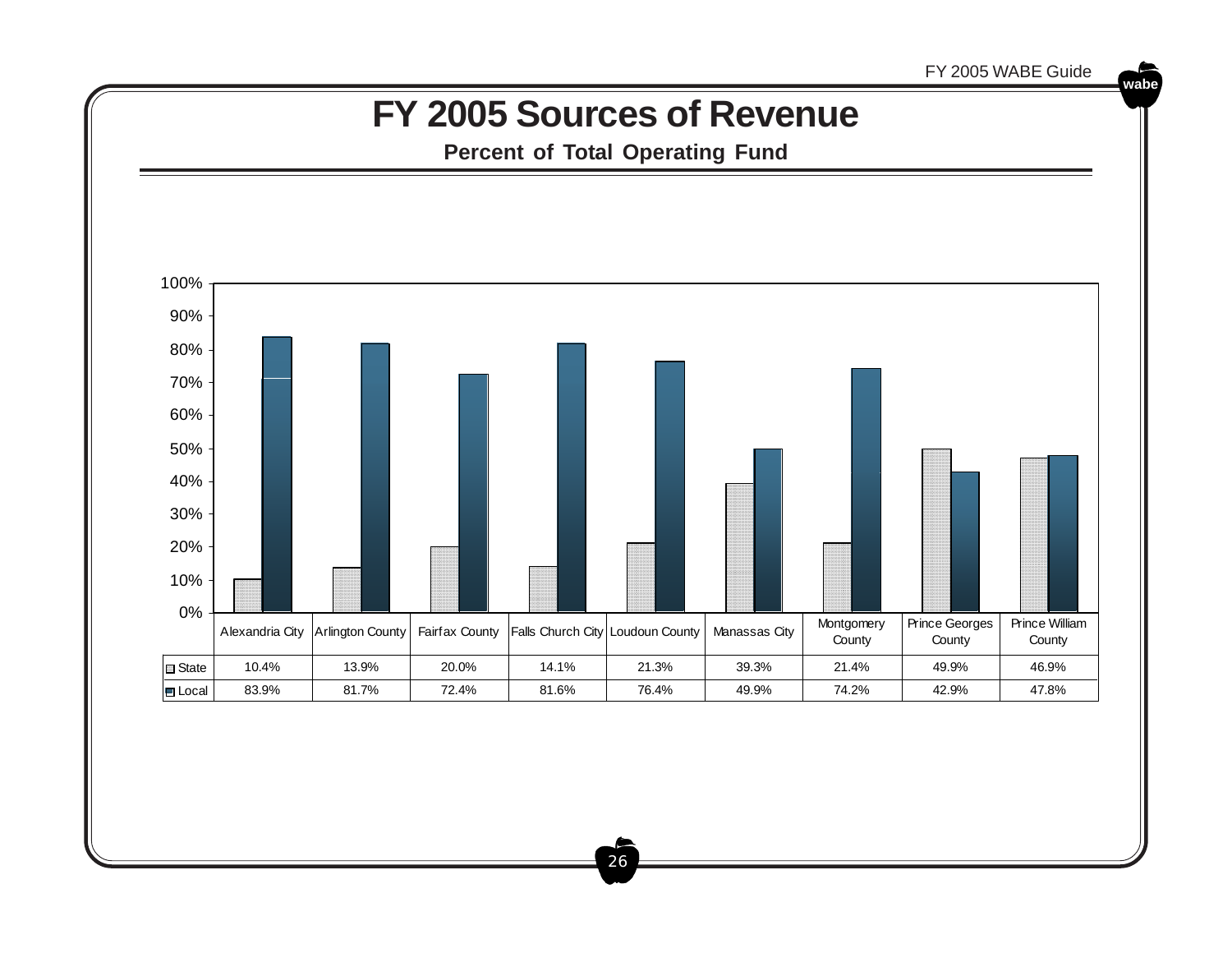### **FY 2005 Approved Staffing: Students Per Teacher**

| <b>School Division</b>        | Kindergarten  | <b>Elementary</b> | Intermediate /<br><b>Middle</b> | Secondary/<br><b>High</b> |
|-------------------------------|---------------|-------------------|---------------------------------|---------------------------|
| <b>Alexandria City</b>        | 20.00         | 20.00             | 25.00                           | 25.00                     |
|                               |               |                   |                                 |                           |
| <b>Arlington County</b>       | 22.00         | 20.0 Grade 1      | 22.40                           | 23.40                     |
|                               |               | 22.0 Grades 2-3   |                                 |                           |
|                               |               | 24.0 Grades 4-5   |                                 |                           |
| Fairfax County <sup>1</sup>   | 25.25         | 25.25             | 27.50                           | 28.50                     |
| <b>Falls Church City</b>      | 20.00         | 20.00             | 22.00                           | 22.00                     |
| <b>Loudoun County</b>         | 22.00         | 22.00             | 21.00                           | 26.10                     |
| <b>Manassas City</b>          | 24.00         | 25.00             | 25.00                           | 25.00                     |
| <b>Montgomery County</b>      | 21.4 Half Day | 22.60             | 28.30                           | 30.10                     |
|                               | 17.0 Full Day |                   |                                 |                           |
| <b>Prince George's County</b> | 22.00         | Grade 1-2: 22.00  | Grade 7-8: 30.00                | Grade 9-12 21.39          |
|                               |               | Grade 3-6: 25.00  |                                 |                           |
| <b>Prince William County</b>  | 24.00         | 24.00             | 18.40                           | 19.00                     |

1 Fairfax County- For a complete listing of all staffing formulas, see website.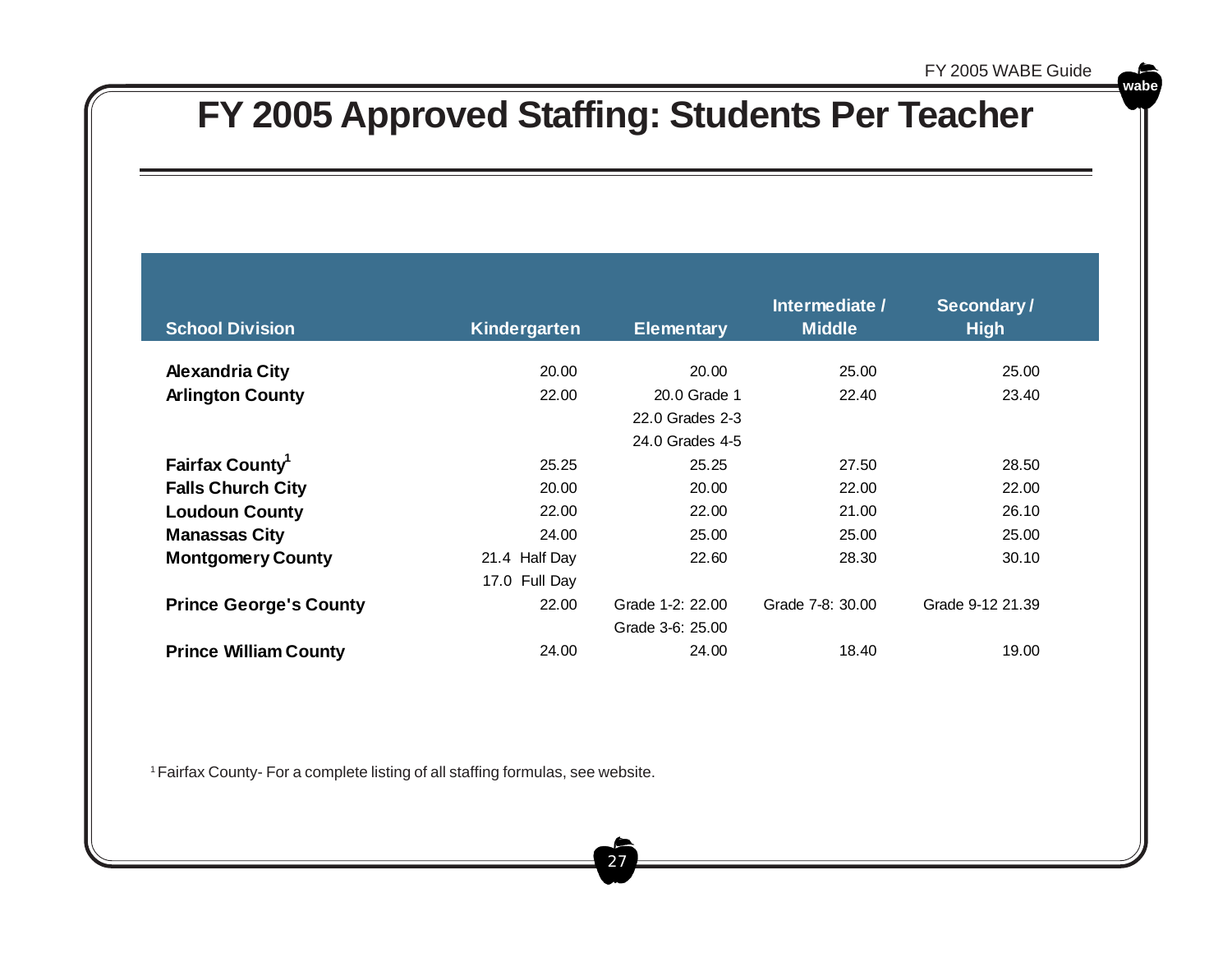### **FY 2005 Average Class Size**

|                               | <b>Student per Classroom Teacher</b> |                          |                           | <b>Students per Teacher-Scale Position</b> |                                            |                           |
|-------------------------------|--------------------------------------|--------------------------|---------------------------|--------------------------------------------|--------------------------------------------|---------------------------|
| <b>School Division</b>        | <b>Elementary</b>                    | Middle /<br>Intermediate | Secondary/<br><b>High</b> |                                            | Middle /<br><b>Elementary Intermediate</b> | Secondary/<br><b>High</b> |
| <b>Alexandria City</b>        | 21.4                                 | 17.6                     | 17.9                      | 10.1                                       | 12.0                                       | 13.1                      |
| <b>Arlington County</b>       | 19.8                                 | 19.7                     | 18.5                      | 11.0                                       | 15.6                                       | 15.4                      |
| <b>Fairfax County</b>         | 20.8                                 | 23.9                     | 24.0                      | 13.1                                       | 18.2                                       | 18.2                      |
| <b>Falls Church City</b>      | 21.7                                 | 19.5                     | 19.5                      | 12.4                                       | 14.7                                       | 14.0                      |
| <b>Loudoun County</b>         | 22.7                                 | 19.8                     | 25.4                      | 13.6                                       | 13.2                                       | 18.8                      |
| <b>Manassas City</b>          | 19.1                                 | 19.0                     | 19.4                      | 13.0                                       | 17.1                                       | 18.1                      |
| <b>Montgomery County</b>      | 21.7                                 | 26.0                     | 27.9                      | 13.6                                       | 20.4                                       | 23.9                      |
| <b>Prince George's County</b> | 21.3                                 | 23.9                     | 24.1                      | 20.0                                       | 22.6                                       | 22.3                      |
| <b>Prince William County</b>  | 17.2                                 | 21.4                     | 21.1                      | 14.6                                       | 16.5                                       | 17.2                      |

\* Average class size when all teacher scale positions are included (i.e., classroom teachers and other teachers such as librarians, reading, music, art, PE teachers, etc.)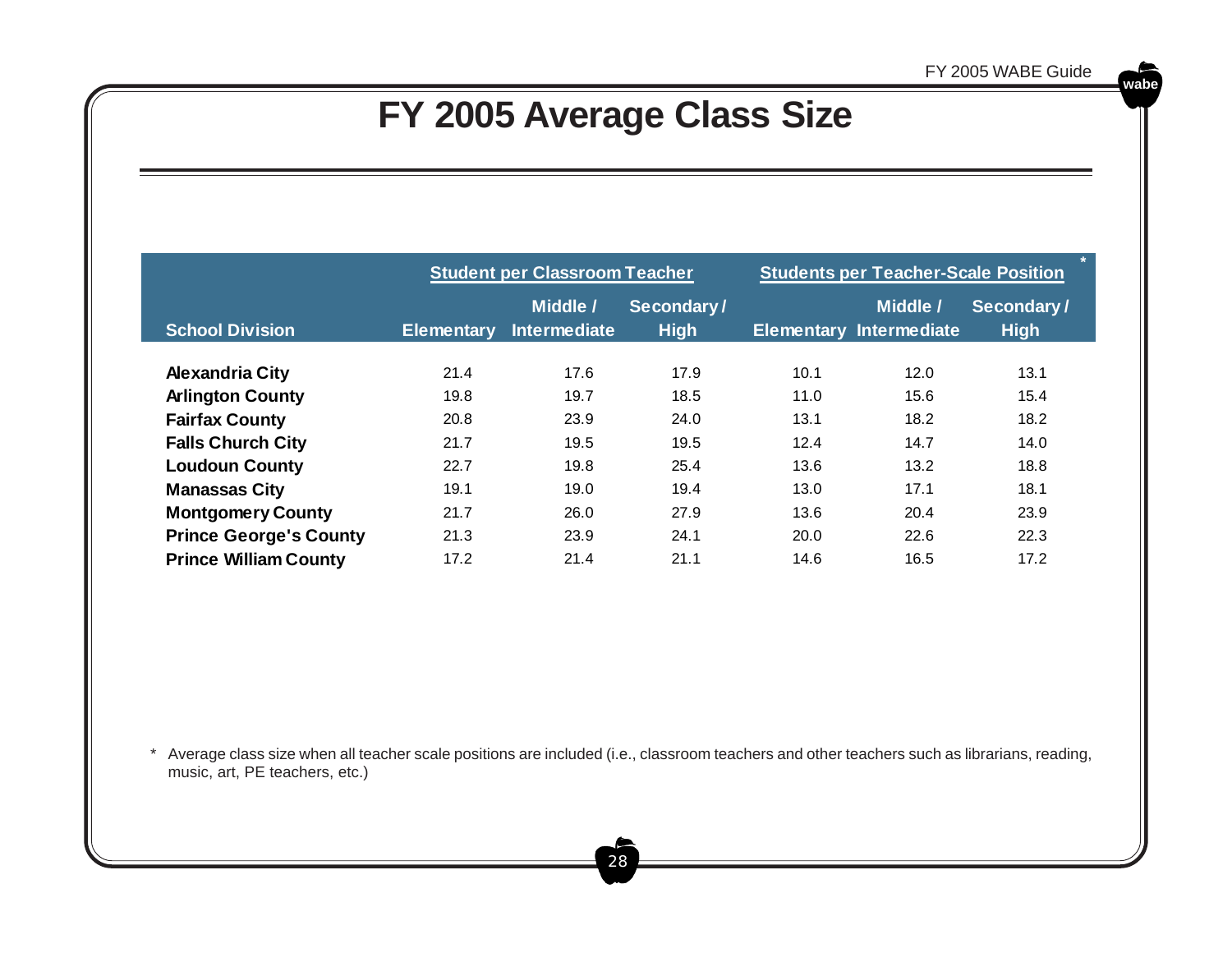### **FY 2005 Cost Per Pupil**

| <b>School Division</b>                              | FY 2005 Approved |
|-----------------------------------------------------|------------------|
|                                                     | \$15,298         |
| <b>Arlington County</b><br><b>Falls Church City</b> | \$14,106         |
| <b>Alexandria City</b>                              | \$13,670         |
| <b>Montgomery County</b>                            | \$12,108         |
| <b>Fairfax County</b>                               | \$11,022         |
| <b>Loudoun County</b>                               | \$10,266         |
| <b>Manassas City</b>                                | \$10,137         |
| <b>Prince William County</b>                        | \$8,939          |
| <b>Prince George's County</b>                       | \$8,612          |

NOTE: Uniform formulas were developed by the WABE committee for consistency areawide. These numbers are comparable. However, the cost per pupil reported here may differ from that reported in individual district's budget documents or other reports.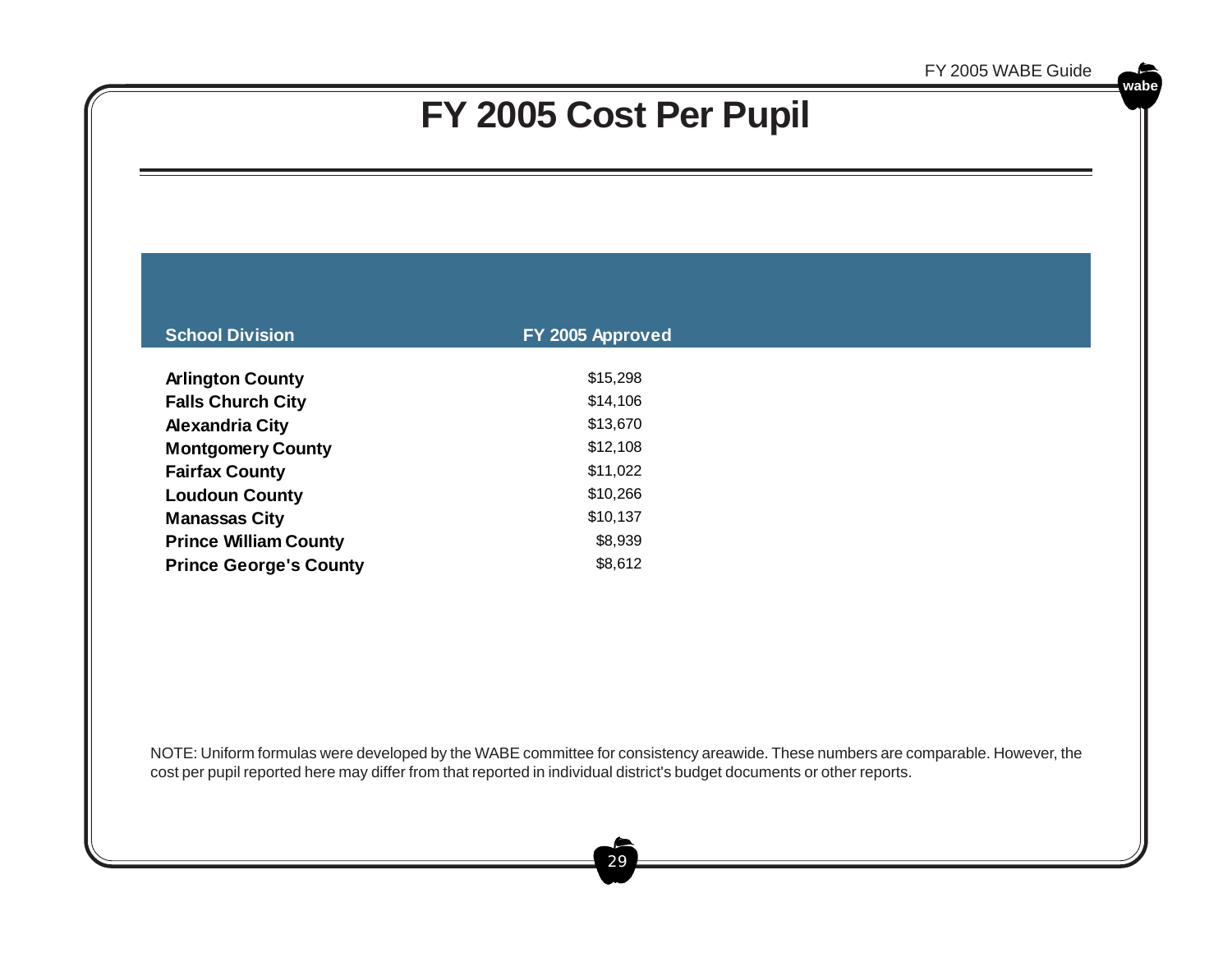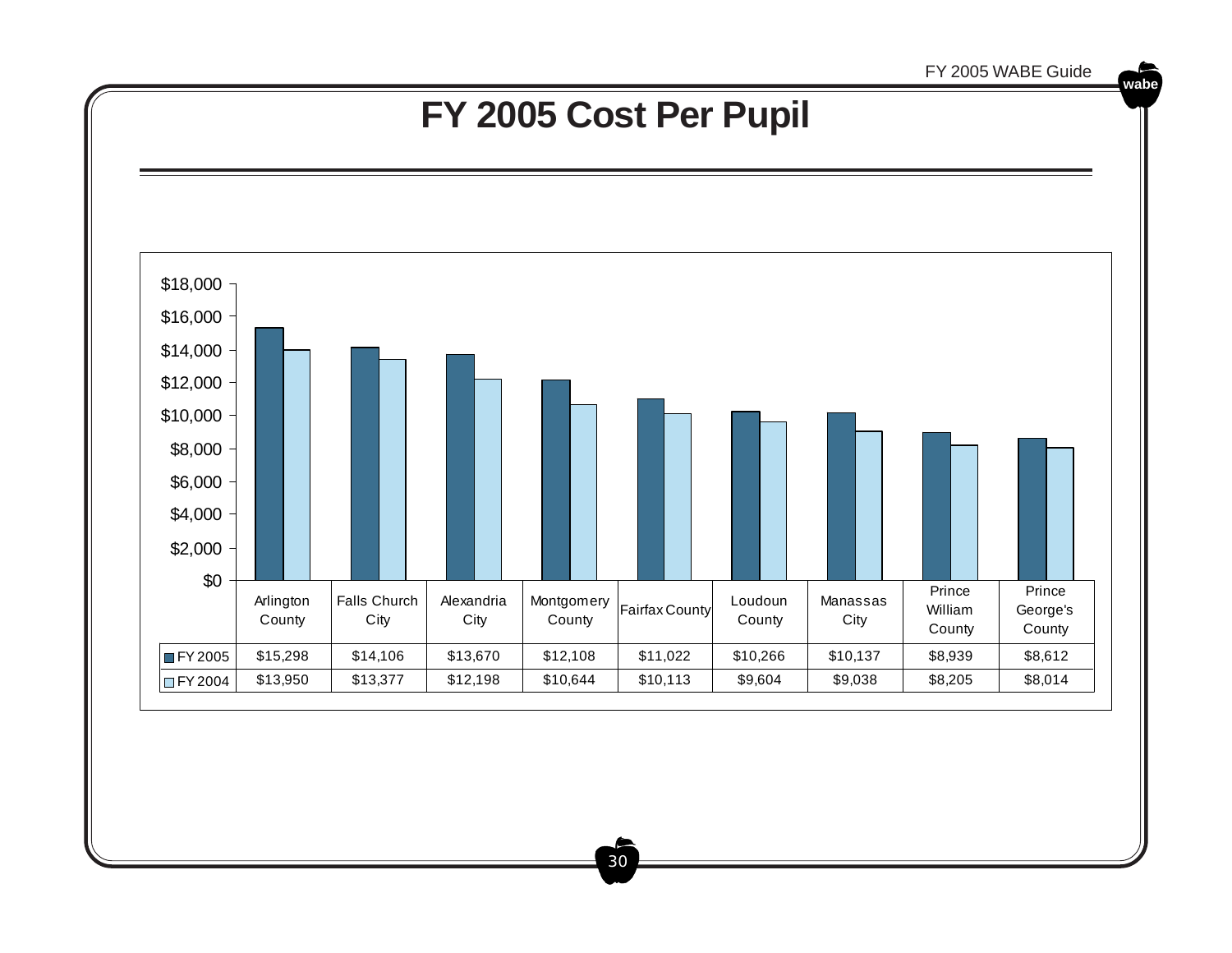### **FY 2005 Authorized Position Definitions**

#### **School-Based Positions**

- Classroom Teachers: Include all instructors under contract, regular classroom teachers, special education teachers, vocational education teachers, speech therapists, physical therapists, guidance counselors, librarians, homebound teachers under contract, music, physical education, and itinerant teachers.
- School-Based Administrators: Include principals, assistant principals, guidance directors, and student activity directors.
- Instructional Assistants: Include instructional aides and teacher aides.
- Nonmanagement/All Others: Include school clerical staff, custodial staff, and other school-based support positions.

#### **Nonschool-Based Positions**

- Technical /Support: Include accountants, financial analysts, personnel analysts, management analysts, computer programmers and analysts, professional engineers, and architects.
- Management: Include directors, coordinators, senior analysts, department administrators and supervisors, special assistants, executive assistants, and area administrators.
- Educational Specialists: Examples include curriculum specialists, program specialists, nonschool-based social workers, psychologists, and psychometrists.
- Clerical: Include nonschool-based clerical staff.
- Custodial/Maintenance: Include nonschool-based custodial, maintenance, print shop, and warehouse employees.

#### **Leadership Team/Cabinet**

• Division, Deputy, Associate, Assistant, and Area Superintendents.

#### **Other Positions**

• Bus drivers, bus drivers' aides, and cafeteria staff.

31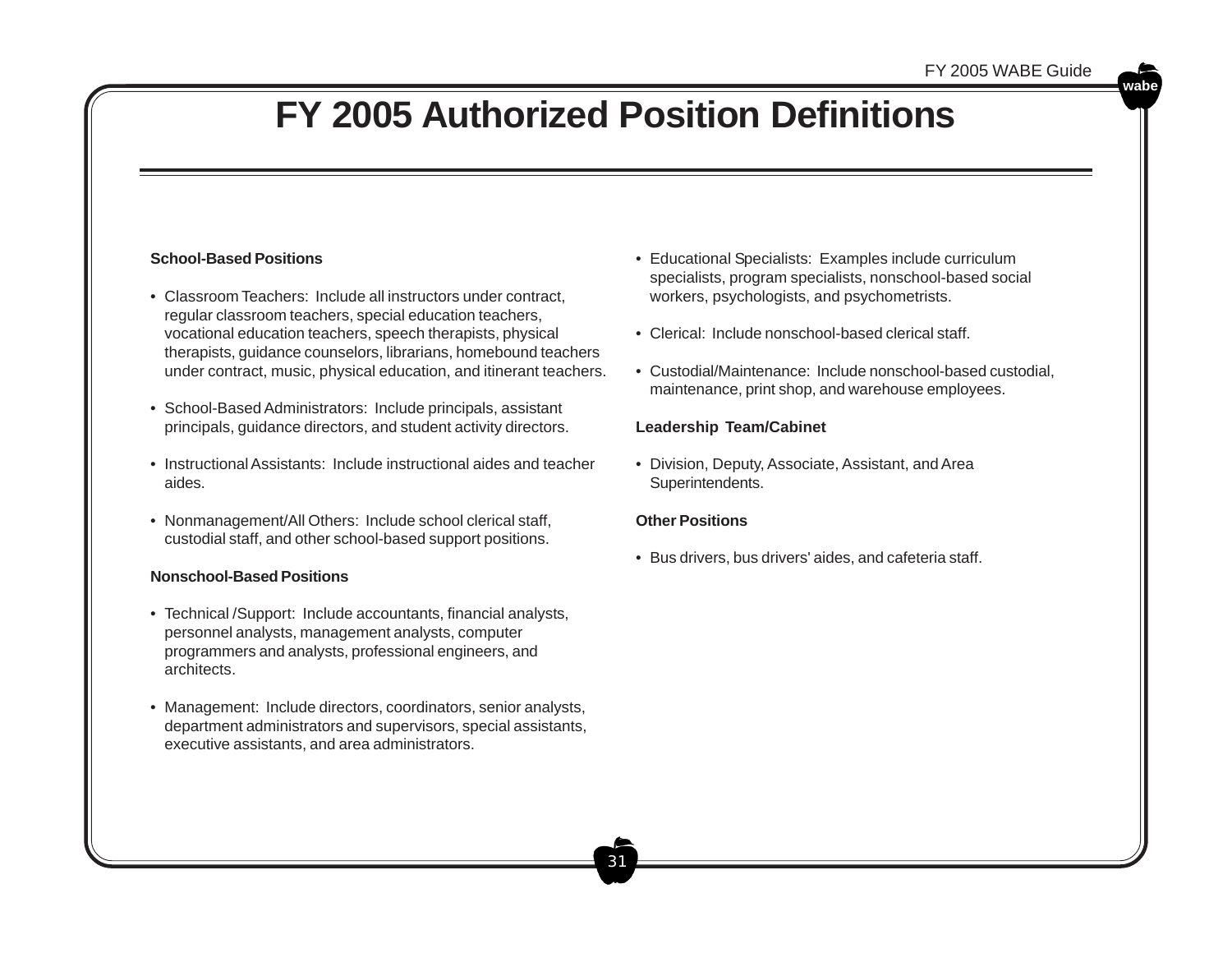### **FY 2005 Authorized Positions**

### **School Operating Fund**

|                                             | <b>Alexandria</b><br><b>City</b> | <b>Arlington</b><br><b>County</b> | <b>Fairfax</b><br><b>County</b> | <b>Falls</b><br><b>Church</b><br><b>City</b> | Loudoun<br><b>County</b>  |
|---------------------------------------------|----------------------------------|-----------------------------------|---------------------------------|----------------------------------------------|---------------------------|
| <b>School-Based Positions</b>               |                                  |                                   |                                 |                                              |                           |
| <b>Teachers</b>                             | 1,070.1                          | 1,895.2                           | 13,695.8                        | 175.4                                        | 3,602.4                   |
| School-Based Administrators*                | 71.5                             | 92.5                              | 599.0                           | 10.0                                         | 203.6                     |
| <b>Educational Specialists</b>              | 68.9                             | 64.3                              | 327.5                           | 7.9                                          | 73.3                      |
| <b>Instructional Assistants</b>             | 199.0                            | 478.4                             | 2,416.7                         | 59.4                                         | 736.7                     |
| Nonmanagement/All Others *                  | 227.5                            | 351.4                             | 2,996.8                         | 48.4                                         | $\overline{2}$<br>1,748.4 |
| <b>Total School-Based Positions</b>         | 1,637.0                          | 2,881.8                           | 20,035.8                        | 301.1                                        | 6,364.4                   |
| <b>Nonschool-Based Positions</b>            |                                  |                                   |                                 |                                              |                           |
| Technical/Support                           | 53.0                             | 102.8                             | 520.6                           | 5.5                                          | 69.5                      |
| Management                                  | 36.1                             | 82.1                              | 176.0                           | 6.0                                          | 59.0                      |
| <b>Educational Specialists</b>              | 42.5                             | 42.8                              | 108.5                           | 0.7                                          | 29.0                      |
| <b>Office Support Staff</b>                 | 27.1                             | 72.0                              | 309.2                           | 4.9                                          | 118.5                     |
| Custodial/Maintenance                       | 29.0                             | 107.5                             | 510.0                           | 4.6                                          | 131.0                     |
| <b>Total Nonschool-Based Positions</b>      | 187.7                            | 407.2                             | 1,624.3                         | 21.7                                         | 407.0                     |
| Leadership Team                             | 5.0                              | 8.0                               | 19.0                            | 2.0                                          | 7.0                       |
| <b>Other Operating Fund Positions</b>       | 124.5                            | 142.0                             | 37.0                            | 9.8                                          | 0.0                       |
| TOTAL AUTHORIZED POSITIONS 1                | 1,954.2                          | 3,439.0                           | 3<br>21,716.1                   | 334.6                                        | 6,778.4                   |
| <b>Total Non-Operating Fund Positions**</b> | 71.3                             | 181.9                             | 494.3                           | 20.0                                         | 59.0                      |

\* See pages 34 and 35 for further details.

\*\* Includes all positions funded in Other Funds.

 $^{\rm 1}$  Entitlement grant positions are included here although these positions are not part of the School Operating Fund.

<sup>2</sup> Includes bus drivers and bus attendants.

 $3$  Fairfax County contracts for bus drivers and aides. In FY 2005, the contract includes 1223 FTE's for bus drivers and 347 FTE's for bus driver aides.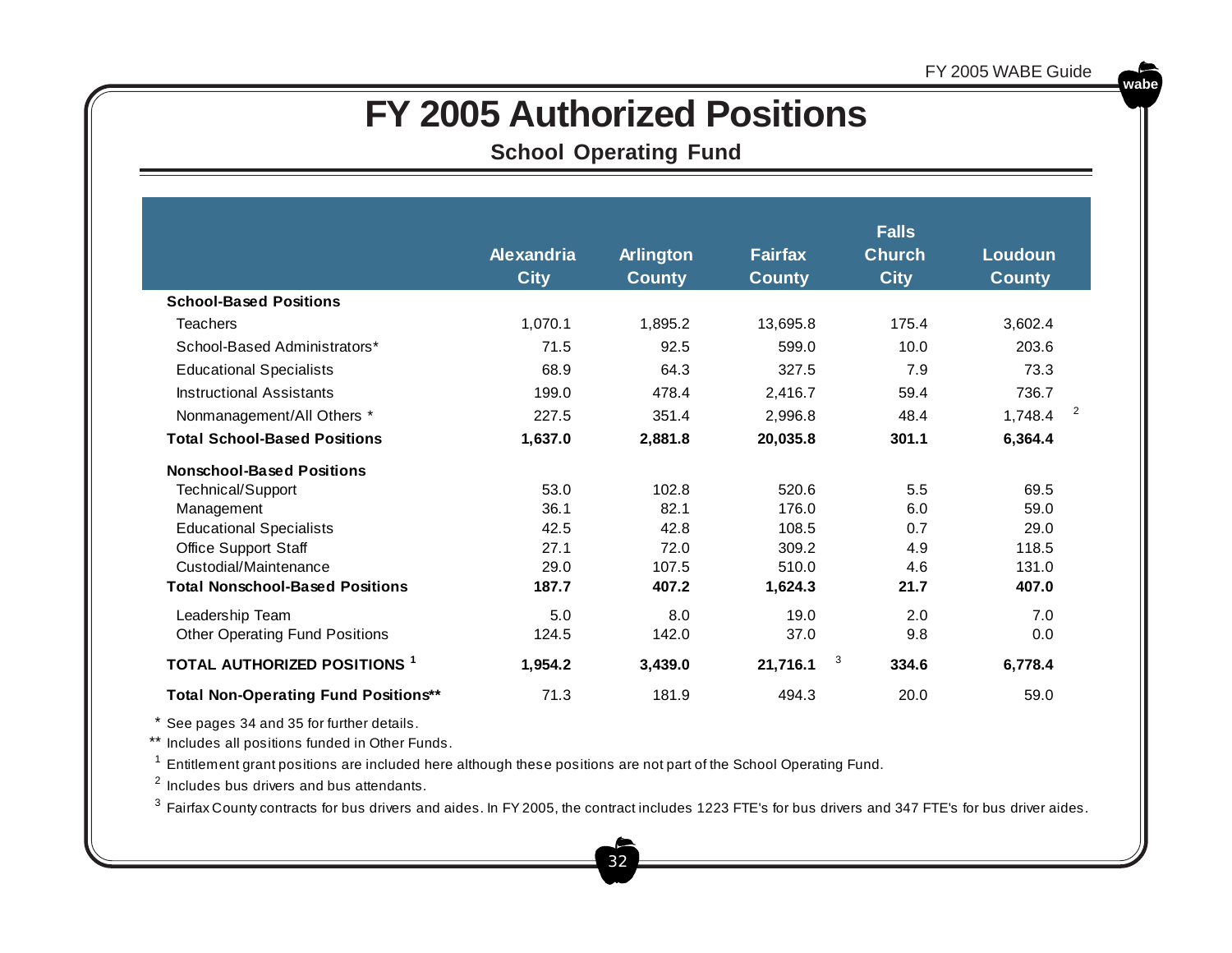### **FY 2005 Authorized Positions**

**School Operating Fund**

|                                                                                                                                                                                                                                                                | <b>Manassas City</b> | <b>Montgomery</b><br><b>County</b> | <b>Prince</b><br>George's<br><b>County</b> | <b>Prince William</b><br><b>County</b> |
|----------------------------------------------------------------------------------------------------------------------------------------------------------------------------------------------------------------------------------------------------------------|----------------------|------------------------------------|--------------------------------------------|----------------------------------------|
| <b>School-Based Positions</b>                                                                                                                                                                                                                                  |                      |                                    |                                            |                                        |
| <b>Teachers</b>                                                                                                                                                                                                                                                | 516.7                | 10,811.7                           | 9,356.5                                    | 4,602.8                                |
| School-Based Administrators*                                                                                                                                                                                                                                   | 24.0                 | 425.0                              | 444.0                                      | 301.7                                  |
| <b>Educational Specialists</b>                                                                                                                                                                                                                                 | 29.0                 | 381.5                              | 330.3                                      | 170.0                                  |
| <b>Instructional Assistants</b>                                                                                                                                                                                                                                | 90.5                 | 2,314.2                            | 1,192.2                                    | 551.2                                  |
| Nonmanagement/All Others *                                                                                                                                                                                                                                     | 128.4                | 2,201.2                            | 1,277.9                                    | 1,024.0                                |
| <b>Total School-Based Positions</b>                                                                                                                                                                                                                            | 788.6                | 16,133.6                           | 12,600.9                                   | 6,649.7                                |
| <b>Nonschool-Based Positions</b>                                                                                                                                                                                                                               |                      |                                    |                                            |                                        |
| Technical/Support                                                                                                                                                                                                                                              | 13.0                 | 166.5                              | 188.9                                      | 139.7                                  |
| Management                                                                                                                                                                                                                                                     | 8.0                  | 144.5                              | 433.4                                      | 126.9                                  |
| <b>Educational Specialists</b>                                                                                                                                                                                                                                 | 3.0                  | 231.1                              | 350.6                                      | 47.8                                   |
| Office Support Staff                                                                                                                                                                                                                                           | 17.2                 | 369.1                              | 284.0                                      | 135.9                                  |
| Custodial/Maintenance                                                                                                                                                                                                                                          | 11.0                 | 435.7                              | 619.0                                      | 220.0                                  |
| <b>Total Nonschool-Based Positions</b>                                                                                                                                                                                                                         | 52.2                 | 1,346.9                            | 1,875.9                                    | 670.3                                  |
| Leadership Team                                                                                                                                                                                                                                                | 3.0                  | 15.0                               | 10.0                                       | 8.0                                    |
| <b>Other Operating Fund Positions</b>                                                                                                                                                                                                                          | 61.0                 | 1,469.4                            | 1,500.6                                    | 689.1                                  |
| <b>Total Operating Fund Positions</b>                                                                                                                                                                                                                          | 904.8                | 18,964.9                           | 15,987.4                                   | 8,017.1                                |
| <b>Total Nonoperating Fund Positions**</b>                                                                                                                                                                                                                     | 0.0                  | 611.5                              | 1,406.2                                    | 472.9                                  |
| $\ddot{z}$ and $\ddot{z}$ and $\ddot{z}$ and $\ddot{z}$ and $\ddot{z}$ and $\ddot{z}$ and $\ddot{z}$ and $\ddot{z}$ and $\ddot{z}$ and $\ddot{z}$ and $\ddot{z}$ and $\ddot{z}$ and $\ddot{z}$ and $\ddot{z}$ and $\ddot{z}$ and $\ddot{z}$ and $\ddot{z}$ and |                      |                                    |                                            |                                        |

\*See pages 32 and 33 for further details.

\*\* Includes all positions funded in Other Funds.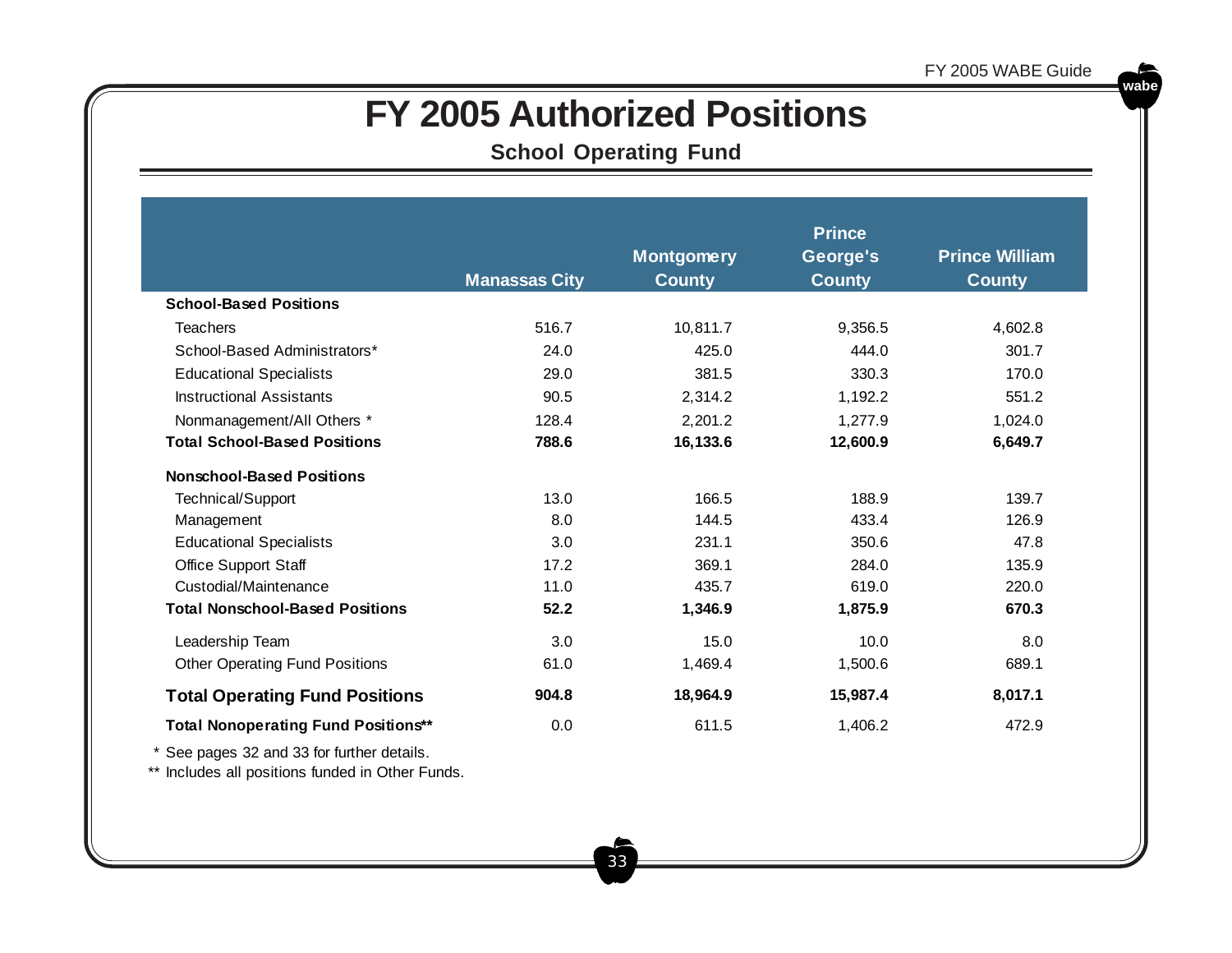### **FY 2005 School-Based Positions - Details**

|                                   | <b>Alexandria</b> | <b>Arlington</b> | <b>Fairfax</b> | <b>Falls</b>       | Loudoun       |
|-----------------------------------|-------------------|------------------|----------------|--------------------|---------------|
|                                   | <b>City</b>       | <b>County</b>    | <b>County</b>  | <b>Church City</b> | <b>County</b> |
|                                   |                   |                  |                |                    |               |
| <b>Administrators</b>             |                   |                  |                |                    |               |
| Principals                        | 18.0              | 33.0             | 200.0          | 4.0                | 68.0          |
| <b>Assistant Principals</b>       | 24.0              | 34.0             | 319.0          | 4.0                | 84.0          |
| <b>Guidance Directors</b>         | 1.0               | 9.0              | 54.0           | 1.0                | 8.0           |
| <b>Student Activity Directors</b> | 1.0               | 4.5              | 25.0           | 1.0                | 0.0           |
| Other                             | 27.5              | 12.0             | 1.0            | 0.0                | 43.6          |
| Nonmanagement / All Others        |                   |                  |                |                    |               |
| School Office Staff               | 72.5              | 155.9            | 1,114.8        | 16.7               | 286.1         |
| <b>Custodial Staff</b>            | 82.0              | 189.5            | 1,401.5        | 17.3               | 375.5         |
| Noninstructional Specialists      | 0.0               | 6.0              | 327.0          | 0.0                | 29.0          |
| Cafeteria Staff                   | 58.0              | 0.0              | 0.0            | 7.6                | 329.0         |
| Grants                            | 15.0              | 0.0              | 0.0            | 2.0                | 2.8           |
| Security                          | 0.0               | 0.0              | 153.5          | 2.0                | 10.0          |
| Other                             | 227.5             | 0.0              | 0.0            | 2.8                | 69.0          |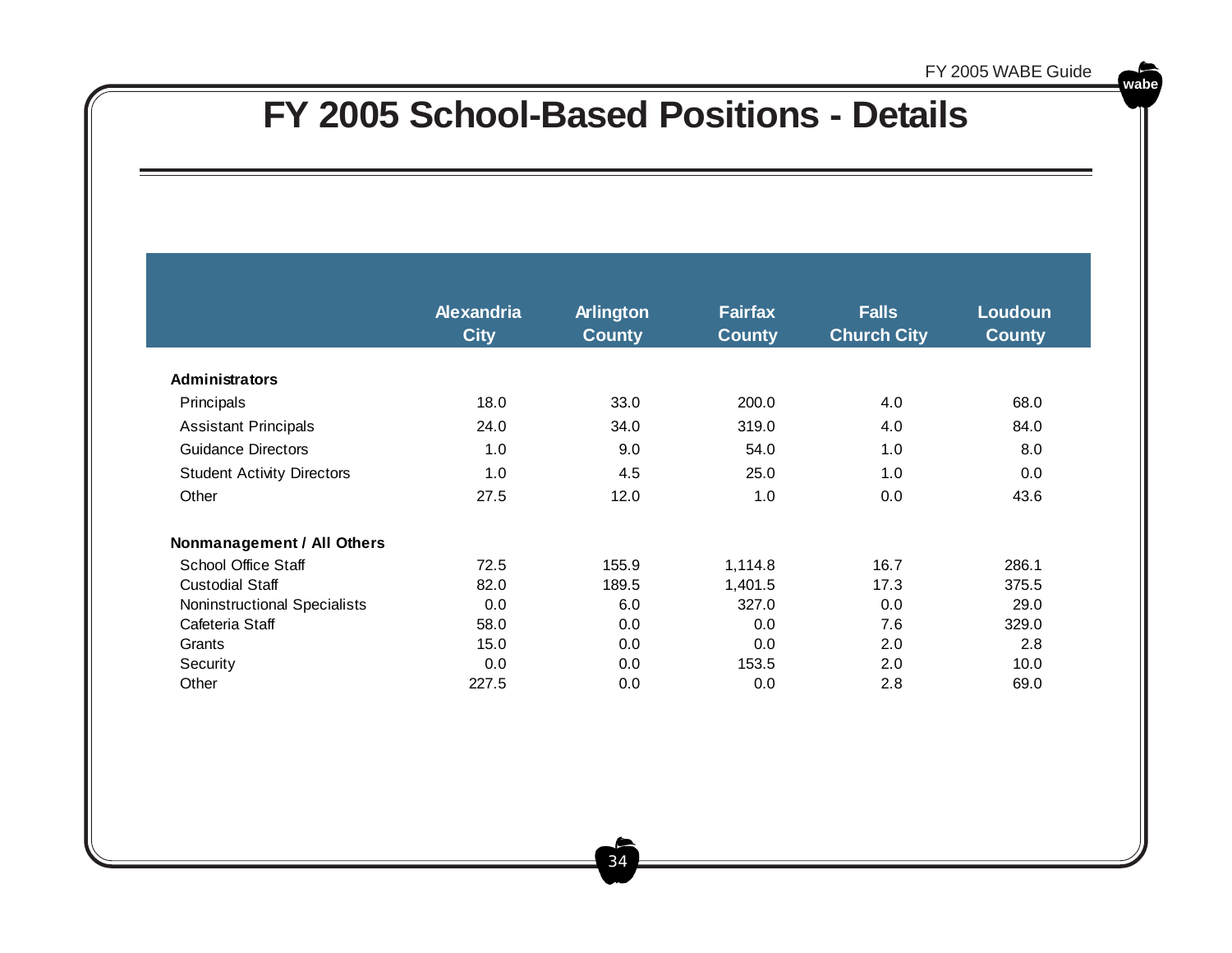### **FY 2005 School-Based Positions - Details**

|                                   | <b>Manassas City</b> | <b>Montgomery</b><br><b>County</b> | <b>Prince</b><br>George's<br><b>County</b> | <b>Prince William</b><br><b>County</b> |
|-----------------------------------|----------------------|------------------------------------|--------------------------------------------|----------------------------------------|
| <b>Administrators</b>             |                      |                                    |                                            |                                        |
| Principals                        | 8.0                  | 192.0                              | 207.0                                      | 82.0                                   |
| <b>Assistant Principals</b>       | 11.0                 | 184.0                              | 237.0                                      | 107.5                                  |
| <b>Guidance Directors</b>         | 2.0                  | 1.0                                | $\blacksquare$                             | 23.0                                   |
| <b>Student Activity Directors</b> | 2.0                  | $\blacksquare$                     | $\blacksquare$                             | 10.0                                   |
| Other                             | 1.0                  | 48.0                               | -                                          | 79.2                                   |
| Nonmanagement / All Others        |                      |                                    |                                            |                                        |
| School Office Staff               | 41.0                 | 657.9                              | 488.0                                      | 421.0                                  |
| <b>Custodial Staff</b>            | 45.5                 | 1,214.7                            | 789.9                                      | 410.0                                  |
| Noninstructional Specialists      | 5.0                  | 152.1                              | $\blacksquare$                             | 89.0                                   |
| Cafeteria Staff                   | 30.9                 |                                    |                                            | 0.0                                    |
| Grants                            | 0.0                  | $\blacksquare$                     | $\blacksquare$                             | 0.0                                    |
| Security                          | 6.0                  | 176.5                              | $\blacksquare$                             | 49.0                                   |
| Other                             | 0.0                  | 275.1                              | $\blacksquare$                             | 55.0                                   |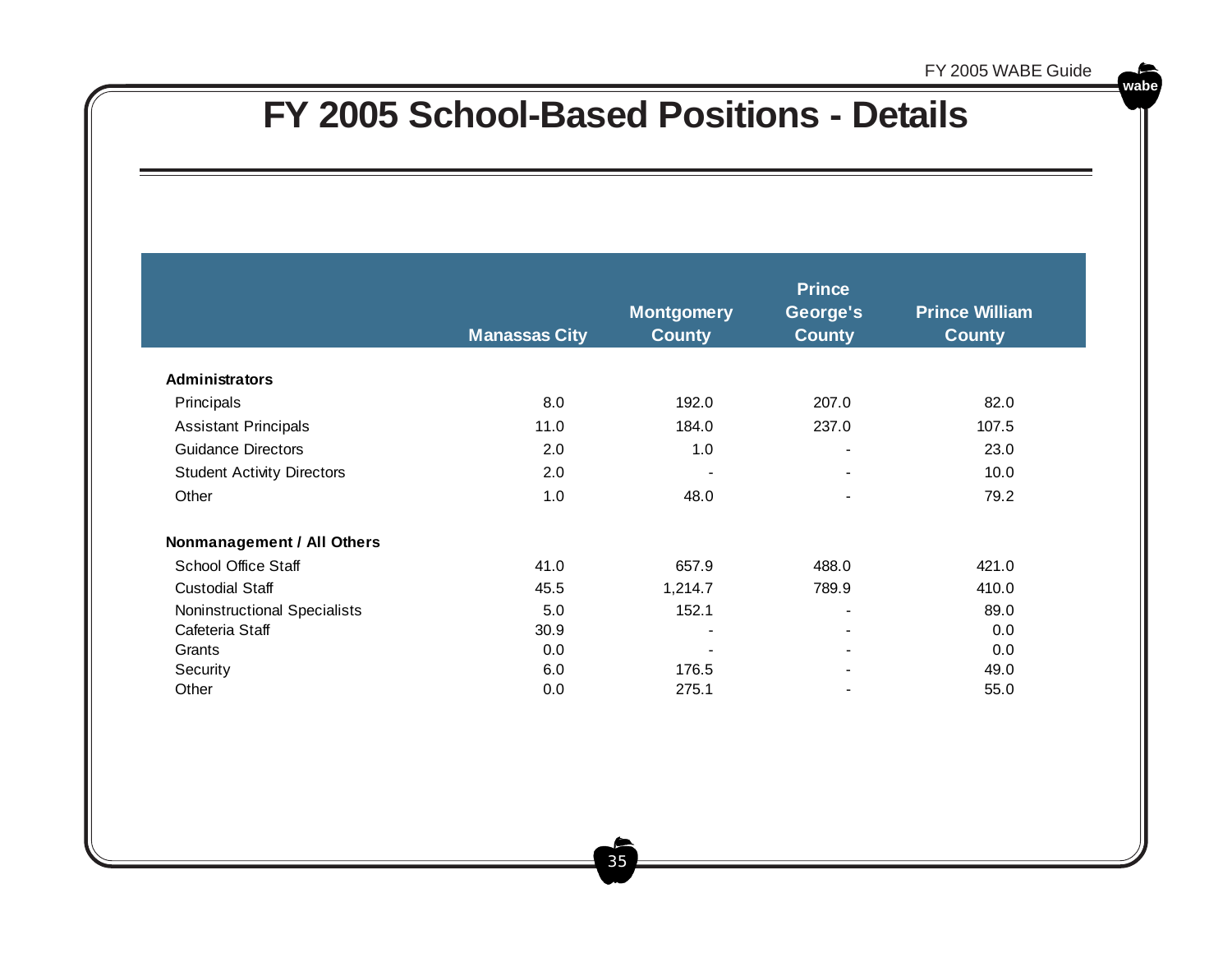## **FY 2005 Salary Information**

|                                                     |                                                 |          |                                              | <b>Teacher Salary</b> |                                   | <b>Instructional Ass't.</b>     |         |
|-----------------------------------------------------|-------------------------------------------------|----------|----------------------------------------------|-----------------------|-----------------------------------|---------------------------------|---------|
| <b>Contract</b><br><b>School Division</b><br>Length | Step $1 +$<br><b>Bachelors</b><br><b>Degree</b> | Average  | Step $9+$<br><b>Masters</b><br><b>Degree</b> | <b>Maximum</b>        | <b>Beginning</b><br><b>Hourly</b> | <b>Maximum</b><br><b>Hourly</b> |         |
|                                                     |                                                 |          |                                              |                       |                                   |                                 |         |
| <b>Alexandria City</b>                              | 192                                             | \$34,866 | \$59,644                                     | \$56,658              | \$81,531                          | \$12.19                         | \$20.19 |
| <b>Arlington County</b>                             | 200                                             | \$37,747 | \$61,827                                     | \$57,454              | \$87,061                          | \$12.60                         | \$23.00 |
| <b>Fairfax County</b>                               | 194                                             | \$36,887 | \$57,258                                     | \$54,002              | \$83,276                          | \$11.45                         | \$24.64 |
| <b>Falls Church City</b>                            | 200                                             | \$36,353 | \$56,343                                     | \$55,147              | \$84,673                          | \$13.04                         | \$23.02 |
| <b>Loudoun County</b>                               | 197                                             | \$35,784 | \$55,805                                     | \$52,226              | \$83,099                          | \$12.86                         | \$23.87 |
| <b>Manassas City</b>                                | 200                                             | \$36,701 | \$54,778                                     | \$52,038              | \$76,768                          | \$11.20                         | \$19.60 |
| <b>Montgomery County</b>                            | 195                                             | \$39,457 | \$63,131                                     | \$57,575              | \$86,169                          | \$13.91                         | \$19.09 |
| <b>Prince George's County</b>                       | 192                                             | \$36,823 | \$51,087                                     | \$49,475              | \$77,645                          | \$12.23                         | \$23.18 |
| <b>Prince William County</b>                        | 195                                             | \$36,519 | \$50,215                                     | \$51,974              | \$76.754                          | \$12.45                         | \$22.06 |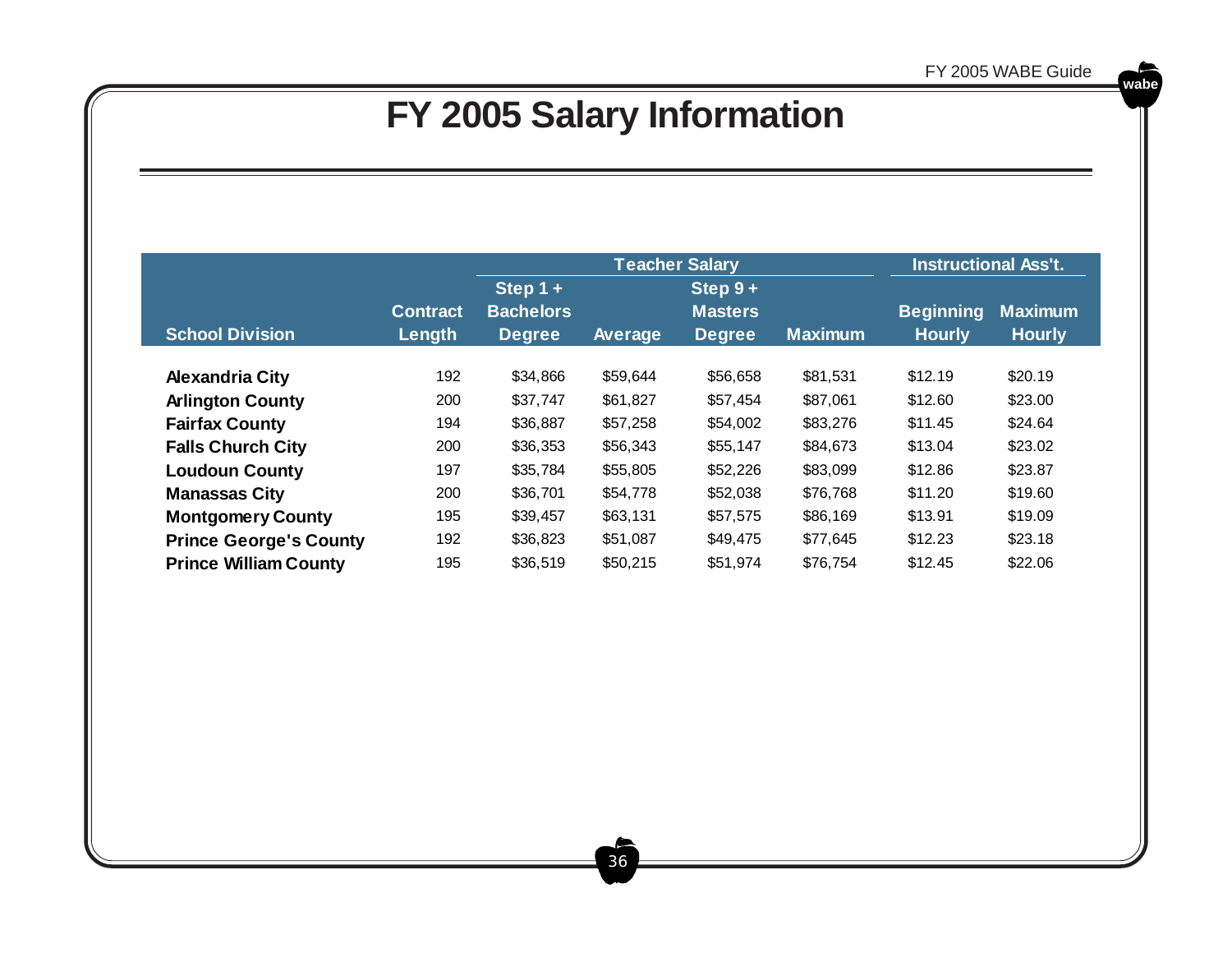### **Student Demographics**

|                               | <b>Percent of</b><br><b>Graduates Going on</b> |                        |                          | <b>Free or Reduced Price Lunch Eligibility</b>  |
|-------------------------------|------------------------------------------------|------------------------|--------------------------|-------------------------------------------------|
| <b>School Division</b>        | to Postsecondary<br><b>Education</b>           | <b>Dropout</b><br>Rate | <b>Students Eligible</b> | <b>Percent of District</b><br><b>Enrollment</b> |
| <b>Alexandria City</b>        | 81.0%                                          | 2.5%                   | 5,020                    | 47.1%                                           |
| Arlington County <sup>1</sup> | 80.3%                                          | 1.9%                   | 6,895                    | 36.1%                                           |
| <b>Fairfax County</b>         | 89.0%                                          | 2.4%                   | 31,885                   | 19.1%                                           |
| <b>Falls Church City</b>      | 95.0%                                          | 0.4%                   | 137                      | 7.4%                                            |
| <b>Loudoun County</b>         | 89.6%                                          | 0.5%                   | 4,197                    | 10.3%                                           |
| <b>Manassas City</b>          | 76.0%                                          | 2.1%                   | 1,472                    | 23.0%                                           |
| <b>Montgomery County</b>      | 90.3%                                          | 1.8%                   | 31,419                   | 22.6%                                           |
| <b>Prince George's County</b> | 70.8%                                          | 2.9%                   | 68,620                   | 46.0%                                           |
| <b>Prince William County</b>  | 86.5%                                          | 3.0%                   | 15.492                   | 23.7%                                           |

 $1$  Data is for 02-03. Data for 03-04 is not available at this time.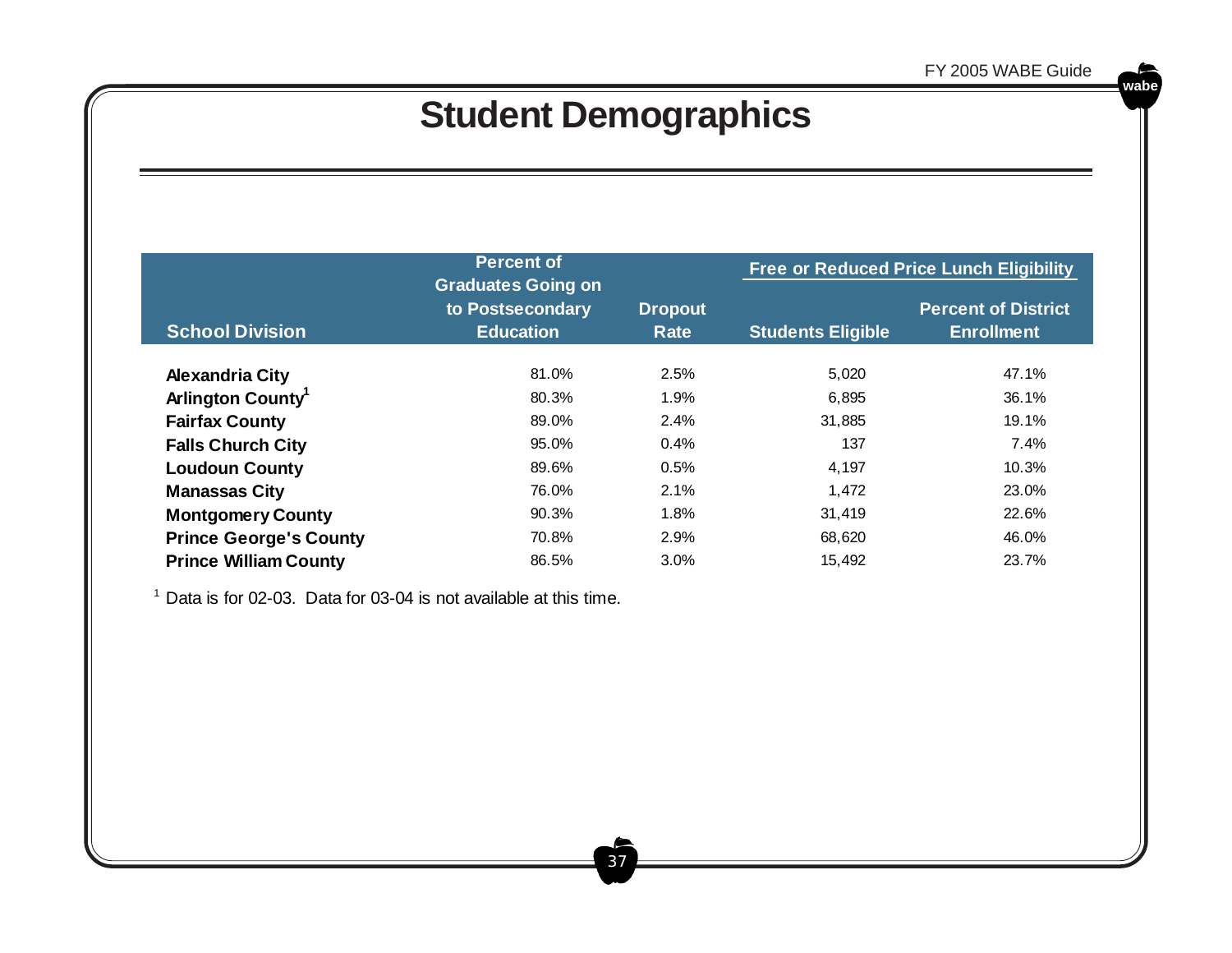### **SAT Scores**

### **School Year 2003-2004**

|                               |                     | Average       |              | <b>Percent of</b><br><b>Seniors Taking</b> |  |
|-------------------------------|---------------------|---------------|--------------|--------------------------------------------|--|
| <b>School Division</b>        | <b>Average Math</b> | <b>Verbal</b> | <b>Total</b> | <b>Tests</b>                               |  |
| <b>Alexandria City</b>        | 495                 | 493           | 988          | 61.0%                                      |  |
| <b>Arlington County</b>       | 542                 | 543           | 1,085        | 68.0%                                      |  |
| <b>Fairfax County</b>         | 558                 | 547           | 1,105        | 79.0%                                      |  |
| <b>Falls Church City</b>      | 582                 | 583           | 1,165        | 82.0%                                      |  |
| <b>Loudoun County</b>         | 529                 | 525           | 1,054        | 77.0%                                      |  |
| <b>Manassas City</b>          | 518                 | 522           | 1,040        | 73.0%                                      |  |
| <b>Montgomery County</b>      | 561                 | 541           | 1,102        | 73.0%                                      |  |
| <b>Prince George's County</b> | 442                 | 439           | 881          | 51.0%                                      |  |
| <b>Prince William County</b>  | 502                 | 514           | 1.016        | 66.0%                                      |  |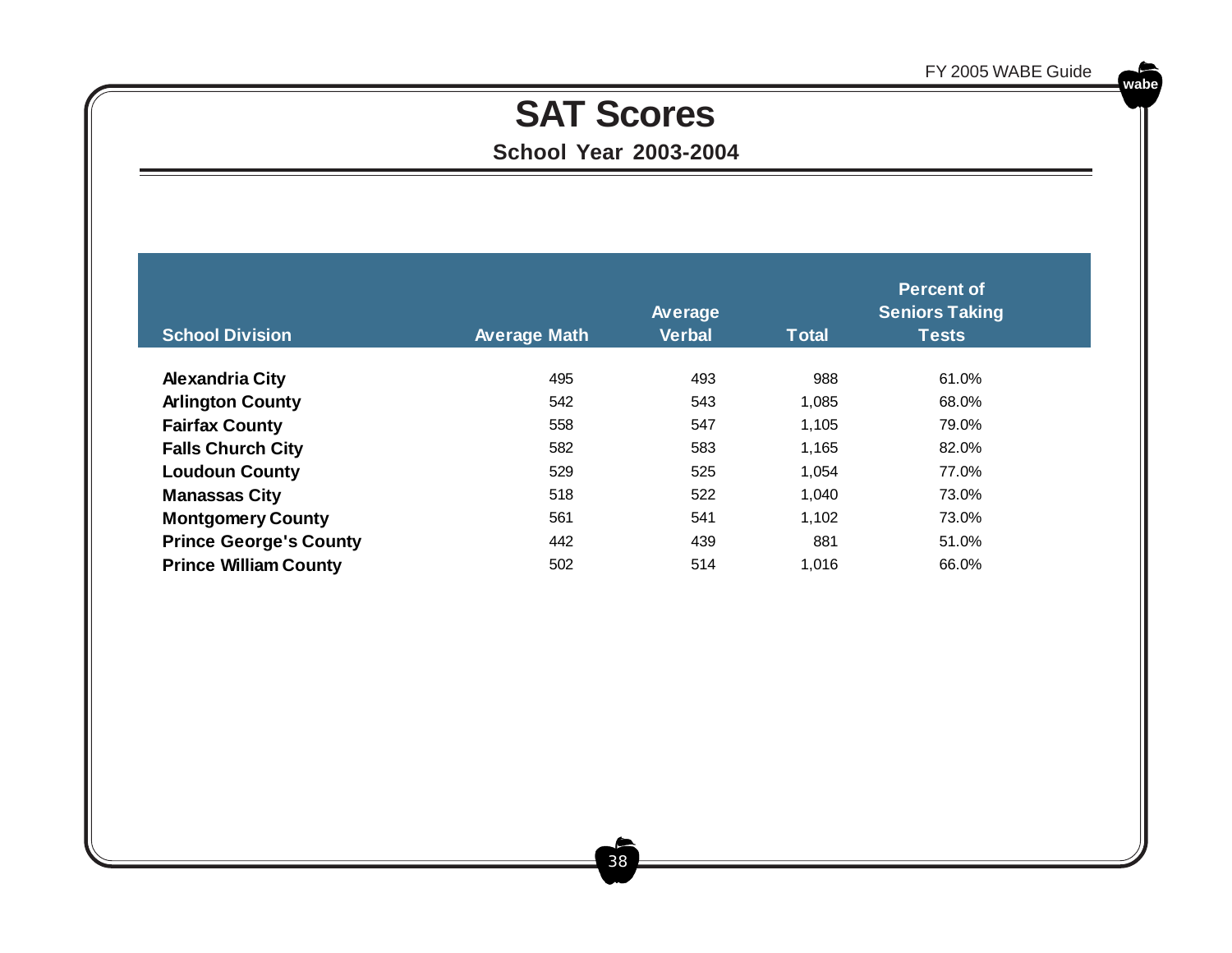### **Teacher Cost Comparison**

**Salary & Benefits Costs for one Teacher Position with an Annual Salary of \$48,000**

|                                               | FY 2005 Annual       |  |
|-----------------------------------------------|----------------------|--|
| <b>School Division</b>                        | <b>Employer Cost</b> |  |
|                                               | \$67,823             |  |
| <b>Arlington County</b>                       | \$67,528             |  |
| <b>Fairfax County</b><br><b>Manassas City</b> | \$66,845             |  |
|                                               | \$66,384             |  |
| <b>Loudoun County</b>                         | \$65,952             |  |
| <b>Falls Church City</b>                      | \$65,555             |  |
| <b>Prince William County</b>                  | \$64,953             |  |
| <b>Montgomery County</b>                      | \$64,046             |  |
| <b>Alexandria City</b>                        | \$62,939             |  |
| <b>Prince George's County</b>                 |                      |  |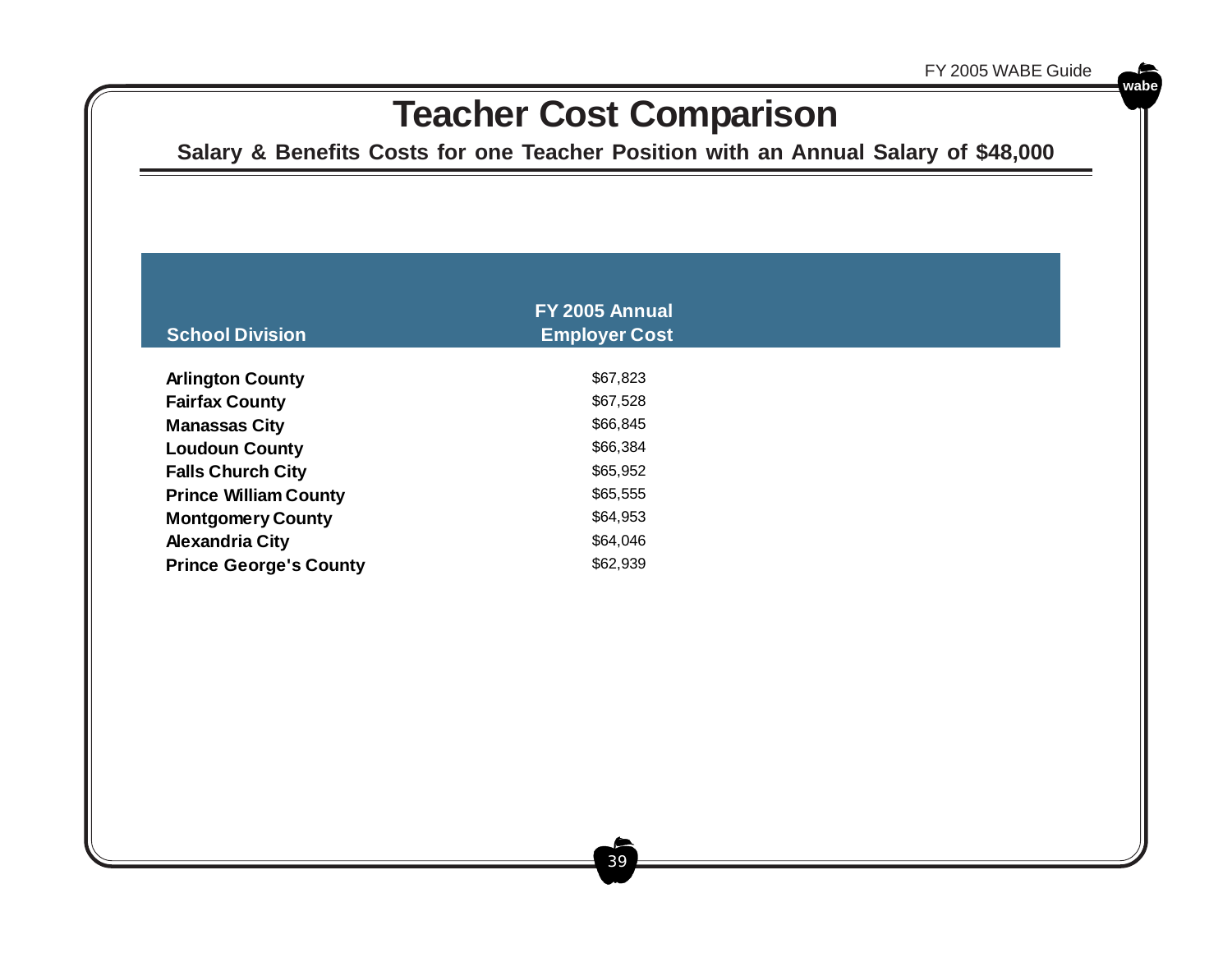### **Salary and Benefits Summary**

**Alexandria City Public Schools**

|                                                                | <b>Rate</b>   | <b>Percent of</b><br><b>Salary</b> | FY 2005 Annual<br><b>Employer Cost</b> |
|----------------------------------------------------------------|---------------|------------------------------------|----------------------------------------|
| <b>Salary</b>                                                  |               |                                    | \$48,000                               |
| <b>Benefits</b>                                                |               |                                    |                                        |
| <b>Social Security</b>                                         | 7.65%         | 7.65%                              | \$3,672                                |
| Retirement                                                     |               |                                    |                                        |
| <b>VRS</b>                                                     | 11.56%        | 11.56%                             | \$5,549                                |
| Principal, Mutual                                              | 2.25%         | 2.25%                              | \$1,080                                |
| Life Insurance                                                 | FY 05 Holiday | 0.00%                              | \$0                                    |
| Health Insurance: POS Family Coverage<br><b>MAMSI</b><br>NAME: |               | 11.97%                             | \$5,746                                |
| <b>Total Benefits</b>                                          |               | 33.43%                             | \$16,046                               |
| <b>Total Salary and Benefits</b>                               |               |                                    | \$64,046                               |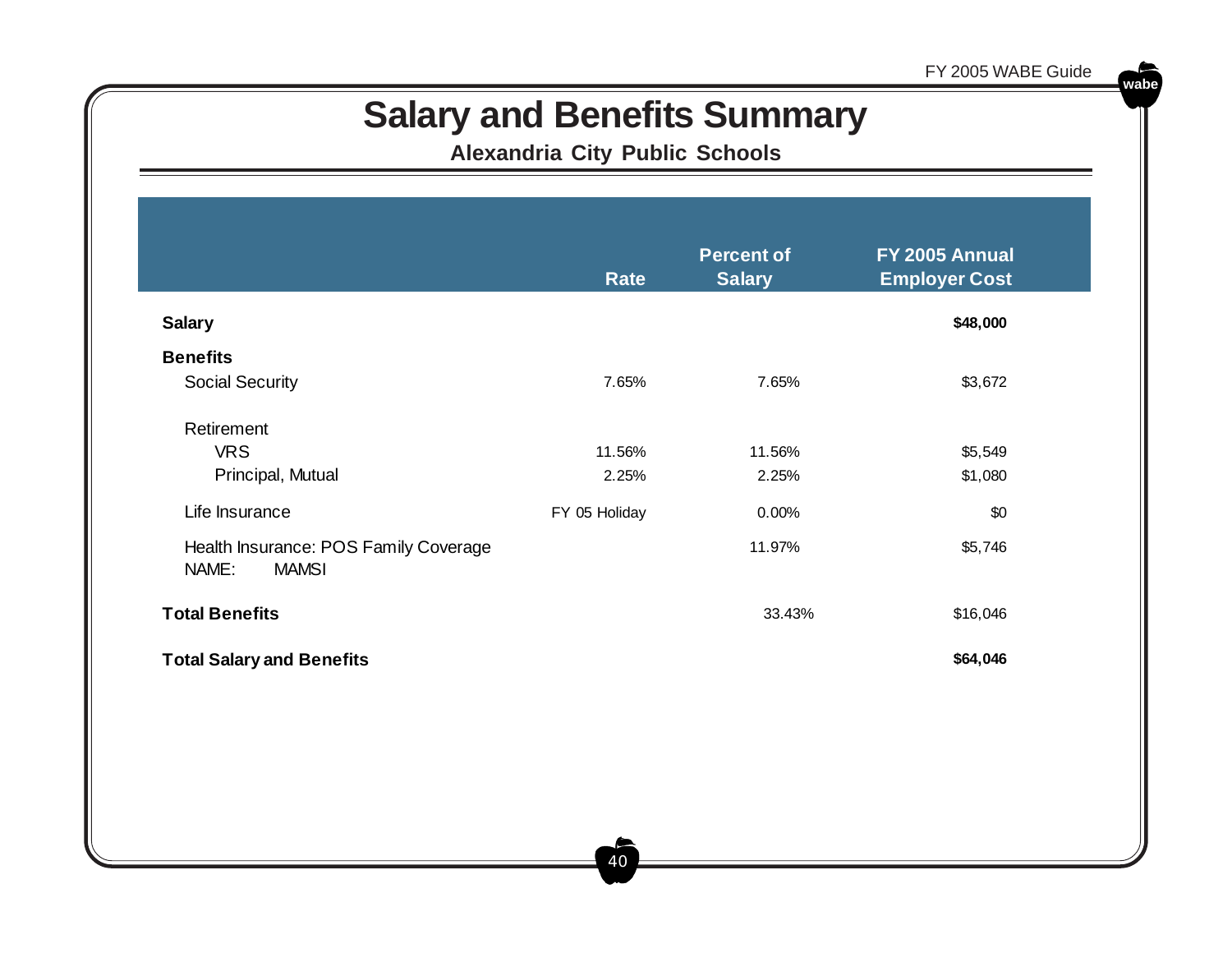### **Salary and Benefits Summary**

**Arlington County Public Schools**

|                                                                                 | Rate          | <b>Percent of</b><br><b>Salary</b> | FY 2005 Annual<br><b>Employer Cost</b> |
|---------------------------------------------------------------------------------|---------------|------------------------------------|----------------------------------------|
| <b>Salary</b>                                                                   |               |                                    | \$48,000                               |
| <b>Benefits</b>                                                                 |               |                                    |                                        |
| <b>Social Security</b>                                                          | 7.65%         | 7.65%                              | \$3,672                                |
| Retirement                                                                      | 11.58%        | 11.58%                             | \$5,558                                |
| Life Insurance                                                                  | FY 05 Holiday |                                    |                                        |
| Health Insurance: POS Family Coverage<br><b>Blue Cross Blue Shield</b><br>NAME: |               | 22.07%                             | \$10,593                               |
| <b>Total Benefits</b>                                                           |               | 41.33%                             | \$19,823                               |
| <b>Total Salary and Benefits</b>                                                |               |                                    | \$67,823                               |
|                                                                                 |               |                                    |                                        |
|                                                                                 |               |                                    |                                        |
|                                                                                 |               |                                    |                                        |

41

**wabe**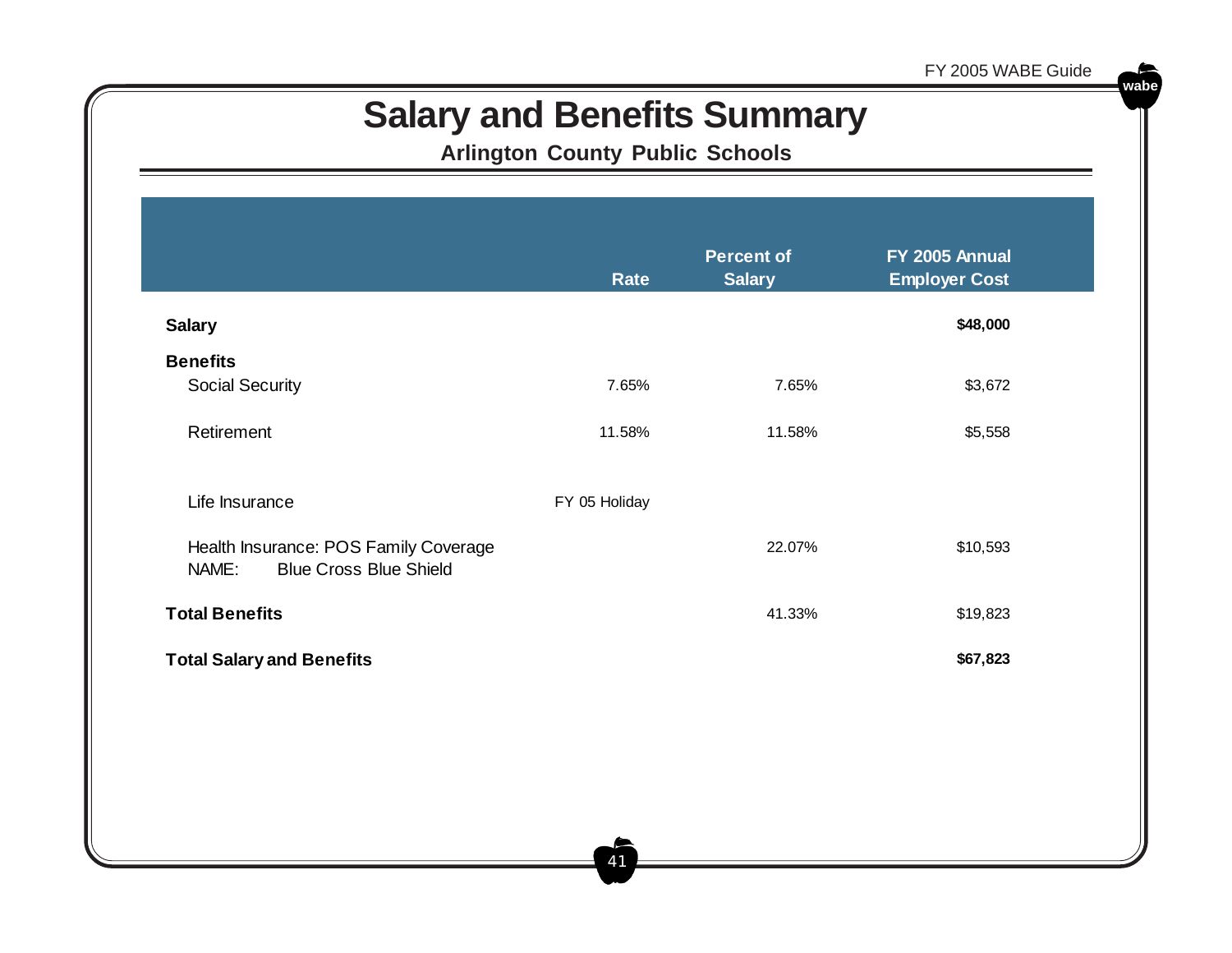### **Salary and Benefits Summary**

**Fairfax County Public Schools**

|                                                                    | Rate         | <b>Percent of</b><br><b>Salary</b> | FY 2005 Annual<br><b>Employer Cost</b> |
|--------------------------------------------------------------------|--------------|------------------------------------|----------------------------------------|
| <b>Salary</b>                                                      |              |                                    | \$48,000                               |
| <b>Benefits</b>                                                    |              |                                    |                                        |
| <b>Social Security</b>                                             | 7.65%        | 7.65%                              | \$3,672                                |
| Retirement                                                         |              |                                    |                                        |
|                                                                    | 9.58%        | 6.58%                              | \$4,598                                |
|                                                                    | 3.37%        | 3.37%                              | \$1,618                                |
| Life Insurance                                                     | Rate Holiday | n/a                                | n/a                                    |
| Health Insurance: POS Family Coverage<br>NAME:<br><b>Blue Card</b> |              | 20.80%                             | \$9,640                                |
| <b>Total Benefits</b>                                              |              | 40.68%                             | \$19,528                               |
| <b>Total Salary and Benefits</b>                                   |              |                                    | \$67,528                               |
|                                                                    |              |                                    |                                        |
|                                                                    |              |                                    |                                        |
|                                                                    |              |                                    |                                        |

42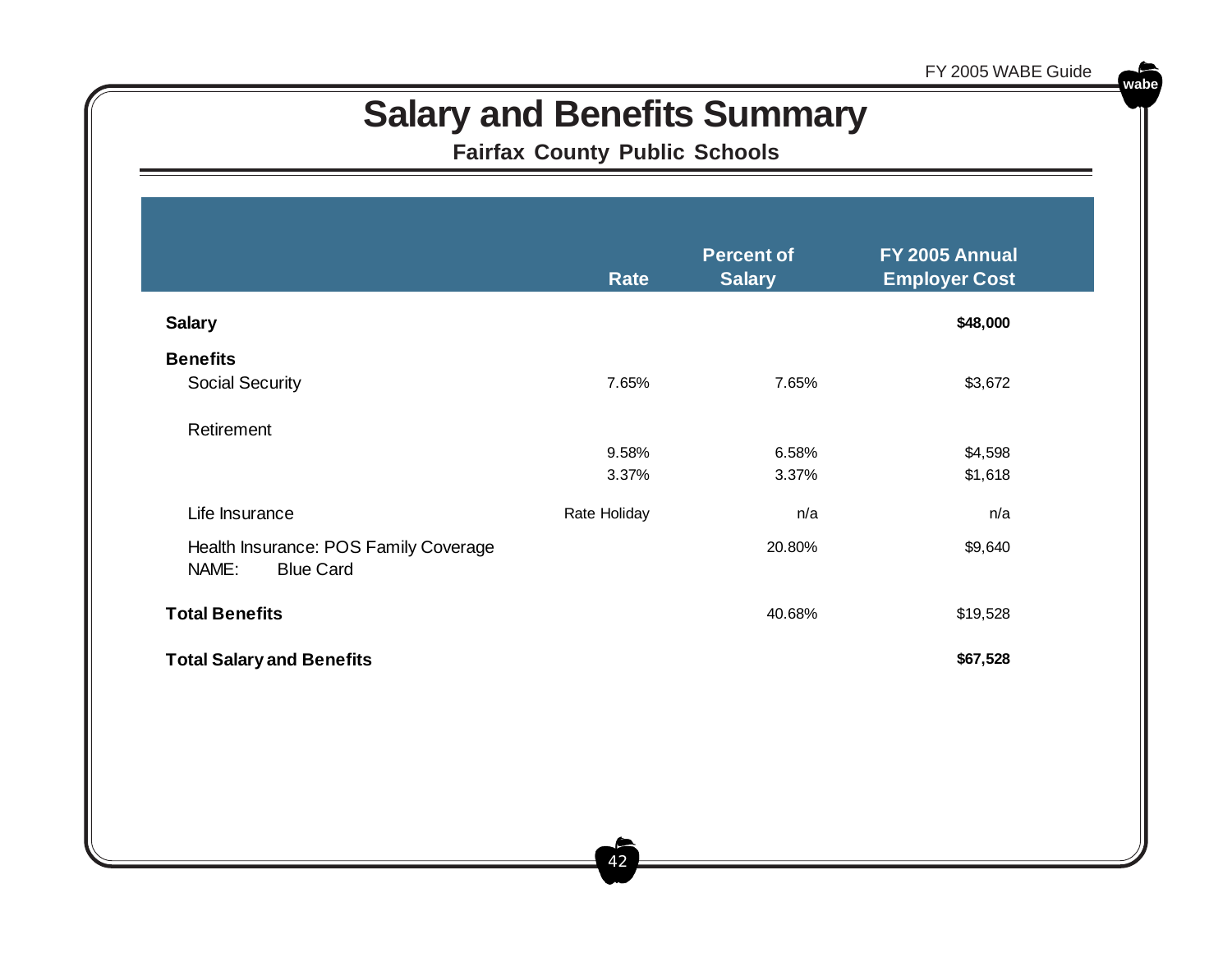## **Salary and Benefits Summary**

**Falls Church City Public Schools**

|                                                                | <b>Rate</b> | <b>Percent of</b><br><b>Salary</b> | FY 2005 Annual<br><b>Employer Cost</b> |
|----------------------------------------------------------------|-------------|------------------------------------|----------------------------------------|
| <b>Salary</b>                                                  |             |                                    | \$48,000                               |
| <b>Benefits</b>                                                |             |                                    |                                        |
| <b>Social Security</b>                                         | 7.65%       | 7.65%                              | \$3,672                                |
| Retirement                                                     | 11.58%      | 11.58%                             | \$5,558                                |
| Life Insurance                                                 | 0.00%       |                                    |                                        |
| Health Insurance: POS Family Coverage<br><b>MAMSI</b><br>NAME: |             | 18.17%                             | \$8,722                                |
| <b>Total Benefits</b>                                          |             | 37.40%                             | \$17,952                               |
| <b>Total Salary and Benefits</b>                               |             |                                    | \$65,952                               |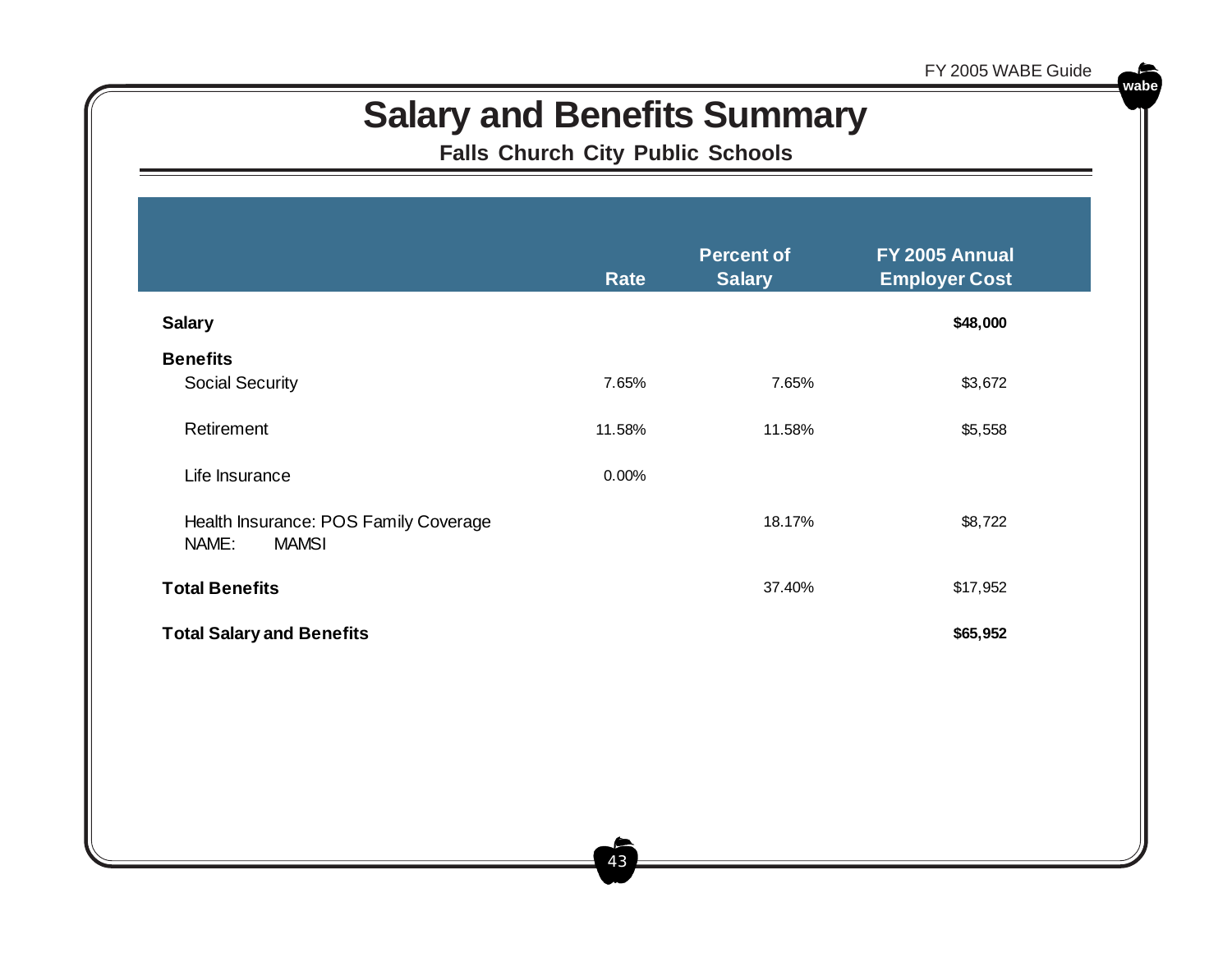### **Salary and Benefits Summary**

**Loudoun County Public Schools**

|                                                | <b>Rate</b> | <b>Percent of</b><br><b>Salary</b> | FY 2005 Annual<br><b>Employer Cost</b> |
|------------------------------------------------|-------------|------------------------------------|----------------------------------------|
| <b>Salary</b>                                  |             |                                    | \$48,000                               |
| <b>Benefits</b>                                |             |                                    |                                        |
| <b>Social Security</b>                         | 7.65%       | 7.65%                              | \$3,672                                |
| Retirement                                     | 11.58%      | 11.58%                             | \$5,558                                |
| Life Insurance                                 |             | 0.00%                              |                                        |
| Health Insurance: POS Family Coverage<br>NAME: |             | 19.07%                             | \$9,154                                |
| <b>Total Benefits</b>                          |             | 38.30%                             | \$18,384                               |
| <b>Total Salary and Benefits</b>               |             |                                    | \$66,384                               |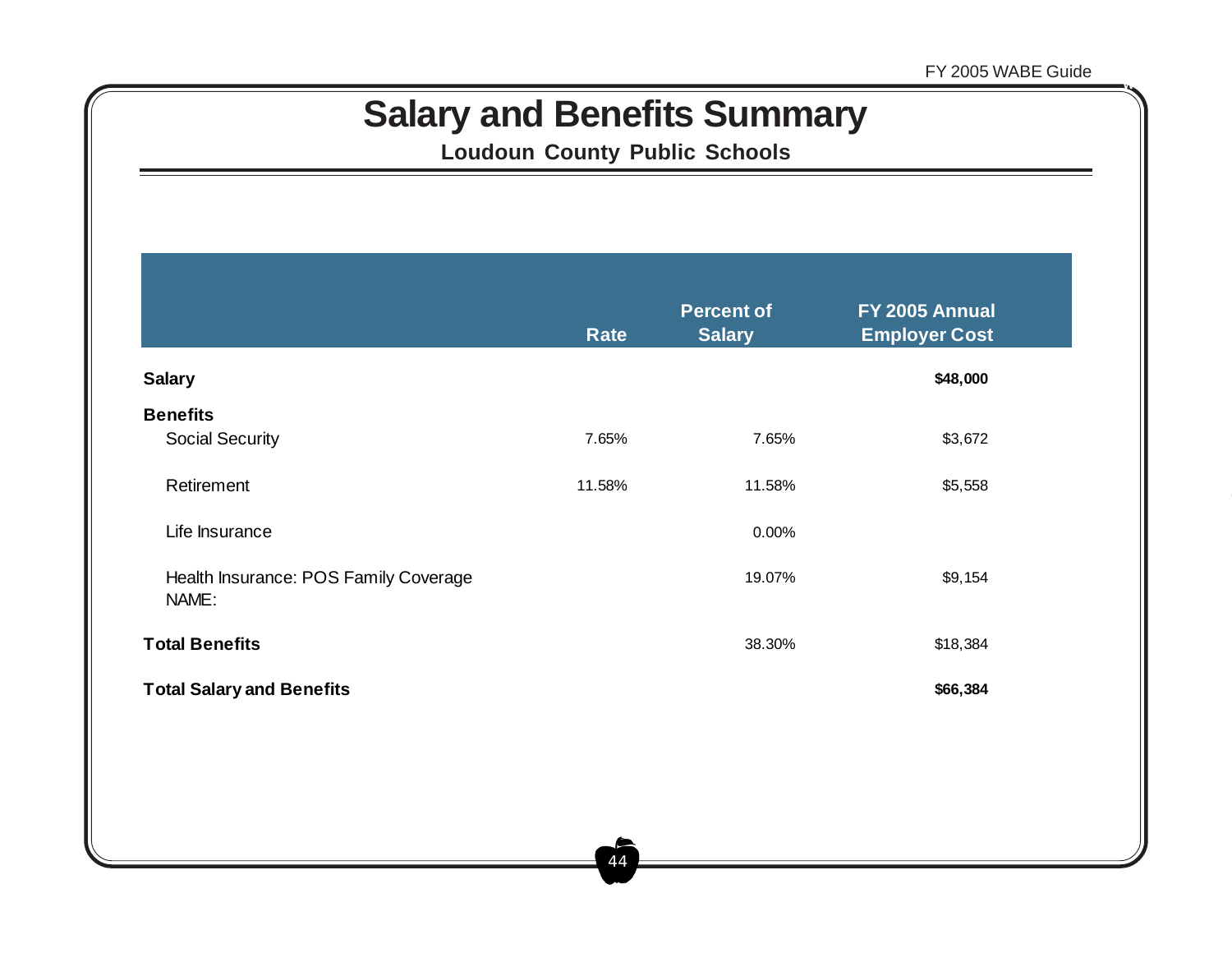### **Salary and Benefits Summary**

**Manassas City Public Schools**

|                                                         | <b>Rate</b> | <b>Percent of</b><br><b>Salary</b> | FY 2005 Annual<br><b>Employer Cost</b> |
|---------------------------------------------------------|-------------|------------------------------------|----------------------------------------|
| <b>Salary</b>                                           |             |                                    | \$48,000                               |
| <b>Benefits</b>                                         |             |                                    |                                        |
| <b>Social Security</b>                                  | 7.65%       | 7.65%                              | \$3,672                                |
| Retirement                                              | 11.63%      | 9.54%                              | \$5,582                                |
| Life Insurance                                          | 0.00%       |                                    | \$0                                    |
| Health Insurance: POS Family Coverage<br>Athem<br>NAME: |             | 19.98%                             | \$9,590                                |
| <b>Total Benefits</b>                                   |             | 39.25%                             | \$18,845                               |
| <b>Total Salary and Benefits</b>                        |             |                                    | \$66,845                               |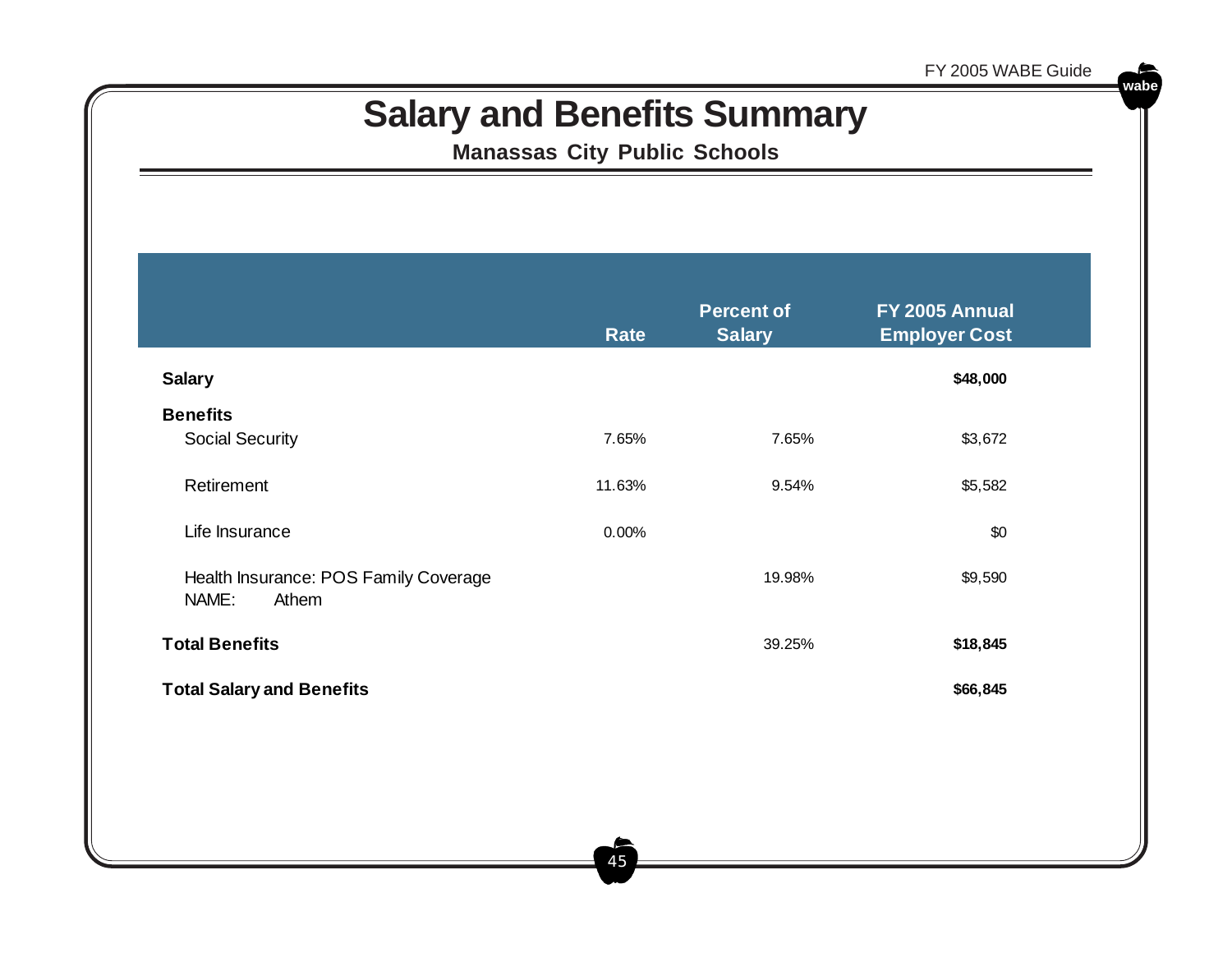### **Salary and Benefits Summary**

**Montgomery County Public Schools**

|                                                                                                         | <b>Rate</b>                    | <b>Percent of</b><br><b>Salary</b> | FY 2005 Annual<br><b>Employer Cost</b> |
|---------------------------------------------------------------------------------------------------------|--------------------------------|------------------------------------|----------------------------------------|
| <b>Salary</b>                                                                                           |                                |                                    | \$48,000                               |
| <b>Benefits</b>                                                                                         |                                |                                    |                                        |
| <b>Social Security</b>                                                                                  | 7.65%                          | 7.65%                              | \$3,672                                |
| Retirement                                                                                              | 9.71%                          | 2.06%                              | \$4,662                                |
| Life Insurance                                                                                          | 12 cents/\$1000/month coverage |                                    | \$138                                  |
| Health Insurance: POS Family Coverage<br>Optimum Choice-includes dental, prescription & vision<br>NAME: |                                | 17.7%                              | \$8,482                                |
| <b>Total Benefits</b>                                                                                   |                                | 35.32%                             | \$16,953                               |
| <b>Total Salary and Benefits</b>                                                                        |                                |                                    | \$64,953                               |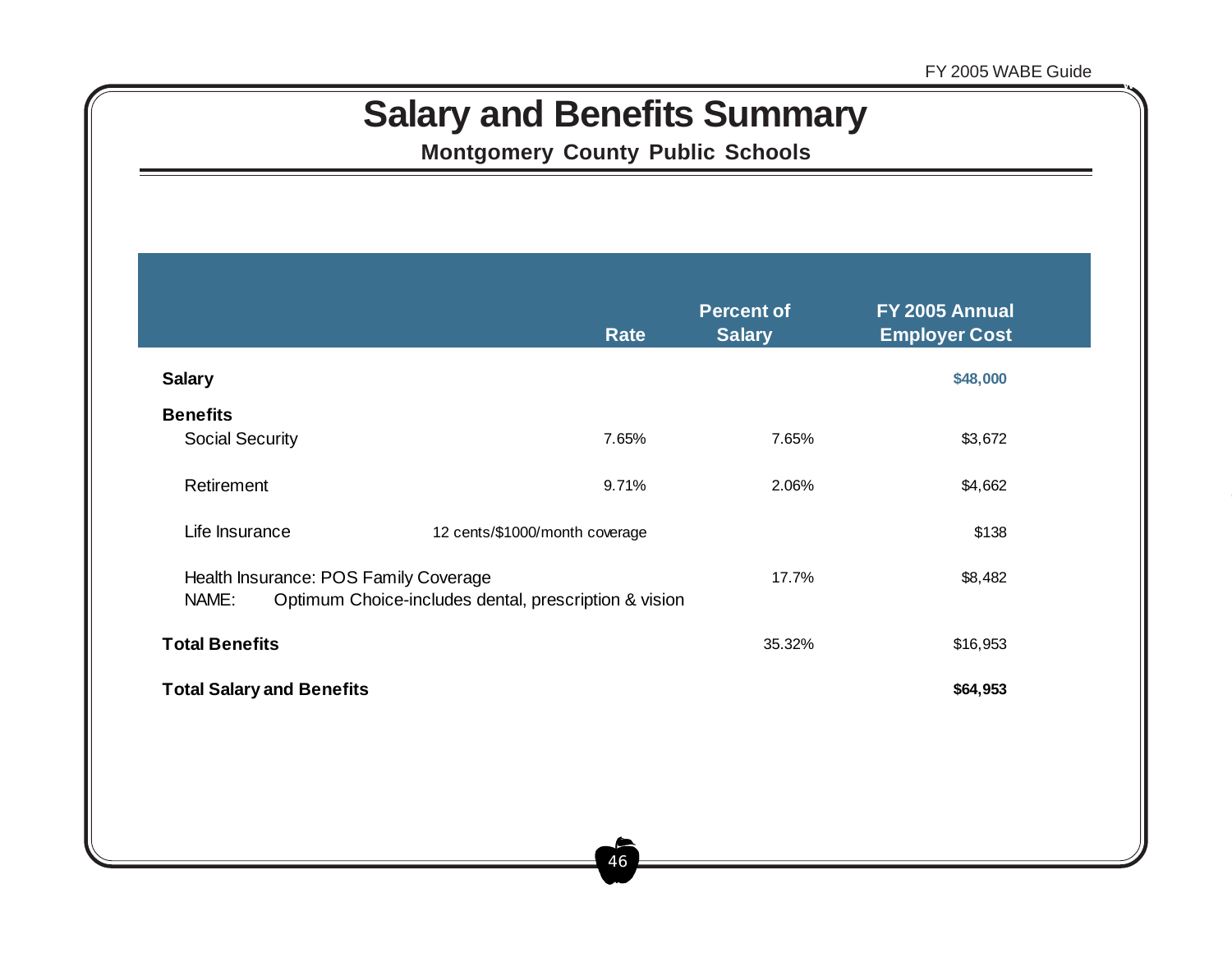## **Salary and Benefits Summary**

**Prince George's County Public Schools**

|                                                                | Rate  | <b>Percent of</b><br><b>Salary</b> | FY 2005 Annual<br><b>Employer Cost</b> |
|----------------------------------------------------------------|-------|------------------------------------|----------------------------------------|
| <b>Salary</b>                                                  |       |                                    | \$48,000                               |
| <b>Benefits</b>                                                |       |                                    |                                        |
| <b>Social Security</b>                                         | 7.65% | 7.65%                              | \$3,971                                |
| Retirement                                                     |       | 9.35%                              | \$4,853                                |
| Life Insurance                                                 |       | 0.36%                              | \$187                                  |
| Health Insurance: POS Family Coverage<br>NAME:<br>Anthem BC/BC |       | 11.4%                              | \$5,928                                |
| <b>Total Benefits</b>                                          |       | 28.78%                             | \$14,939                               |
| <b>Total Salary and Benefits</b>                               |       |                                    | \$62,939                               |
|                                                                |       |                                    |                                        |
|                                                                |       |                                    |                                        |
|                                                                |       |                                    |                                        |

**wabe**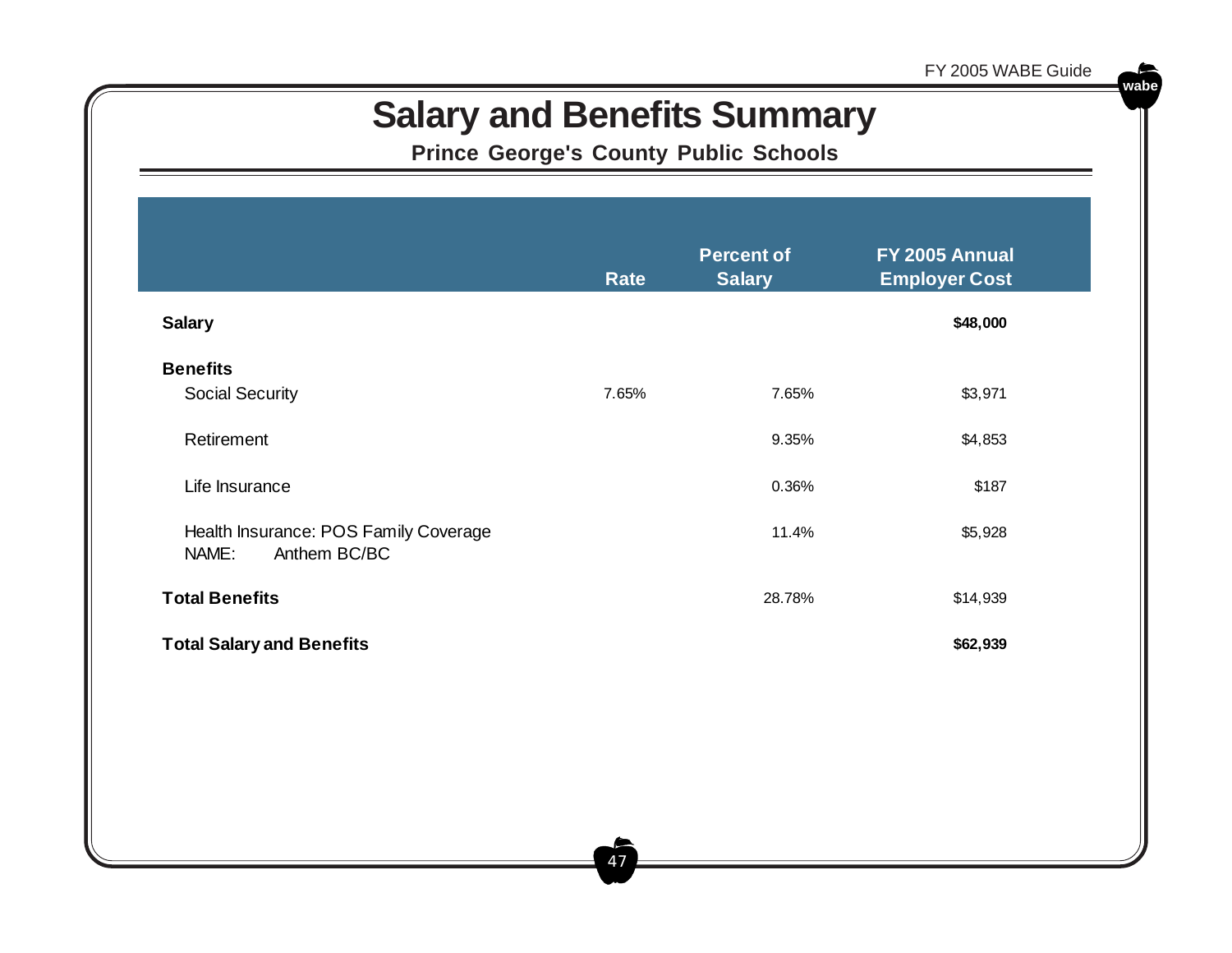### **Salary and Benefits Summary**

**Prince William County Public Schools**

|                                                                | <b>Rate</b> | <b>Percent of</b><br><b>Salary</b> | FY 2005 Annual<br><b>Employer Cost</b> |
|----------------------------------------------------------------|-------------|------------------------------------|----------------------------------------|
| <b>Salary</b>                                                  |             |                                    | \$48,000                               |
| <b>Benefits</b>                                                |             |                                    |                                        |
| <b>Social Security</b>                                         | 7.65%       | 7.65%                              | \$3,672                                |
| Retirement                                                     |             | 11.58%                             | \$5,558                                |
| Life Insurance                                                 |             | 0.00%                              | \$0                                    |
| Health Insurance: POS Family Coverage<br>Anthem BC/BC<br>NAME: |             | 17.3%                              | \$8,325                                |
| <b>Total Benefits</b>                                          |             | 36.53%                             | \$17,555                               |
| <b>Total Salary and Benefits</b>                               |             |                                    | \$65,555                               |